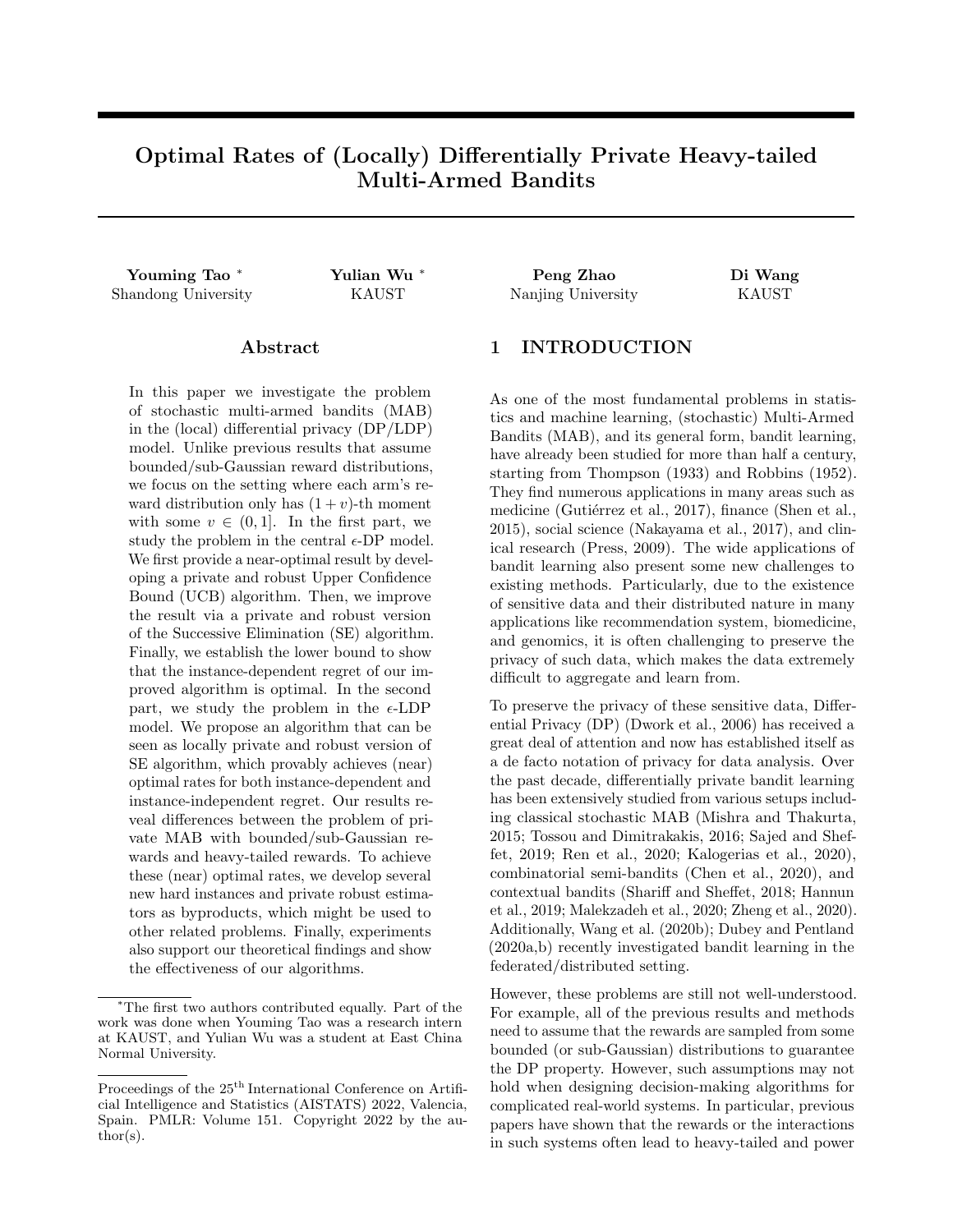<span id="page-1-0"></span>Table 1: Summary of our contributions and comparison with the bounded/sub-Gaussian reward distribution. All the results are in the expected regret form. For the heavy-tailed reward distribution case, we assume the  $(1 + v)$ -th moment of each reward distribution is bounded by 1 for some known  $v \in (0, 1]$ . For the bounded reward distribution case, we assume the rewards are bounded by 1. For the sub-Gaussian reward distribution case, we assume the variance of each reward distributed is bounded by 1. Here  $K$  is the number of arms,  $T$  is the number of rounds, and  $\Delta_a$  is the mean reward gap of arm a.

| Problem                                                     | Model           | Upper Bound                                                                                                                                  | Lower Bound                                                                                                                       |  |
|-------------------------------------------------------------|-----------------|----------------------------------------------------------------------------------------------------------------------------------------------|-----------------------------------------------------------------------------------------------------------------------------------|--|
| Heavy-tailed Reward<br>(Instance-dependent Bound)           | $\epsilon$ -DP  | $\left(\frac{\log T}{\epsilon} \sum_{\Delta_a > 0} \left(\frac{1}{\Delta_a}\right)^{\frac{1}{v}} + \max_a \Delta_a\right)$<br>$\overline{O}$ | $\frac{\log T}{\epsilon} \sum_{\Delta_a > 0} \left(\frac{1}{\Delta_a}\right)^{\frac{1}{v}}$                                       |  |
|                                                             | $\epsilon$ -LDP | $\frac{\log T}{\epsilon^2} \sum_{\Delta_a > 0} \left( \frac{1}{\Delta_a} \right)^{\frac{1}{v}} + \max_a \Delta_a$<br>$\overline{O}$          | $\frac{\log T}{\epsilon^2} \sum_{\Delta_a > 0} \left( \frac{1}{\Delta_a} \right)^{\frac{1}{v}}$<br>$\Omega$                       |  |
| Bounded/sub-Gaussian Reward<br>(Instance-dependent Bound)   | $\epsilon$ -DP  | $\left(\frac{K \log T}{\epsilon} + \sum_{\Delta_a > 0} \frac{\log T}{\Delta_a}\right)$<br> O <br>(Sajed and Sheffet, 2019)                   | $\left(\frac{K \log T}{\epsilon} + \sum_{\Delta_a > 0} \frac{\log T}{\Delta_a}\right)$<br>(Shariff and Sheffet, 2018)<br>$\Omega$ |  |
|                                                             | $\epsilon$ -LDP | $\left(\frac{1}{\epsilon^2} \sum_{\Delta_a > 0} \frac{\log T}{\Delta_a} + \Delta_a\right)$ (Ren et al., 2020)<br>$\overline{O}$              | $\left(\frac{1}{\epsilon^2} \sum_{\Delta_a > 0} \frac{\log T}{\Delta_a}\right)$<br>(Ren et al., 2020)<br>Ω                        |  |
| Heavy-tailed Reward<br>(Instance-independent Bound)         | $\epsilon$ -DP  | $\left(\frac{K\log T}{T^{\frac{v}{1+v}}}\right)^{\frac{v}{1+v}}$<br>$\overline{O}$                                                           |                                                                                                                                   |  |
|                                                             | $\epsilon$ -LDP | $\frac{K \log T}{\epsilon^2}$ <sup><math>\frac{v}{1+v}</math></sup> $\frac{1}{T^{1+v}}$<br>$\overline{O}$                                    | $\frac{1}{\Omega\left(\left(\frac{K}{\epsilon^2}\right)^{\frac{v}{1+v}}T^{\frac{1}{1+v}}\right)}$                                 |  |
| Bounded/sub-Gaussian Reward<br>(Instance-independent Bound) | $\epsilon$ -DP  | $\sqrt{KT\log T} + \frac{K\log T}{2}$<br>$\overline{O}$<br>(Sajed and Sheffet, 2019)                                                         | $\Omega\left(\sqrt{KT}+\frac{K\log T}{2}\right)$<br>(Sajed and Sheffet, 2019)                                                     |  |
|                                                             | $\epsilon$ -LDP | $\sqrt{KT}\log T$<br>$\overline{O}$<br>(Ren et al., 2020)                                                                                    | $\Omega(\frac{\sqrt{KT}}{2})$<br>(Basu et al., 2019)                                                                              |  |

law distributions [\(Dubey and Pentland,](#page-9-8) [2019\)](#page-9-8), such as modeling stock prices [\(Bradley and Taqqu,](#page-9-9) [2003\)](#page-9-9), preferential attachment in social networks [\(Mahanti](#page-10-12) [et al.,](#page-10-12) [2013\)](#page-10-12), and online behavior on websites [\(Kumar](#page-10-13) [and Tomkins,](#page-10-13) [2010\)](#page-10-13). Thus, it is necessary to develop new methods to deal with these heavy-tailed rewards in the private bandit learning.

To address the above issue, in this paper, we focus on the most fundamental bandit model, i.e., multi-armed bandits, with heavy-tailed rewards. We conduct a comprehensive and the first study on MAB with heavytailed rewards in both central and local DP models, where the reward distribution of each arm only has the  $(1+v)$ -th moment for some  $v \in (0,1]$ . Our contributions are summarized as follows.

- In the first part (Section [4\)](#page-3-0), we consider the problem in the central  $\epsilon$ -DP model. Specifically, we first propose a method based on a robust version of the Upper Confidence Bound (UCB) algorithm, and also design a new mechanism that could be seen as an adaptive version of the Tree-based mechanism [\(Dwork et al.,](#page-9-10) [2010\)](#page-9-10). To further improve the result, we then develop a private and robust version of the Successive Elimination (SE) algorithm and show that the (expected) regret bound is improved by a factor of  $\log^{1.5+\frac{1}{v}}T$ , where T is the number of rounds. Moreover, we establish the lower bound and show that the instance-dependent regret bound of  $O\left(\frac{\log T}{\epsilon} \sum_{\Delta_a>0} \left(\frac{1}{\Delta_a}\right)^{\frac{1}{v}} + \max_a \Delta_a\right)$ achieved by our second algorithm is optimal (up to poly(log log  $\frac{1}{\Delta_a}$ ) factors), where  $\Delta_a$  is the mean gap defined in Section [3.1.](#page-2-0)
- In the second part (Section [5\)](#page-6-0), we study the

problem in the  $\epsilon$ -LDP model. We first develop a LDP version of the SE algorithm which achieves an instance-dependent regret bound of  $O\left(\frac{\log T}{\epsilon^2} \sum_{\Delta_a>0} \left(\frac{1}{\Delta_a}\right)^{\frac{1}{v}} + \max_a \Delta_a\right)$  and an  $\widetilde{O}\left(\left(\frac{K}{\epsilon^2}\right)^{\frac{v}{1+v}}T^{\frac{1}{1+v}}\right)$  instance-independent bound. Then, we show that the above instance-dependent regret bound is optimal and the instanceindependent regret bound is near-optimal (up to  $poly(log T)$  factors).

• All of our results also reveal the differences between the problem of private MAB with bounded/sub-Guassian rewards and that with heavy-tailed rewards (see Table [1](#page-1-0) for details). To achieve these (near) optimal results, we develop several new hard instances, mechanisms and private robust estimators as byproducts, which could be used to other related problems, such as private contextual bandits [\(Shariff and Sheffet,](#page-10-9) [2018\)](#page-10-9) or private reinforcement learning [\(Vietri et al.,](#page-10-14) [2020\)](#page-10-14).

Due to space limitation, all the technical lemmas and proofs are included in the appendix. The source code is also included in Supplementary Materials.

## 2 RELATED WORK

As mentioned earlier, there are enormous previous works on either MAB with bounded/sub-Gaussian reward distributions in the (local) DP model [\(Mishra and](#page-10-5) [Thakurta,](#page-10-5) [2015;](#page-10-5) [Tossou and Dimitrakakis,](#page-10-6) [2016;](#page-10-6) [Ga](#page-9-11)[jane et al.,](#page-9-11) [2018;](#page-9-11) [Shariff and Sheffet,](#page-10-9) [2018;](#page-10-9) [Basu et al.,](#page-9-7) [2019;](#page-9-7) [Sajed and Sheffet,](#page-10-7) [2019;](#page-10-7) [Ren et al.,](#page-10-8) [2020;](#page-10-8) [Vietri](#page-10-14) [et al.,](#page-10-14) [2020;](#page-10-14) [Zheng et al.,](#page-11-0) [2020\)](#page-11-0) or MAB with heavy[tailed reward distributions](#page-10-15) [\(Bubeck et al.,](#page-9-12) [2013;](#page-9-12) [Lee](#page-10-15)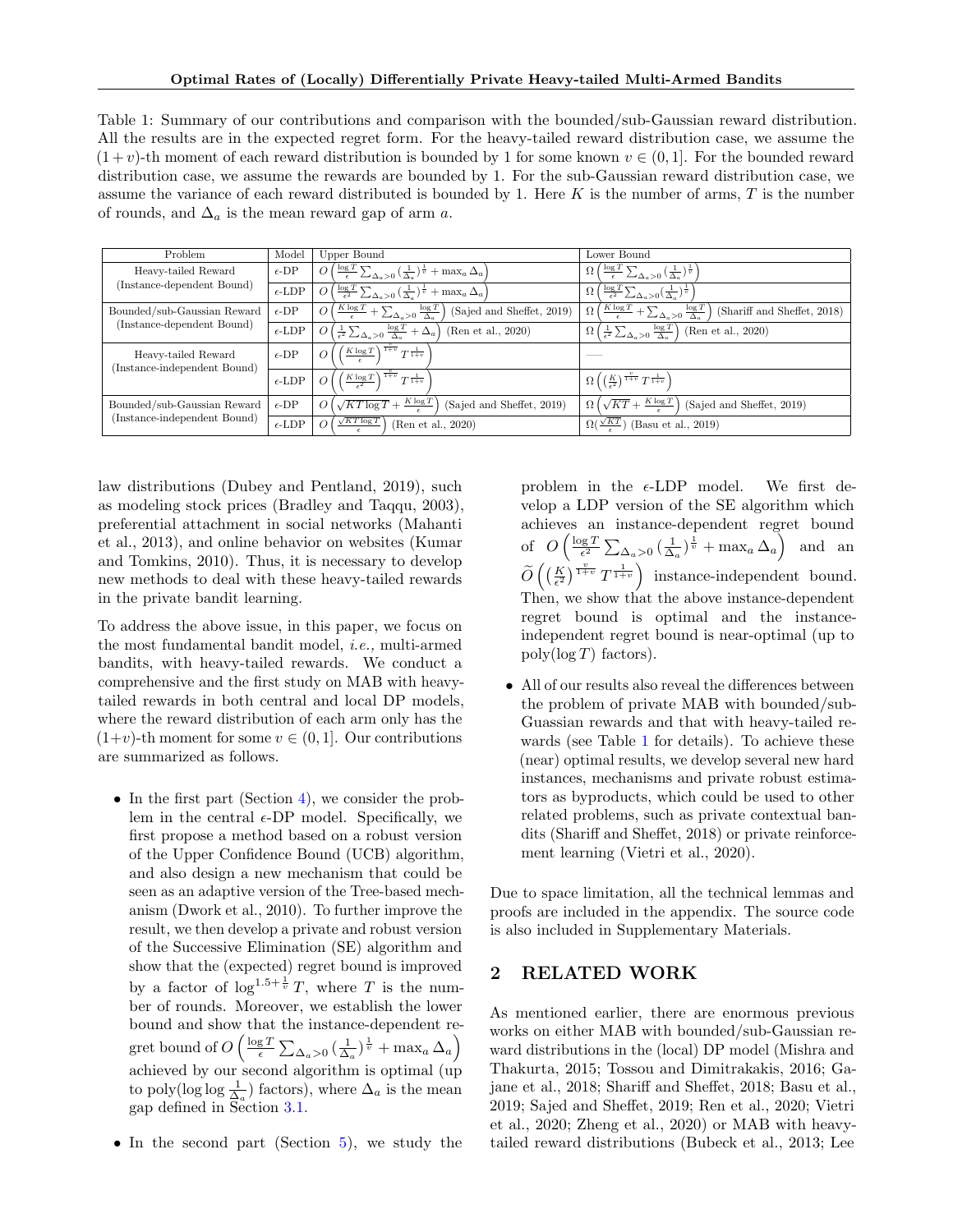[et al.,](#page-10-15) [2020;](#page-10-15) [Yu et al.,](#page-11-1) [2018;](#page-11-1) [Lattimore,](#page-10-16) [2017;](#page-10-16) [Agrawal](#page-9-13) [et al.,](#page-9-13) [2021;](#page-9-13) [Vakili et al.,](#page-10-17) [2013;](#page-10-17) [Agrawal et al.,](#page-9-14) [2020\)](#page-9-14). However, to the best of our knowledge, MAB with heavy-tailed reward in the (local) DP model has not been studied before. In the following we only discuss previous works that are the most close to ours.

In the previous studies of MAB with bounded/sub-Gaussian rewards, to guarantee DP property, the most direct way is to modify the classical UCB algorithm [\(Mishra and Thakurta,](#page-10-5) [2015;](#page-10-5) [Tossou and Dim](#page-10-6)[itrakakis,](#page-10-6) [2016;](#page-10-6) [Ren et al.,](#page-10-8) [2020\)](#page-10-8). Our first algorithm is motivated by a robust version of the UCB algorithm in [\(Bubeck et al.,](#page-9-12) [2013\)](#page-9-12). However, there are several differences. First, unlike the non-private setting, in this paper we show that this approach could only achieve a suboptimal instance-dependent (expected) regret bound, due to the noises added by the Tree-based mechanism [\(Chan et al.,](#page-9-15) [2011\)](#page-9-15). Secondly, due to the added noises, parameters such as the thresholds are quite different with the non-private case. To achieve an improved regret bound, our second algorithm is based on the Successive Elimination (SE) [\(Even-Dar](#page-9-16) [et al.,](#page-9-16) [2006\)](#page-9-16) algorithm, whose private version has been studied in [\(Sajed and Sheffet,](#page-10-7) [2019\)](#page-10-7) for the bounded reward case. In this paper we extend the method to the heavy-tailed case and the LDP model. Our algorithms are provably (near) optimal. For the lower bounds, previous papers established hard instances for either private MAB with bounded rewards [\(Basu et al.,](#page-9-7) [2019;](#page-9-7) [Sajed and Sheffet,](#page-10-7) [2019;](#page-10-7) [Ren et al.,](#page-10-8) [2020\)](#page-10-8) or heavytailed MAB in the non-private case [\(Bubeck et al.,](#page-9-12) [2013\)](#page-9-12). However, these instances cannot be used to our problem and this paper builds new hard instances.

Private and robust estimation has drawn much attention in recent years. [Barber and Duchi](#page-9-17) [\(2014\)](#page-9-17) provided the first study on private mean estimation for distributions with bounded moment, which is extended by [Kamath et al.](#page-10-18) [\(2020\)](#page-10-18); [Brunel and Avella-Medina](#page-9-18) [\(2020\)](#page-9-18); [Liu et al.](#page-10-19) [\(2021\)](#page-10-19) recently. However, all of them need to assume the underlying distribution has the secondorder moment, while in this paper we only need to assume the reward distributions have the  $(1 + v)$ -th moment for some  $v \in (0,1]$ . Moreover, all of these works only focus on the central DP model and offline setting, and it is generally unclear whether they could be extended to the stream setting. Thus, our problem is more general. In addition to the mean estimation problem, recently [Wang et al.](#page-10-20) [\(2020a\)](#page-10-20) studied differentially private stochastic convex optimization with heavy-tailed data, while their work still requires to assume the distribution of gradient has second-order moment and cannot be used to the stream setting.

### 3 PRELIMINARIES

In this section, we present some preliminaries for MAB with heavy-tailed rewards and differential privacy.

#### <span id="page-2-0"></span>3.1 MAB with Heavy-tailed Rewards

In a stochastic multi-armed bandits (MAB) problem, there is a learner interacting with the environment sequentially over  $T$  rounds. The learner is faced with a set of K independent arms  $\{1, \ldots, K\}$ . In each round  $t \in [T]$ , the learner selects an arm  $a_t \in [K]$  to pull and then obtains a reward  $x_t$  drawn i.i.d. from a fixed but unknown probability distribution  $\mathcal{X}_{a_t}$  associated with the chosen arm. Denote by  $\mu_a$  the mean of each distribution  $\mathcal{X}_a$  for  $a \in [K]$ , and by  $\mu^* = \max_{a \in [K]} \mu_a$ the maximum. Define  $\Delta_a \triangleq \mu^* - \mu_a$  as the mean reward gap for arm a. The learner aims to maximize her/his expected cumulative reward over time, i.e., to minimize the (expected) cumulative regret, defined as

$$
\mathcal{R}_T \triangleq T\mu^* - \mathbb{E}\left[\sum_{t=1}^T x_t\right],\tag{1}
$$

where the expectation is taken with respect to all the randomness. This paper considers a heavy-tailed setting where each arm's reward distribution only has finite raw moments of order  $1 + v$  for some  $v \in (0, 1]$ . Concretely, we assume that there is a constant  $u > 0$ such that for each reward distribution  $\mathcal{X}_a$ ,

<span id="page-2-1"></span>
$$
\mathbb{E}_{X \sim \mathcal{X}_a} [|X|^{1+v}] \le u. \tag{2}
$$

In this paper, we assume both  $v$  and  $u$  are known constants, *i.e.*, for any constant c we regard  $c^{\frac{1}{v}}$  as a constant. Note that the assumption is commonly used in robust estimation [\(Catoni,](#page-9-19) [2012;](#page-9-19) [Kamath et al.,](#page-10-18) [2020;](#page-10-18) [Wang et al.,](#page-10-20) [2020a\)](#page-10-20) and MAB with heavy-tailed rewards [\(Bubeck et al.,](#page-9-12) [2013;](#page-9-12) [Dubey and Pentland,](#page-9-8) [2019;](#page-9-8) [Lee et al.,](#page-10-15) [2020;](#page-10-15) [Agrawal et al.,](#page-9-13) [2021\)](#page-9-13).

Instead of the assumption on the raw moment in  $(2)$ , there is another assumption on the central moment instead, *i.e.*,  $\mathbb{E}_{X \sim \mathcal{X}_a}[|X - \mathbb{E}(X)|^{1+v}] \leq u$ . We note that both of the raw moment and central moment assumptions have been studied in the previous work on private robust estimation [\(Wang et al.,](#page-10-20) [2020a;](#page-10-20) [Kamath et al.,](#page-10-18) [2020\)](#page-10-18) for the mean estimation of distributions with bounded second-order moment. Here, we claim that, the bounded raw moment implies that the bounded central moment, and vice versa. See Lemma [10](#page-12-0) in Appendix for details.

#### 3.2 Differential Privacy

We introduce the definition of differential privacy (DP) in the stream setting since rewards are released continually. According to [\(Dwork et al.,](#page-9-10) [2010\)](#page-9-10), for data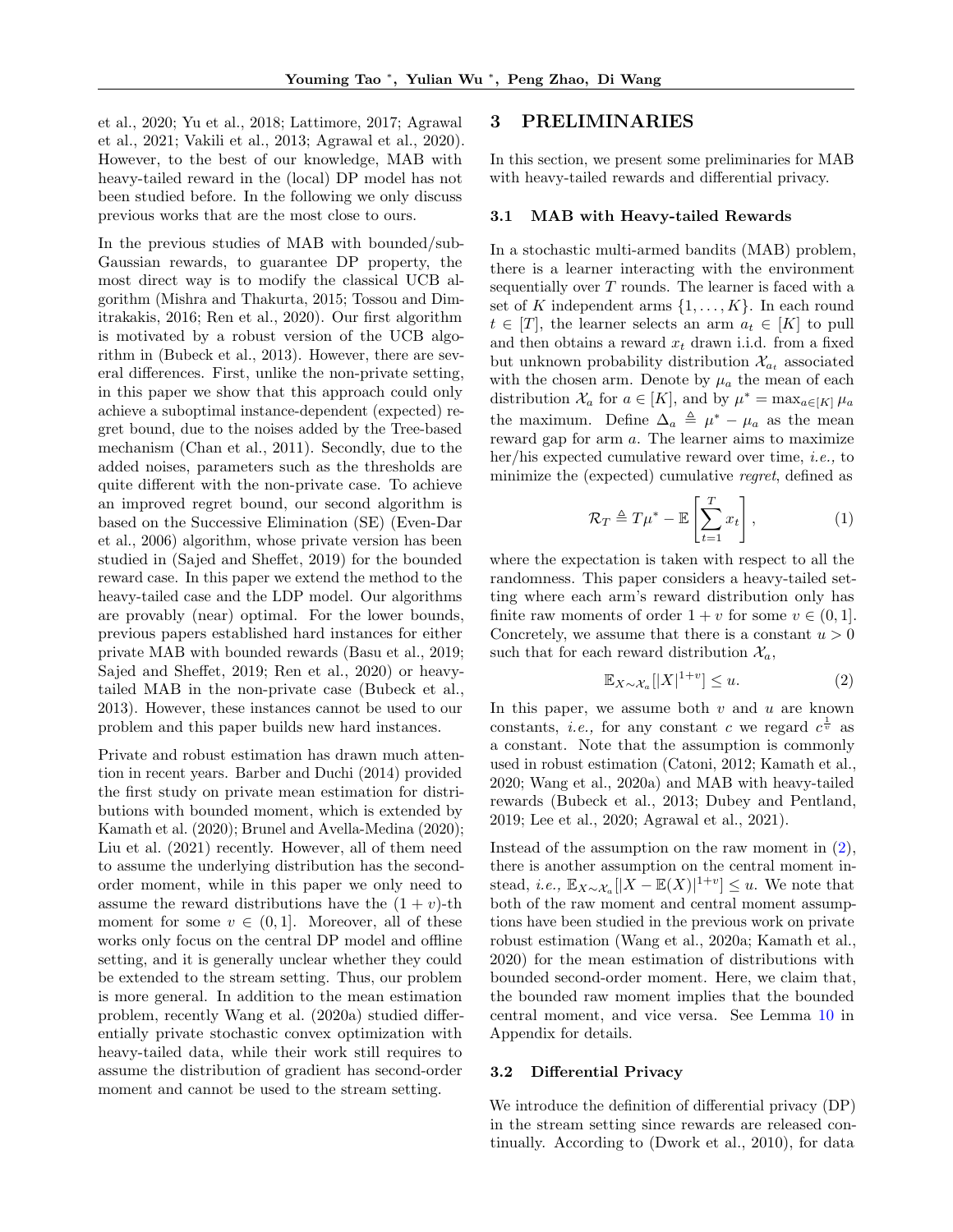streams there are two different settings, i.e., event-level setting and user-level setting. This paper will focus on the event-level setting, *i.e.*, two data streams  $\sigma$  and  $\sigma'$ are adjacent if they differ at exactly one timestep. Intuitively, an algorithm is differentially private if it cannot be used to distinguish any two adjacent streams.

Definition 1 (Differential Privacy [\(Dwork et al.,](#page-9-10) [2010\)](#page-9-10)). An algorithm  $\mathcal M$  is  $\epsilon$ -differentially private (DP) if for any adjacent streams  $\sigma$  and  $\sigma'$ , and any measurable subset  $\mathcal O$  of the output space of  $\mathcal M$ , we have  $\mathbb{P}[\mathcal{M}(\sigma) \in \mathcal{O}] \leq e^{\epsilon} \cdot \mathbb{P}[\mathcal{M}(\sigma') \in \mathcal{O}]$ .

Compared with DP, Local Differential Privacy (LDP) is a stronger notion of privacy. In LDP, each data is perturbed before collection to ensure privacy.

Definition 2 (Local Differential Privacy). An algorithm  $\mathcal{M} : \mathcal{X} \to \mathcal{Y}$  is said to be  $\epsilon$ -locally differentially private (LDP) if for any  $x, x' \in \mathcal{X}$ , and any measurable subset  $\mathcal{O} \subset \mathcal{Y}$ , it holds that  $\mathbb{P}[\mathcal{M}(x) \in \mathcal{O}] \leq$  $e^{\epsilon} \cdot \mathbb{P} [\mathcal{M}(x') \in \mathcal{O}]$ .

In this paper, we will mainly use the Laplacian and an adaptive version of the Tree-based mechanism (see Section [4](#page-3-0) for details), and the parallel composition theorem to guarantee the DP property.

Lemma 1 (Parallel Composition). Suppose there are  $n \in \text{differentially private mechanisms } \{\mathcal{M}_i\}_{i=1}^n \text{ and } n$ disjoint datasets denoted by  $\{D_i\}_{i=1}^n$ . Then the algorithm, which applies each  $\mathcal{M}_i$  on the corresponding  $D_i$ , preserves  $\epsilon$ -DP in total.

Definition 3 (Laplacian Mechanism). Given a function  $f: \mathcal{X}^n \to \mathbb{R}^d$ , the Laplacian Mechanism is defined as:  $\mathcal{M}_L(D, f, \epsilon) = f(D) + (Y_1, Y_2, \cdots, Y_d)$ , where  $Y_i$  is i.i.d. drawn from a Laplacian distribution  $\text{Lap}(\frac{\Delta_1(f)}{\epsilon}),$ where  $\Delta_1(f)$  is the  $\ell_1$ -sensitivity of the function f, i.e.,  $\Delta_1(f) = \sup_{D \sim D'} ||f(D) - f(D')||_1$ . Here,  $D \sim D'$ denotes that D and  $D'$  are neighbouring datasets, *i.e.*, those that differ in exactly on entry. For a parameter  $\lambda$ , the Laplacian distribution has the density function  $\mathrm{Lap}(\lambda)(x) = \frac{1}{2\lambda} \exp(-\frac{|x|}{\lambda})$  $\frac{x_1}{\lambda}$ ). Laplacian Mechanism preserves  $\epsilon$ -DP.

### <span id="page-3-0"></span>4 DP HEAVY-TAILED MAB

In this section, we will study the problem of designing  $\epsilon$ -DP algorithms for MAB with heavy-tailed rewards. Recall that, in the classical setting where the rewards follow some bounded distributions, the most commonly used approach is using the Tree-based mechanism to privately calculate the sum of rewards and then modify the Upper Confidence Bound (UCB) algorithm [\(Auer](#page-9-20) [et al.,](#page-9-20) [2002\)](#page-9-20), such as [\(Mishra and Thakurta,](#page-10-5) [2015;](#page-10-5) [Tossou and Dimitrakakis,](#page-10-6) [2016\)](#page-10-6). However, their methods cannot be directly generalized to the heavy-tailed

<span id="page-3-1"></span>Algorithm 1 DP Robust Upper Confidence Bound

- **Input:** time horizon T, parameters  $\epsilon$ , v, u.
- 1: Create an empty tree  $\text{Tree}_a$  for each arm  $a \in [K]$ .
- 2: Initialize pull number  $n_a \leftarrow 0$  for each arm  $a \in [K]$ .
- 3: Denote  $B_n$  as  $\left(\frac{\epsilon u n}{\log^{1.5} T}\right)^{1/(1+v)}$  for any  $n \in \mathbb{N}^+$ .
- 4: for  $t = 1, \ldots, K$  do
- 5: Pull arm  $t$  and observe a reward  $x_t$ .
- 6: Update the pull number  $n_t \leftarrow n_t + 1$ .
- 7: Truncate the reward by  $\widetilde{x}_t \leftarrow x_t \cdot \mathbb{I}_{|x_t| \leq B_{n_t}}$ .<br>
Set also linearly  $\widetilde{x}_t$  into Linearly
- 8: Insert  $\widetilde{x}_t$  into Tree<sub>t</sub>.
- 9: end for
- 10: for  $t = K + 1, ..., T$  do
- 11: Obtain  $\widehat{S}_a(t)$  for each  $a \in [K]$  via Algorithm [2.](#page-4-0)<br>12: Pull arm

Pull arm

$$
a_t = \arg\max_{a} \frac{\hat{S}_a(t)}{n_a} + 18u^{\frac{1}{1+v}} \left(\frac{\log(2t^4) \log^{1.5 + \frac{1}{v}} T}{n_a \epsilon}\right)^{\frac{v}{1+v}}
$$

and observe the reward  $x_t$ .

- 13: Update the pull number  $n_{a_t} \leftarrow n_{a_t} + 1$ .
- 14: Truncate the reward by  $\widetilde{x}_t \leftarrow x_t \cdot \mathbb{I}_{|x_t| \leq B_{n_{a_t}}}$ .
- 15: Insert  $\widetilde{x}_t$  into Tree $a_t$ .<br>16: **ond for**

16: end for

setting, since now the reward is unbounded. Thus, the most natural idea is to first preprocess the rewards to make them bounded and then use the Tree-based mechanism and UCB algorithm.

To address MAB with heavy-tailed in the non-private case, [Bubeck et al.](#page-9-12) [\(2013\)](#page-9-12) presented a general nearoptimal framework called robust-UCB by combining the UCB algorithm with several robust mean estimators. Specifically, the framework first truncates the rewards to some bounded value and then performs a robust version of UCB. Building upon the framework, we first design a method for DOP heavy-tailed MAB based on the above non-private robust-UCB algorithm, see Algorithm [1](#page-3-1) for details.

The key idea of our algorithm is that, in the first  $K$ rounds, we establish a tree instance  $\text{Tree}_a$  for each arm  $a \in [K]$  (step 4-9). After that, at round t, when the arm  $a_t$  is pulled, we truncate the newly generated reward by a certain range  $B_{n_{a_t}}$  and insert the truncated reward to  $\text{Tree}_{a_t}$  (step 10-15). Here we use a robust version of UCB to select the arm, where the sum of rewards is given by the Tree-based mechanism (since we only insert the truncated rewards, we can use the mechanism). We note that in the original Tree-based mechanism in [\(Chan et al.,](#page-9-15) [2011;](#page-9-15) [Dwork et al.,](#page-9-10) [2010\)](#page-9-10) each element in the data steam is bounded by a uniform constant B. However, here the bound  $B_{n_{a_t}}$  is adaptive and non-decreasing. Thus, we need a finer tree mechanism. To this end, we propose an adaptive Tree-based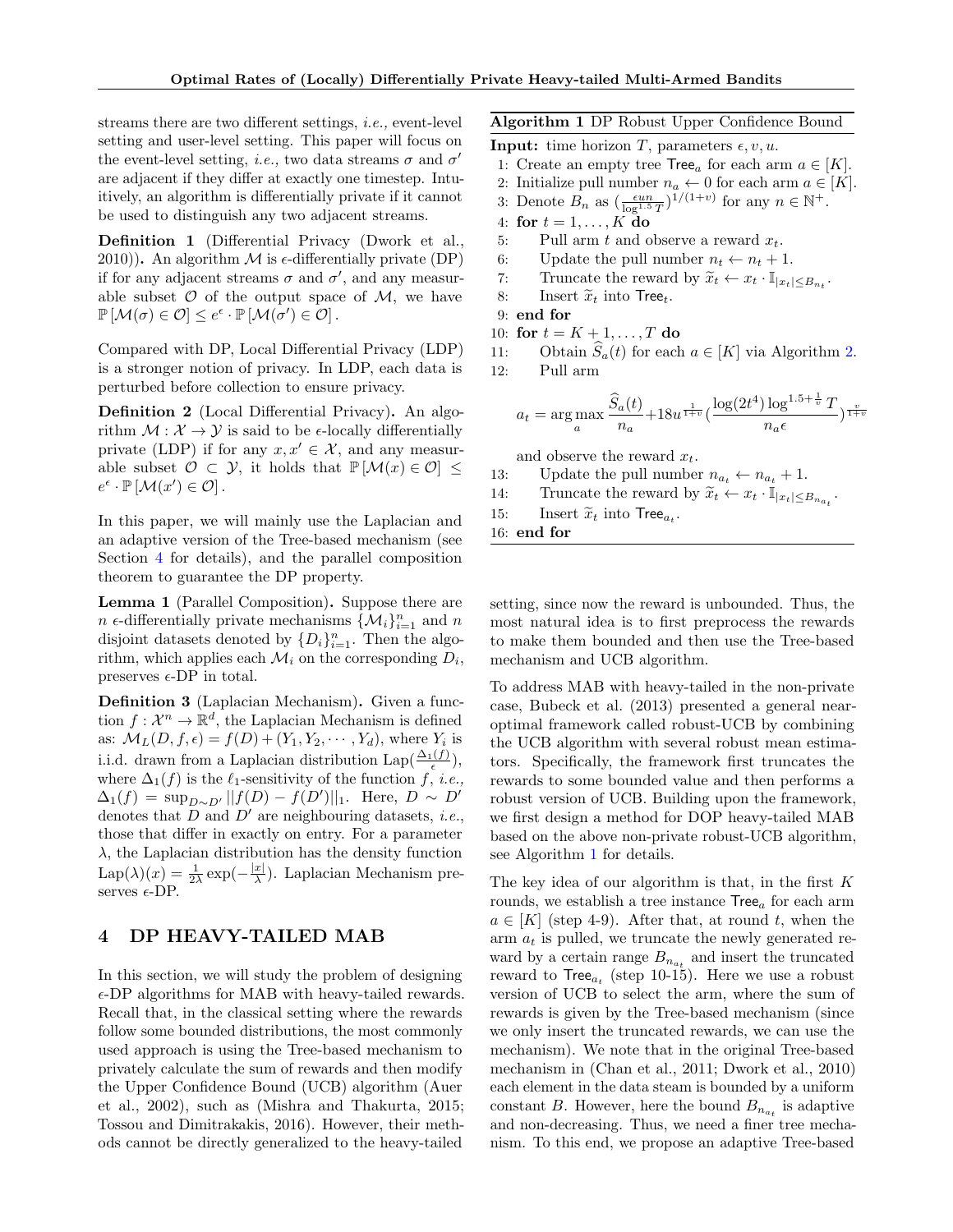<span id="page-4-0"></span>Algorithm 2 (Adaptive) Tree-based Mechanism

**Input:** time horizon T, privacy budget  $\epsilon$ , a stream  $\sigma$ . **Output:** A private version  $\widehat{S}(t)$  for  $S(t) = \sum_{i=1}^{t} \sigma(i)$ at each  $t \in [T]$ 1: Initialize each p-sum  $\alpha_i$  and noisy p-sum  $\hat{\alpha}_i$  to 0. 2:  $\epsilon' \leftarrow \epsilon / \log T$ . 3: for  $t = 1, \ldots, T$  do 4: Express t in binary form:  $t = \sum_j \text{Bin}_j(t) \cdot 2^j$ . 5:  $i \leftarrow \min\{j : \text{Bin}_j(t) \neq 0\}.$ 6:  $\alpha_i \leftarrow \sum_{j.$ 7: **for**  $j = 0, ..., i - 1$  do 8:  $\alpha_j \leftarrow 0, \hat{\alpha}_j \leftarrow 0.$ <br>9: **end for** end for 10:  $\hat{\alpha}_i \leftarrow \alpha_i + \text{Lap}(2B_t/\epsilon').$ <br>
11. return  $\hat{S}(t) \leftarrow \nabla$ 11: return  $\hat{S}(t) \leftarrow \sum_{j:\text{Bin}_j(t)=1} \hat{\alpha}_j.$ 12: end for

mechanism based on the earlier works [\(Chan et al.,](#page-9-15) [2011;](#page-9-15) [Dwork et al.,](#page-9-21) [2009\)](#page-9-21), whose procedures are presented in Algorithm [2.](#page-4-0) By the same proof as in [\(Chan](#page-9-15) [et al.,](#page-9-15) [2011;](#page-9-15) [Dwork et al.,](#page-9-21) [2009\)](#page-9-21) we have the following guarantees as shown in Lemma [2.](#page-4-1)

Definition 4 (p-sum). A p-sum is a partial sum of consecutive data items. Let  $1 \leq i \leq j$ . For a data stream  $\sigma$  of length T, we use  $\sigma(t)$  to denote the data item at time  $t \in [T]$  and  $\sum [i, j] \triangleq \sum_{k=i}^{j} \sigma(k)$  to denote a partial sum involving data items  $i$  through  $j$ . We use the notation  $\alpha_i^t$  to denote the p-sum  $\sum [t - 2^i + 1, t]$ .

<span id="page-4-1"></span>Lemma 2 ((Adaptive) Tree-based Mechanism). Given a stream  $\sigma$  such that  $\sigma(t) \in [-B_t, B_t]$  for  $\forall t \in [T],$ where  $B_t$  is non-decreasing with t, we want to privately and continually release the sum of the stream  $S(t) \triangleq$  $\sum_{i=1}^{t} \sigma(i)$  for each  $t \in [T]$ . Tree-based Mechanism (Algorithm [2\)](#page-4-0) outputs an estimation  $\hat{S}(t)$  for  $S(t)$  at each  $t \in [T]$  such that  $\widehat{S}(t)$  preserves  $\epsilon$ -differential privacy and guarantees the following noise bound with probability at least  $1 - \delta$  for any  $\delta > 0$ ,

$$
\left|\widehat{S}(t) - S(t)\right| \le \frac{2B_t}{\epsilon} \cdot \log^{1.5} T \cdot \log \frac{1}{\delta}.\tag{3}
$$

When  $B_t = B$ , Algorithm [2](#page-4-0) will be the same as the original one. Theorem [1](#page-4-2) presents the privacy guarantee of overall algorithm (Algorithm [1](#page-3-1) and Algorithm [2\)](#page-4-0).

<span id="page-4-2"></span>**Theorem 1.** For any  $\epsilon > 0$ , the overall algorithm (Al-gorithm [1](#page-3-1) and Algorithm [2\)](#page-4-0) is  $\epsilon$ -differentially private.

In fact, the  $\hat{S}_a(t)/n_a$  term in step 12, which is denoted by  $\hat{\mu}_a(n_a, t)$ , could be seen as a robust and private estimator of the mean  $\mu_a$  after total  $n_a$  pulls of arm a till time  $t$ . Our selection strategy in step 12 is based on the following estimation error between  $\hat{\mu}_a(n_a, t)$  and  $\mu_a$ , which is also a key lemma that will be used to bound the regret of Algorithm [1.](#page-3-1)

<span id="page-4-4"></span>**Lemma 3.** In Algorithm [1,](#page-3-1) for a fixed arm  $a$  and  $t$ , we have the following estimation error with probability at least  $1-t^{-4}$ ,

$$
\widehat{\mu}_a(n_a, t) \le \mu_a + 18u^{\frac{1}{1+v}} \left( \frac{\log(2t^4) \log^{1.5 + \frac{1}{v}} T}{n_a \epsilon} \right)^{\frac{v}{1+v}}.
$$
\n(4)

We have the following instance-dependent regret bound by the proof of Theorem 1 in [\(Auer et al.,](#page-9-20) [2002\)](#page-9-20).

<span id="page-4-3"></span>**Theorem 2.** Under our assumptions, for any  $0 < \epsilon \leq 1$ the instance-dependent expected regret of Algorithm [1](#page-3-1) satisfies

$$
\mathcal{R}_T \le O\left(\sum_{a:\Delta_a>0} \left(\frac{\log^{2.5+\frac{1}{v}} T}{\epsilon} \left(\frac{u}{\Delta_a}\right)^{\frac{1}{v}} + \Delta_a\right)\right). \tag{5}
$$

Compared with the non-private version of robust UCB [\(Bubeck et al.,](#page-9-12) [2013\)](#page-9-12), the main difference is the threshold value  $B_{n_{a_t}} = \left(\frac{\epsilon u n_{a_t}}{\log^{1.5} T}\right)^{\frac{1}{1+v}},$  where [Bubeck](#page-9-12) [et al.](#page-9-12) [\(2013\)](#page-9-12) set it as  $\left(\frac{un_{a_t}}{\log(t^2)}\right)^{\frac{1}{1+v}}$ . Informally speaking, this is caused by the fact that, due to the privacy, the number of efficient samples now becomes  $n\epsilon$ . Specifically, due to privacy constraint, the estimation error could be decomposed into three parts: the bias, variance due to the truncation, and the noise we added. We can show that setting  $B_{n_{a_t}}$  as the threshold could provide an improved bound of error. Compared with the  $O(\sum_{a:\Delta_a>0}[\log T(\frac{u}{\Delta_a})^{\frac{1}{v}} + \Delta_a])$  optimal rate of the regret in the non-private version [\(Bubeck et al.,](#page-9-12) [2013\)](#page-9-12), we can see that there is an additional factor of  $\frac{\log^{1.5+\frac{1}{v}}T}{\epsilon}$  in the private case. In contrast, in the problem where the reward distributions are bounded, it has been shown by [Shariff and Sheffet](#page-10-9) [\(2018\)](#page-10-9) that, there is only an additional factor of  $\frac{1}{\epsilon}$  compared with the non-private case. Thus, a natural question arises here is whether it is possible to further improve the regret. We answer this question affirmatively by designing an optimal algorithm, see Algorithm [3](#page-5-0) for details.

Our algorithm is based on the Successive Elimination (SE) algorithm proposed by [Even-Dar et al.](#page-9-16) [\(2006\)](#page-9-16), whose DP variant has been studied by [Sajed and Sheffet](#page-10-7) [\(2019\)](#page-10-7). Briefly speaking, we first set all the arms as viable options (step 1), then in each epoch we pull all the viable arms to get the same (private) confidence interval around their empirical rewards (step 4-18). Finally we eliminate the arms with lower empirical rewards from the viable options if they are sub-optimal compared with other viable arms (step 21-25).

<span id="page-4-5"></span>**Theorem [3](#page-5-0).** For any  $\epsilon > 0$ , Algorithm 3 is  $\epsilon$ differentially private.

Remark 1. As mentioned earlier, [Sajed and Sheffet](#page-10-7) [\(2019\)](#page-10-7) also studied a DP variant of the SE algorithm.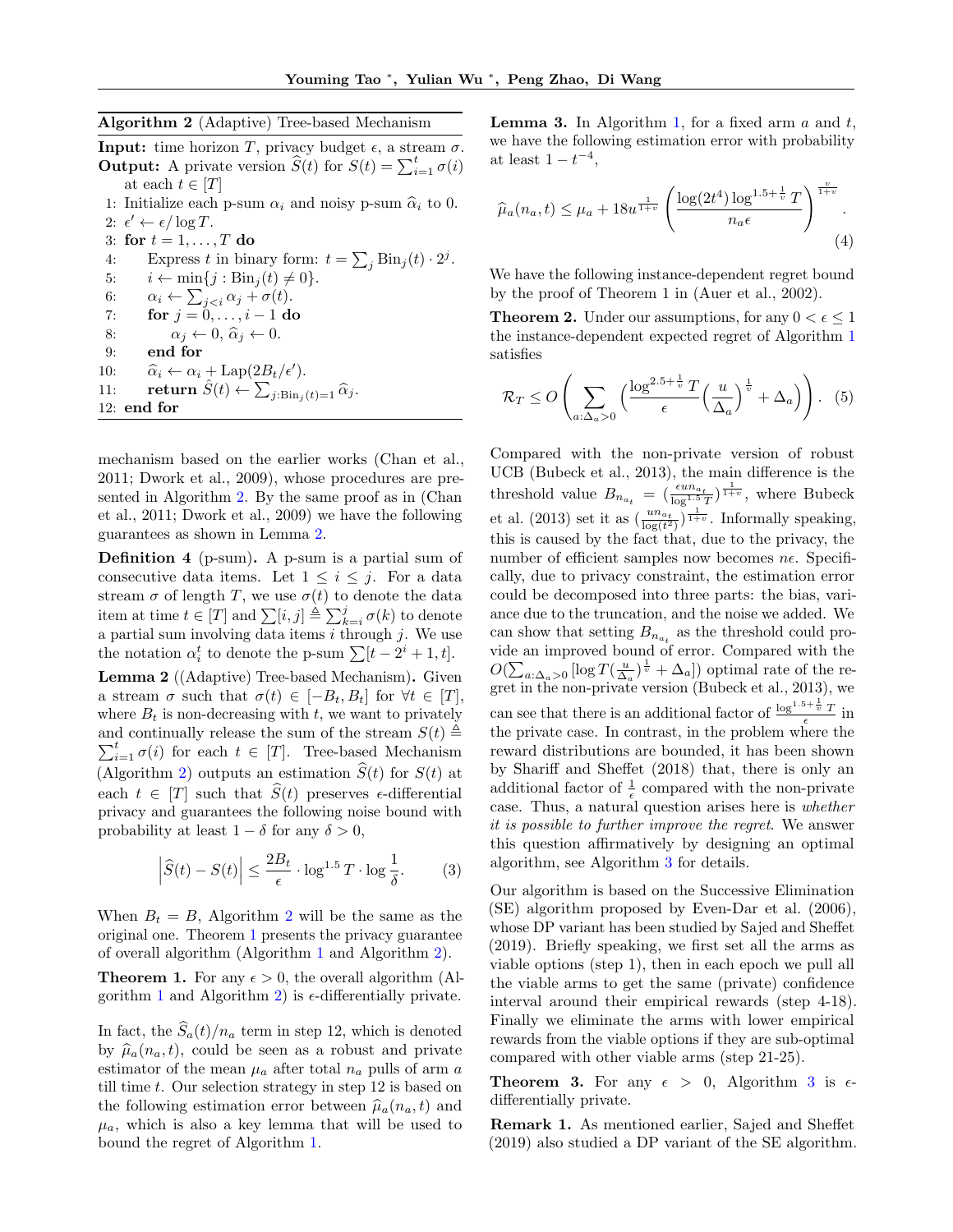<span id="page-5-0"></span>

| Algorithm 3 DP Robust Successive Elimination |  |  |  |
|----------------------------------------------|--|--|--|
|----------------------------------------------|--|--|--|

**Input:** confidence  $\beta$ , parameters  $\epsilon$ , v, u. 1:  $S \leftarrow \{1, \cdots, K\}$ 2: Initialize:  $t \leftarrow 0, \tau \leftarrow 0$ . 3: repeat 4:  $\tau \leftarrow \tau + 1$ . 5: Set  $\bar{\mu}_a = 0$  for all  $a \in \mathcal{S}$ . 6:  $r \leftarrow 0, D_\tau \leftarrow 2^{-\tau}.$ 7:  $R_{\tau} \leftarrow \left[ u^{\frac{1}{v}} \left( \frac{24^{(1+v)/v} \log(4|\mathcal{S}|\tau^2/\beta)}{D^{(1+v)/v}} \right) \right]$  $\frac{D}{\epsilon D_{\tau}^{(1+v)/v}}$  + 1. 8:  $B_{\tau} \leftarrow \left(\frac{uR_{\tau}\epsilon}{\log(4|\mathcal{S}|\tau^2/\beta)}\right)^{1/(1+v)}.$ 9: while  $r < R_{\tau}$  do 10:  $r \leftarrow r + 1$ . 11: for  $a \in S$  do 12:  $t \leftarrow t + 1.$ 13: Sample a reward  $x_{a,r}$ . 14:  $\widetilde{x}_{a,r} \leftarrow x_{a,r} \cdot \mathbb{I}_{\{|x_{a,r}| \leq B_{\tau}\}}.$ <br>15: **end for** end for 16: end while 17: For each  $a \in \mathcal{S}$ , compute  $\bar{\mu}_a \leftarrow (\sum^{R_{\tau}})$  $\sum_{l=1} \widetilde{x}_{a,l})/R_{\tau}.$ 18: Set  $\widetilde{\mu}_a \leftarrow \overline{\mu}_a + \text{Lap}(\frac{2B_{\tau}}{R_{\tau}\epsilon})$  for all  $a \in \mathcal{S}$ . 19:  $\widetilde{\mu}_{\text{max}} \leftarrow \max_{a \in \mathcal{S}} \widetilde{\mu}_a.$ <br>
20:  $err_{\tau} \leftarrow u^{1/(1+v)} \left( \frac{\log(4|\mathcal{S}|\tau^2/\beta)}{R_{\tau} \epsilon} \right)$  $\frac{|S|\tau^2/\beta)}{R_{\tau}\epsilon}$  $v/(1+v)$ . 21: **for** all viable arm  $a$  **do** 22: **if**  $\widetilde{\mu}_{\text{max}} - \widetilde{\mu}_a > 12err_{\tau}$  **then**<br>23: Remove arm *a* from *S*. Remove arm  $\alpha$  from  $\mathcal{S}$ . 24: end if 25: end for 26: until  $|\mathcal{S}| = 1$ 27: Pull the arm in S in all remaining  $T - t$  rounds.

However, there are several differences between their result and ours. Their algorithm is only for bounded reward distributions, while here we focus on the heavytailed ones. Due to the irregularity of rewards, we need to preprocess and shrink these rewards. Moreover, the forms of parameters are also more complicated than the bounded distributions case. Finally, in the later section, we also extend Algorithm [3](#page-5-0) to the local model and show its optimality.

The following lemma claims that the number of rounds to pull each arm a is at most  $\widetilde{O}(\frac{1}{\epsilon(\Delta_{\alpha})})$  $\frac{1}{\epsilon(\Delta_a)^{\frac{1+v}{v}}}).$ 

<span id="page-5-3"></span>**Lemma 4.** For any instance of the  $K$ -MAB problem, denote by  $a^*$  its optimal arm. Fix the time horizon  $T$ and confidence level  $\beta \in (0,1)$ . Then, with probability at least  $1 - \beta$ , in Algorithm [3,](#page-5-0) the total number of rounds to pull each sub-optimal arm  $a \neq a^*$  is at most

$$
\min\left\{T, O\left(\frac{u^{\frac{1}{1+v}}}{\epsilon(\Delta_a)^{\frac{1+v}{v}}}\left(\log(\frac{K}{\beta}) + \log\log(\frac{1}{\Delta_a})\right)\right)\right\}.
$$
(6)

<span id="page-5-1"></span>**Theorem 4** (DP Upper Bound). If we set  $\beta = \frac{1}{T}$ 

in Algorithm [3,](#page-5-0) then for sufficiently large  $T$  and any  $\epsilon \in (0, 1]$ , the instance-dependent expected regret of Algorithm [3](#page-5-0) satisfies

$$
\mathcal{R}_T \le O\left(\frac{u^{\frac{1}{1+v}}\log T}{\epsilon} \sum_{\Delta_a > 0} \left(\frac{1}{\Delta_a}\right)^{\frac{1}{v}} + \max_a \Delta_a\right). (7)
$$

Moreover, the instance-independent expected regret of Algorithm [3](#page-5-0) satisfies

$$
\mathcal{R}_T \le O\left(u^{\frac{v}{(1+v)^2}} \left(\frac{K\log T}{\epsilon}\right)^{\frac{v}{1+v}} T^{\frac{1}{1+v}}\right), \quad (8)
$$

where the  $O(\cdot)$ -notation omits log log  $\frac{1}{\Delta_a}$  terms.

From Theorem [4](#page-5-1) we can see that compared with the regret bound  $O(\frac{\log^{2.5}T}{\epsilon} \sum_{\Delta_a>0} (\frac{1}{\Delta_a})^{\frac{1}{v}})$  in Theorem [2,](#page-4-3) we achieve an improved bound of  $O(\frac{\log T}{\epsilon} \sum_{\Delta_a>0} (\frac{1}{\Delta_a})^{\frac{1}{v}})$ . We think the main reason for the improvement is that the UCB-based method needs to make a rewarddependent choice in each round whereas the SE-based method only makes the reward-dependent choices in  $K-1$  special rounds when it performs arm elimination. Moreover, we also have an instance-independent regret bound. While in the bounded rewards case it has been shown that a DP variant of the SE algorithm is optimal [\(Sajed and Sheffet,](#page-10-7) [2019\)](#page-10-7), it is still unknown whether Algorithm [3](#page-5-0) is optimal in the heavy-tailed case. In the following we study the lower bound of regret for heavytailed MAB problem in the  $\epsilon$ -DP model. We start from the two-armed instance-dependent regret lower bound which is specified in Theorem [10](#page-19-0) to show that the dependency on the term of  $\frac{1}{\epsilon}(\frac{1}{\Delta})^{\frac{1}{v}}$  is unavoidable in general. Due to space limitation, we put Theorem [10](#page-19-0) and its proof in Appendix. Then we extend to the K-arm case and show the instance-dependent regret bound presented in Theorem [4](#page-5-1) is optimal. The lower bound of the instance-independent regret is still unclear, and we leave it as an open problem.

<span id="page-5-2"></span>Theorem 5 (DP Instance-dependent Lower Bound). There exists a heavy-tailed  $K$ -armed bandit instance with  $u \leq 1$  in [\(2\)](#page-2-1),  $\mu_a \leq \frac{1}{6}$  and  $\Delta_a \in (0, \frac{1}{12})$ , such that for any  $\epsilon$ -DP  $(0 < \epsilon \leq 1)$  algorithm A whose expected regret is at most  $T^{\frac{3}{4}}$ , we have

$$
\mathcal{R}_T \ge \Omega \left( \frac{\log T}{\epsilon} \sum_{\Delta_a > 0} \left( \frac{1}{\Delta_a} \right)^{\frac{1}{v}} \right). \tag{9}
$$

Below we will sketch the proof of Theorem [5.](#page-5-2) Notably, previous hard instances in the bounded rewards case cannot provide tight lower bounds in our setting. Moreover, the hard instance in the non-private heavy-tailed MAB case [\(Bubeck et al.,](#page-9-12) [2013\)](#page-9-12) is only for two-armed setting and cannot be generalized to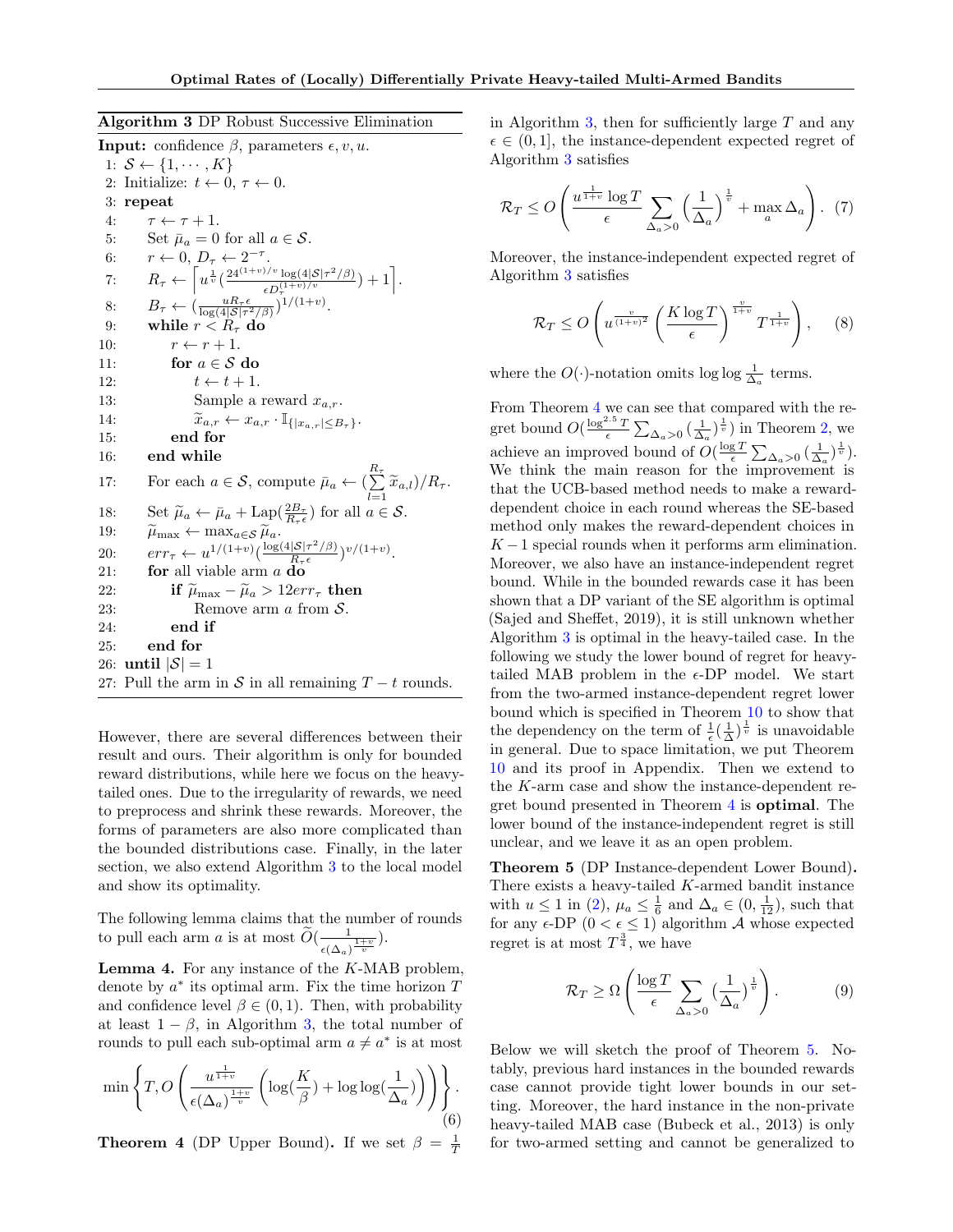K arms. Therefore, it is necessary to construct new hard instance to prove Theorem [5.](#page-5-2) Specifically, we design the following heavy-tailed MAB problem as a hard instance: the instance  $\bar{P}$  where the distribution of each arm  $a \in [K]$  is  $\nu_a = \left(1 - \frac{s_a^{1+v}}{2}\right) \delta_0 + \frac{s_a^{1+v}}{2} \delta_{1/s_a},$ with some  $\frac{1}{2} \geq \mu_1 \geq \cdots \geq \mu_K$  and  $s_a = (2\mu_a)^{\frac{1}{v}}$ . That is when  $X \sim \nu_a$ ,  $X = 0$  with probability  $(1 - \frac{s_a^{1+v}}{2}),$ and  $X = \frac{1}{s_a}$  with probability  $\frac{s_a^{1+v}}{2}$ . It is easy to verify for each  $a \in [K]$  that  $\mathbb{E}[\nu_a] = \mu_a$  and the  $(1 + v)$ -th moment is bounded by 1. Now, we fix an arm  $a \neq 1$ and denote  $\mathcal{E}_a$  as the event that the arm  $a$  is pulled at most  $t_a \triangleq \frac{\log T}{100\epsilon^{4}}$  $\frac{\log T}{100\epsilon 4^{1/v}}\left(\frac{1}{\Delta_a}\right)^{\frac{1+v}{v}}$  times. We will mainly show that  $\mathbb{P}_{\mathcal{A},\bar{P}}(\mathcal{E}_{\underline{a}}) \leq \frac{1}{2K}$ . To prove this, we consider another instance  $\overline{Q}_a$  where the distribution of any arm  $a' \neq a$  remains unchanged, and the distribution of arm *a* is  $\nu_a' = \left[1 - \left(\frac{s_a^{1+v}}{2} + 2\Delta_a \gamma_a\right)\right] \delta_0 + \left(\frac{s_a^{1+v}}{2}\right) \delta_{1/s_a} +$  $(2\Delta_a\gamma_a)\delta_{1/\gamma_a}$ , where  $\gamma_a=(4\Delta_a)^{\frac{1}{v}}$ . Note that when setting  $\mu_a^{1+v} \leq \frac{1}{6}$  and  $\Delta_a^{1+v} \leq \frac{1}{12}$ , we have  $\frac{s_a^{1+v}}{2} + 2\Delta_a \gamma_a =$  $2^{\frac{1}{v}}\mu_a^{\frac{1+v}{v}} + 2 \cdot 4^{\frac{1}{v}} \cdot \Delta_a^{\frac{1+v}{v}} \leq (\frac{1}{3})^{\frac{1}{v}} + 2 \cdot (\frac{1}{3})^{\frac{1}{v}} \leq 1$ , thus the postulated  $\nu_a'$  is reasonable. It is also easy to verify that  $\mathbb{E}[\nu_a'] = \mu_a + 2\Delta_a = \mu_1 + \Delta_a \le 1$  and the  $(1 + v)$ th moment of  $v_a'$  is bounded by 1. With the coupling lemma in [Karwa and Vadhan](#page-10-21) [\(2018\)](#page-10-21), we can prove that  $\mathbb{P}_{\mathcal{A}, \bar{P}}(E_a) \leq \frac{1}{2K}$ . Thus, by taking the union bound we can get with probability at least  $\frac{1}{2}$ , the regret of  $\overline{P}$  for any private algorithm  $\mathcal{A}$  is  $\Omega(\frac{\log T}{\epsilon} \sum_{\Delta_a > 0} (\frac{1}{\Delta_a})^{\frac{1}{v}})$ .

<span id="page-6-3"></span>Remark 2. In the MAB with bounded rewards case, it has been shown that the optimal rate of the expected rate is  $O(\frac{K \log T}{\epsilon} + \sum_{\Delta_a > 0} \frac{\log T}{\Delta_a})$  [\(Sajed and](#page-10-7) [Sheffet,](#page-10-7) [2019\)](#page-10-7). Compared with the optimal rate  $O(\frac{\log T}{\epsilon} \sum_{\Delta_a>0} (\frac{1}{\Delta_a})^{\frac{1}{v}})$  in the heavy-tailed case, we can see there is a huge difference. First, the dependency on  $\frac{1}{\Delta_a}$  now becomes to  $(\frac{1}{\Delta_a})^{\frac{1}{v}}$ . Secondly, the price of privacy in the bounded rewards case is an additional term of  $O(\frac{K \log T}{\epsilon})$  compared with the non-private rate, while in the heavy-tailed case, there is an additional factor of  $\frac{1}{\epsilon}$  compared with the non-private one.

## <span id="page-6-0"></span>5 LDP HEAVY-TAILED MAB

In this section, we will investigate upper and lower bounds for heavy-tailed MAB in the local DP model. We start from the upper bounds. To design an  $\epsilon$ -LDP algorithm, most of the previous works on MAB with bounded rewards modifies the UCB algorithm and uses the Laplacian mechanism to guarantee the LDP property, such as [\(Chen et al.,](#page-9-3) [2020;](#page-9-3) [Zhou and Tan,](#page-11-2) [2021\)](#page-11-2). For sub-Gaussian rewards, [Ren et al.](#page-10-8) [\(2020\)](#page-10-8) first map the unbounded rewards with a Sigmoid function and then use the Laplacian mechanism and UCB algorithm. Moreover, it has been shown that this type of method is near-optimal [\(Chen et al.,](#page-9-3) [2020;](#page-9-3) [Ren et al.,](#page-10-8) [2020\)](#page-10-8). Thus,

for MAB with heavy-tailed rewards, a straightforward way is to modify the UCB-based method. Specifically, each reward will be shrunken to a certain range and then added Laplacian noise, subsequently the algorithm uses the confidence bound on these perturbed rewards to pull an arm. However, such an approach may cause enormous error. The reason is that, similar to Algorithm [1,](#page-3-1) here the threshold of each reward depends on  $n_a$ . That is, the Laplacian noise we added for each reward will be proportional to  $n_a$ . As a result, unlike the Tree-based mechanism in the central model, this LDP version of the UCB algorithm will introduce a huge amount of error to estimate the mean.

To achieve a better utility, we propose an  $\epsilon$ -LDP version of the SE algorithm, see Algorithm [4](#page-7-0) for details. The basic idea is similar to Algorithm [3,](#page-5-0) where the algorithm now maintains (private) confidence interval for each arm via the perturbed rewards instead of the noisy average. However, compared with the above LDP version of the UCB algorithm, we can see that here the Laplacian noise added to each reward is independent on the number of rounds  $n_a$ , which could be much smaller than the noise added in the LDP version of UCB method when  $T$  is sufficiently large. The following two theorems provide the privacy and utility guarantees for Algorithm [4,](#page-7-0) respectively.

<span id="page-6-4"></span>**Theorem 6.** For any  $\epsilon > 0$ , Algorithm [4](#page-7-0) is  $\epsilon$ -local differentially private.

<span id="page-6-1"></span>**Theorem 7** (LDP Upper Bound). Set  $\beta = \frac{1}{T}$  in Al-gorithm [4.](#page-7-0) For any  $\epsilon \in (0,1]$  and sufficiently large T, the instance-dependent expected regret of Algorithm [4](#page-7-0) satisfies

$$
\mathcal{R}_T \le O\left(\frac{u^{\frac{2}{v}}\log T}{\epsilon^2} \sum_{\Delta_a > 0} \left(\frac{1}{\Delta_a}\right)^{\frac{1}{v}} + \max_a \Delta_a\right). \tag{10}
$$

Moreover, the instance-independent expected regret of Algorithm [4](#page-7-0) satisfies

<span id="page-6-2"></span>
$$
\mathcal{R}_T \le O\left(u^{\frac{2}{1+v}} \left(\frac{K\log T}{\epsilon^2}\right)^{\frac{v}{1+v}} T^{\frac{1}{1+v}}\right),\qquad(11)
$$

where the  $O(\cdot)$ -notations omit log log  $\frac{1}{\Delta_a}$  terms.

In the following, we derive both instance-dependent and instance-independent lower bounds for heavytailed MAB in the  $\epsilon$ -LDP model. Similar to instancedependent lower bounds in central DP, we also first analyze the two-armed case to show that the dependency on the term of  $\frac{1}{\epsilon^2} \left(\frac{1}{\Delta}\right)^{\frac{1}{v}}$  is unavoidable in general (see Theorem [11](#page-24-0) in Appendix [C\)](#page-21-0) and then extend to K-armed case in the following result.

<span id="page-6-5"></span>Theorem 8 (LDP Instance-dependent Lower Bound). There exists a heavy-tailed K-armed bandit instance with  $u \le 1$  in [\(2\)](#page-2-1) and  $\Delta_a \triangleq \mu_1 - \mu_a \in (0, \frac{1}{5})$ , such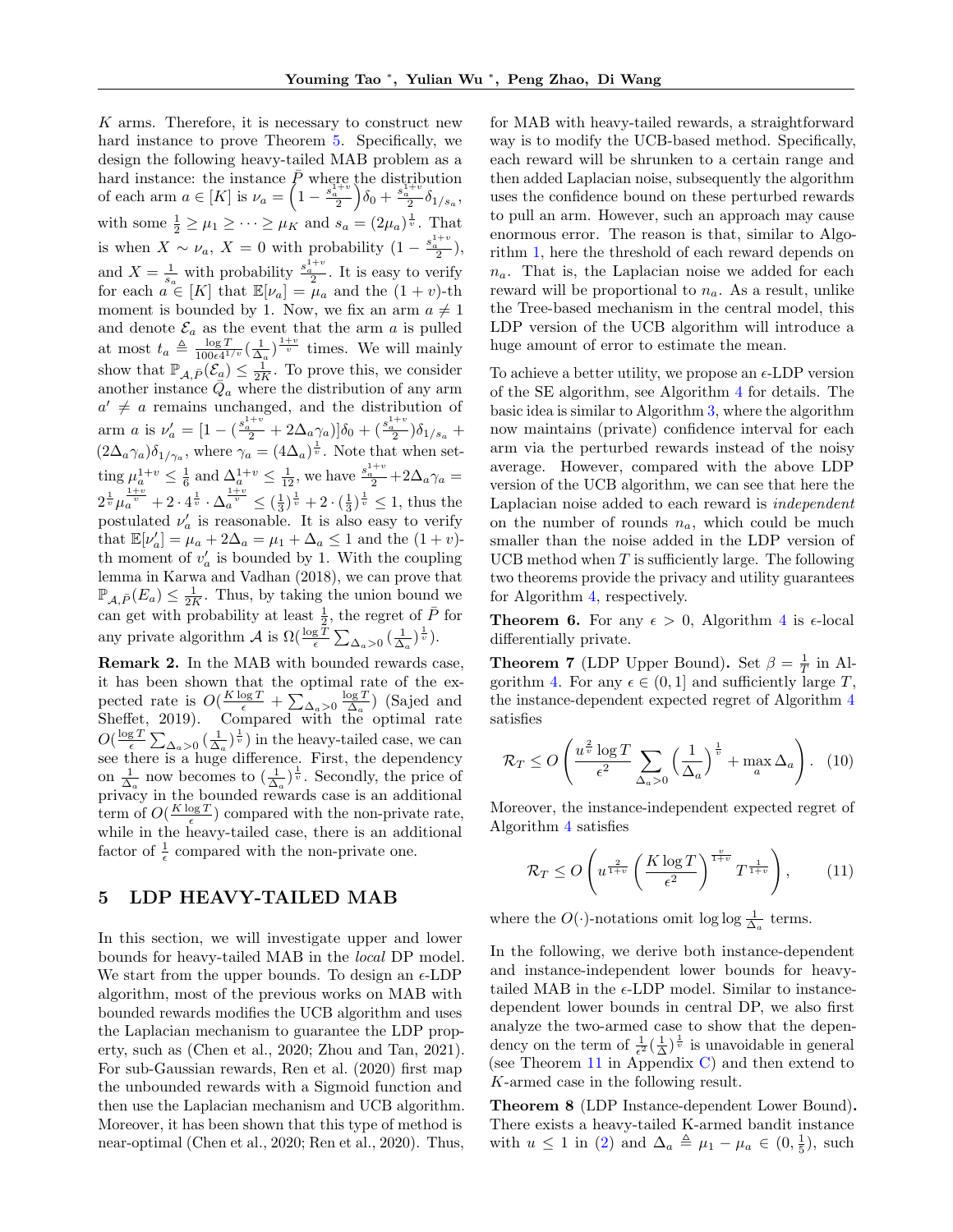<span id="page-7-0"></span>

**Input:** Confidence  $\beta$ , parameters  $\epsilon$ , v, u. 1:  $S \leftarrow \{1, \cdots, K\}$ 2: Initialize:  $t \leftarrow 0, \tau \leftarrow 0$ . 3: repeat 4:  $\tau \leftarrow \tau + 1$ . 5: Set  $\bar{\mu}_a = 0$  for all  $a \in \mathcal{S}$ . 6:  $r \leftarrow 0, D_\tau \leftarrow 4^{-\tau}.$ 7:  $R_{\tau} \leftarrow \left[ u^{\frac{2}{v}} \left( \frac{28^{2(1+v)/v} \log(8|\mathcal{S}|\tau^2/\beta)}{e^{2 \Omega(1+v)/v}} \right) \right]$  $\frac{1}{\epsilon^2 D_{\tau}^{2(1+v)/v}} \log(8|\mathcal{S}|\tau^2/\beta)} + \log(\frac{8|\mathcal{S}|\tau^2}{\beta})$  $\frac{\mathcal{S}|\tau^2}{\beta}\big)\bigg].$ 8:  $B_{\tau} \leftarrow \left(\frac{u\sqrt{R_{\tau}}\epsilon}{\sqrt{\ln |v(\epsilon)|\epsilon|}}\right)$  $\frac{u\sqrt{R_{\tau}\epsilon}}{\log(8|\mathcal{S}|\tau^2/\beta)})^{1/(1+v)}.$ 9: while  $r < R<sub>\tau</sub>$  do 10:  $r \leftarrow r + 1$ . 11: for  $a \in \mathcal{S}$  do 12:  $t \leftarrow t + 1.$ 13: Sample a reward  $x_{a,r}$  for each arm  $a \in \mathcal{S}$ . 14:  $\widetilde{x}_{a,r} \leftarrow x_{a,r} \cdot \mathbb{I}_{\{|x_{a,r}| \leq B_{\tau}\}}.$ 15:  $\hat{x}_{a,r} \leftarrow \tilde{x}_{a,r} + \text{Lap}(\frac{2B_{\tau}}{\epsilon})$ 16: end for 17: end while 18: For each  $a \in \mathcal{S}$ , compute  $\bar{\mu}_a \leftarrow \left(\sum_{l=1}^{R_{\tau}} \hat{x}_{a,l}\right)/R_{\tau}$ . 19:  $\bar{\mu}_{\text{max}} \leftarrow \max_{a \in \mathcal{S}} \bar{\mu}_i.$ 20:  $err_{\tau} \leftarrow u^{1/(1+v)}$  $\frac{\mu_i}{\sqrt{\log(8|\mathcal{S}|\tau^2/\beta)}}$  $\frac{8|\mathcal{S}|\tau^2/\beta)}{R_{\tau}\epsilon}$  $\big)^{v/(1+v)}$ . 21: **for** all viable arm  $a$  **do** 22: **if**  $\widetilde{\mu}_{\text{max}} - \widetilde{\mu}_a > 14err_{\tau}$  then<br>23: Remove arm *a* from *S*. Remove arm  $a$  from  $S$ . 24: end if 25: end for 26: until  $|\mathcal{S}| = 1$ 27: Pull the arm in S in all remaining  $T - t$  rounds.

that for any  $\epsilon$ -LDP  $(0 < \epsilon < 1)$  algorithm whose regret  $\leq o(T^{\alpha})$  for any  $\alpha > 0$ , the regret satisfies

$$
\liminf_{T \to \infty} \frac{\mathcal{R}_T}{\log T} \ge \Omega \left( \frac{1}{\epsilon^2} \sum_{\Delta_a > 0} \left( \frac{1}{\Delta_a} \right)^{\frac{1}{v}} \right).
$$

**Remark 3.** Theorem [11](#page-24-0) reveals that the term of  $\frac{1}{\epsilon^2 \Delta^{\frac{1}{v}}}$ is unavoidable in the regret bound. As a result, the attained bound in Theorem [7](#page-6-1) is optimal. Compared with the optimal rate  $O(\frac{1}{\epsilon})$  $\frac{1}{\Delta^{\frac{1}{v}}}$ ) in the non-private case, we can see the price of privacy is an additional factor of  $\frac{1}{\epsilon^2}$ , which is similar to other MAB with bounded/sub-Gaussian rewards problems in the LDP model [\(Zhou](#page-11-2) [and Tan,](#page-11-2) [2021;](#page-11-2) [Ren et al.,](#page-10-8) [2020\)](#page-10-8).

<span id="page-7-1"></span>Theorem 9 (LDP Instance-independent Lower Bound). There exists a heavy-tailed K-armed bandit instance with the  $(1 + v)$ -th bounded moment of each reward distribution is bounded by 1. Moreover, if T is large enough, for any the  $\epsilon$ -LDP algorithm  $\mathcal A$  with  $\epsilon \in (0, 1]$ , the expected regret must satisfy

$$
\mathcal{R}_T \geq \Omega \left( \left( \frac{K}{\epsilon^2} \right)^{\frac{v}{1+v}} T^{\frac{1}{1+v}} \right)
$$

.

Remark 4. From Theorem [9,](#page-7-1) we can see the upper bound  $(11)$  of Algorithm [4](#page-7-0) is nearly optimal. However, compared with instance-independent lower bound, there is still a  $poly(\log T)$  factor gap. We conjecture this factor could be removed by using some more advanced robust estimator, such as the estimator in [Lee](#page-10-15) [et al.](#page-10-15) [\(2020\)](#page-10-15) and we will leave it as an open problem. For MAB with bounded rewards in the LDP model, [Basu et al.](#page-9-7) [\(2019\)](#page-9-7) shows that its instance-dependent re-Least ce all (2019) shows that the instance dependent to<br>gret bound is always at least  $\Omega(\frac{\sqrt{KT}}{\epsilon})$ , *i.e.*, there is an additional factor of  $\frac{1}{\epsilon}$  compared with the non-private case. However, for heavy-tailed MAB, compared with the lower bound of  $\Omega(K^{\frac{v}{1+v}}T^{\frac{1}{1+v}})$  in the non-private case, from Theorem [9](#page-7-1) we can observe that the difference is a factor of  $(\frac{1}{\epsilon^2})^{\frac{v}{1+v}}$ . Thus, combining with Remark [2,](#page-6-3) we can conclude that heavy-tailed MAB and bounded MAB are quite different in both central and local differential privacy models.

### <span id="page-7-2"></span>6 EXPERIMENTS

In this section, we conduct experiments on synthetic datasets to evaluate the performance of our algorithms. Since this is the first paper studying DP/LDP heavytailed MAB and there is no previous methods, we will only evaluate the performance of our algorithms. Our experiments consist of two parts. In the first part, we empirically compare our Algorithm [1](#page-3-1) and Algorithm [3](#page-5-0) in the central DP model. In the second part, we will evaluate our Algorithm [4](#page-7-0) in the LDP model.

Datasets and Setting For the data generation, we follow similar settings as in the previous work on MAB with heavy-tailed rewards, such as [Lee et al.](#page-10-15) [\(2020\)](#page-10-15). Specifically, we set  $K = 5$  and restrict the mean of each arm within [0.1, 0.9] throughout the experiment. We consider three instances, denoted by  $S_1$ ,  $S_2$  and  $S_3$ . In  $S_1$ , we let the gaps of sub-optimal arms decrease linearly where the largest mean is always 0.9 and the smallest mean is always  $0.1$  (so the means are  $\{0.9, 0.7, \ldots\}$  $(0.5, 0.3, 0.1)$ . In  $S_2$ , we consider the case that a larger fraction of arms have large sub-optimal gaps, hence we set the mean of each arm  $a$  by a quadratic convex function  $\mu_a = 0.05(a-5)^2 + 0.1$  (so the means are {0.9, 0.55, 0.3, 0.15, 0.1}). In  $S_3$ , we consider the case that a larger fraction of arms have small sub-optimal gaps, hence we set the mean of each arm a by a quadratic concave function  $\mu_a = -0.05(a-1)^2+0.9$  (so the means are {0.9, 0.85, 0.7, 0.45, 0.1}). In all the settings, the reward of each arm  $a \in [K]$  at each pull is drawn from a Pareto distribution with shape parameter  $\alpha$  and scale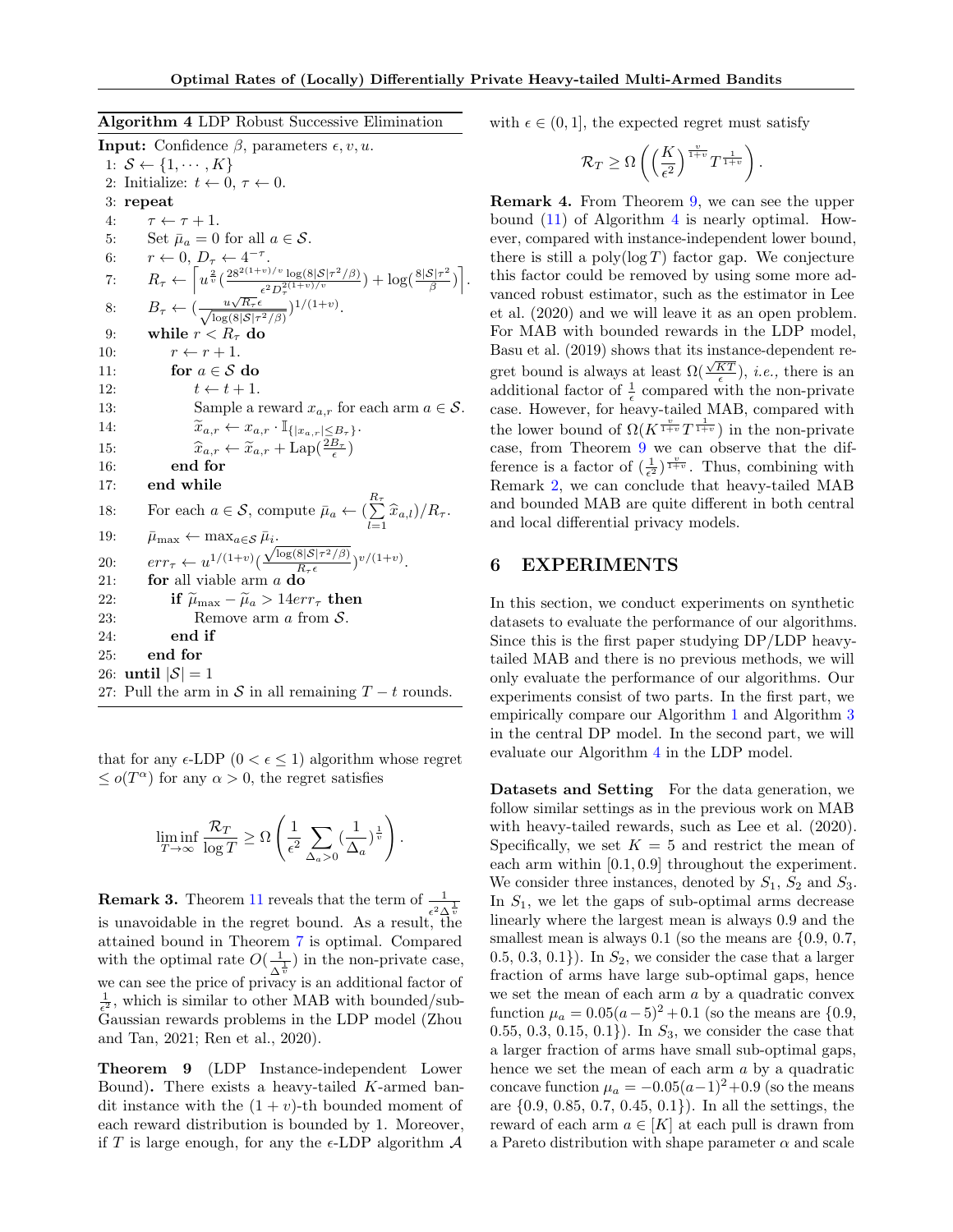<span id="page-8-0"></span>

Figure 1: DP Setting  $1(S_1)$ 

parameter  $\lambda_a$ . Specifically, each time after pulling arm  $a$ , the learner receives a reward x which follows the following probability density function:

$$
f(x) = \begin{cases} \frac{\alpha \lambda_a^{\alpha}}{x^{\alpha+1}} & x \ge \lambda_a \\ 0 & x < \lambda_a. \end{cases}
$$

We adopt the Pareto distribution because it is common in practice. We set  $\alpha = 1.05 + v$  such that the  $1 + v$ -th moment of reward distribution always exists and is bounded by  $\frac{\alpha \lambda_a^{1+v}}{\alpha - (1+v)}$ . For a given  $\alpha$ , we set  $\lambda_a = \frac{(\alpha - 1)\mu_a}{\alpha}$  since the mean of a Pareto distribution with parameters  $\alpha$  and  $\lambda_a$  is  $\frac{\alpha \lambda_a}{\alpha - 1}$ . We take the maximum of  $\frac{\alpha \lambda_a^{1+v}}{\alpha - (1+v)}$  among all arms  $a \in [K]$  as u in the experiments.

For each algorithm we run 90 independent repetitions for each case. In figures, we show the average of cumulative regret (represented by the solid line) for comparing the performance of algorithms and error bars of a quarter standard deviation (represented by the shaded region) for comparing the robustness of algorithms.

Results and Discussion. In the first part, we compare the performance of our proposed Algorithm [1](#page-3-1) (DPRUCB) and Algorithm [3](#page-5-0) (DPRSE) for the central DP model. In each setting, we vary  $\epsilon \in \{0.5, 1.0\}$  and  $v \in \{0.5, 0.9\}$ . The results of setting  $S_1$  is given in Fig-ure [1.](#page-8-0) And the results of setting  $S_2$  and  $S_3$  are presents in Figure [3](#page-28-0) and Figure [4,](#page-28-1) which are included in Appendix [D](#page-28-2) due to space limitation. From these results, we can see that DPRSE always outperform DPRUCB among these three settings. Moreover, we can see when  $\epsilon$  decreases, the regret will increase, and when the term v becomes larger, we have smaller regret.

<span id="page-8-1"></span>

Figure 2: LDP Setting  $3(S_3)$ 

In the second part, we evaluate our proposed Algorithm [4](#page-7-0) (LDPRSE) for the local DP model in the Setting 3  $(S_3)$ , since  $S_3$  will has larger regret than  $S_1$ and  $S_2$  theoretically. We vary  $\epsilon \in \{5.0, 10.0, 20.0\}$  and  $v \in \{0.5, 0.9\}$ , The results are given in Figure [2.](#page-8-1) We can see that when  $\epsilon$  or v is larger, we have smaller regret. Moreover, compared with the central DP model, we can see the regret is larger in the LDP model.

In summary, we can observe that all the above results support our previous theoretical analysis.

## 7 CONCLUSIONS

In this paper, we provided the first study on the problem of MAB with heavy-tailed reward distributions in the (local) Differential Privacy model. We mainly focused on the case the reward distribution of each arm only has  $(1 + v)$ -th moment with some  $v \in (0, 1]$ . In the central  $\epsilon$ -DP model, we first provided a near optimal result by developing a private and robust UCB algorithm. To achieve this we provided an adaptive version of the Tree-based mechanism. Then, we improved the result via a private and robust version of the SE algorithm. Finally, we showed that the instancedependent regret bound of our improved algorithm is optimal by showing its lower bound. In the  $\epsilon$ -LDP model. We proposed an algorithm which could be seen a locally private and robust version of the SE algorithm, which provably achieve (near) optimal rates for both instance-dependent and instance-independent regret.

There are still many open problems besides the future work mentioned in the main context. First, throughout the whole paper we need to assume both  $u$  and  $v$  are known. How to address a more practical case where they are unknown? Recent work that addresses this issue for standard bandit problems [\(Ashutosh et al.,](#page-9-22) [2021\)](#page-9-22), while it remains unknown whether they can be extended to the private case. Secondly, for the setting of MAB with bounded reward, it has been shown that an UCB-based private algorithm can also attain an optimal regret guarantee. Thus, a natural question is whether it is possible to get an optimal DP variant of UCB algorithm for our problem.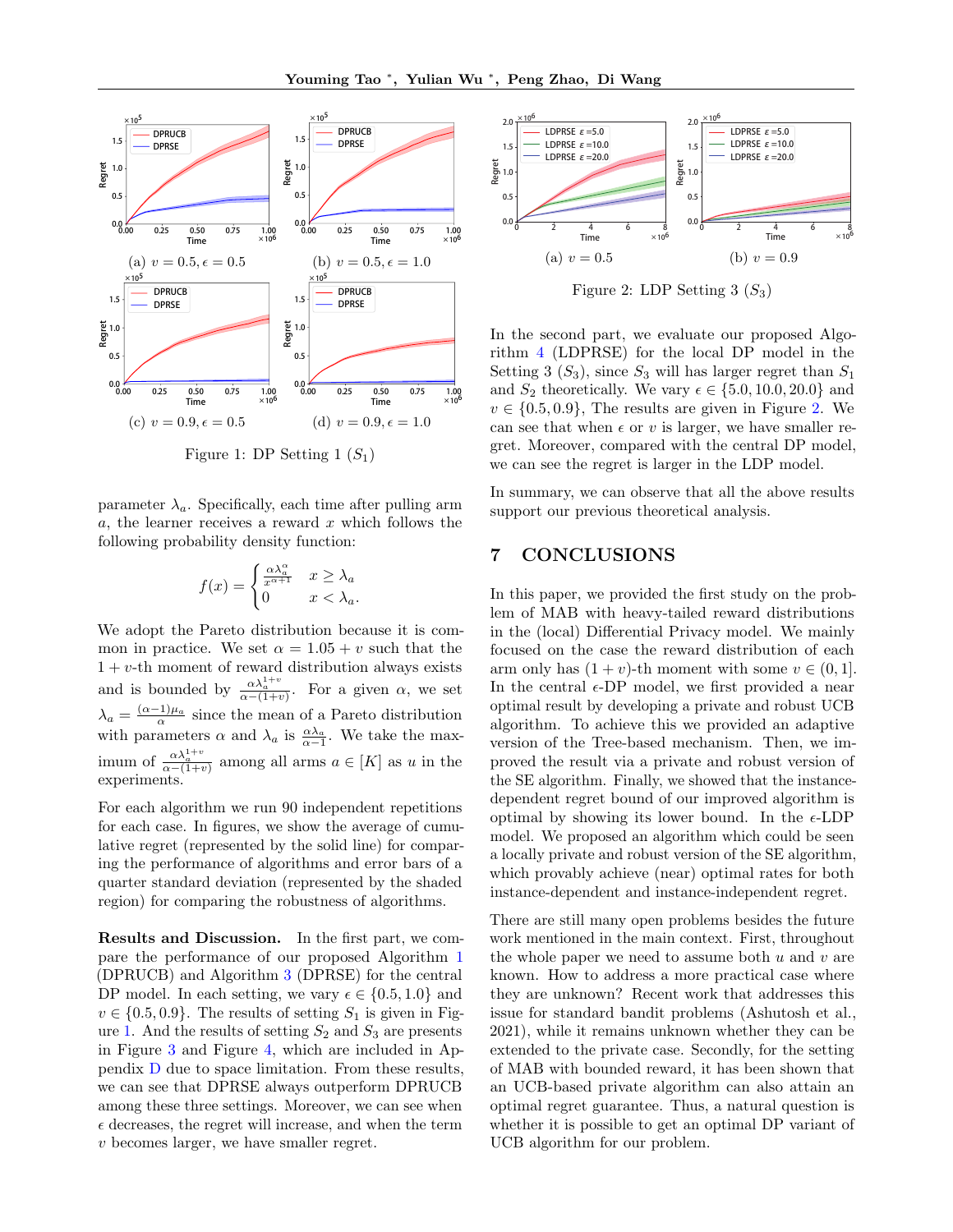#### Acknowledgements

Di Wang and Yulian Wu were support in part by the baseline funding BAS/1/1689-01-01 and funding from the AI Initiative REI/1/4811-10-01 of King Abdullah University of Science and Technology (KAUST). Peng Zhao was supported by the Baidu Scholarship.

## References

- <span id="page-9-14"></span>Agrawal, S., Juneja, S., and Glynn, P. (2020). Optimal δ-correct best-arm selection for heavy-tailed distributions. In Proceedings of the 31st International Conference on Algorithmic Learning Theory (ALT), pages 61–110.
- <span id="page-9-13"></span>Agrawal, S., Juneja, S., and Koolen, W. M. (2021). Regret minimization in heavy-tailed bandits. In Proceedings of 34th Conference on Learning Theory  $(COLT)$ , pages 26–62.
- <span id="page-9-22"></span>Ashutosh, K., Nair, J., Kagrecha, A., and Jagannathan, K. (2021). Bandit algorithms: Letting go of logarithmic regret for statistical robustness. In Proceedings of the 24th International Conference on Artificial Intelligence and Statistics (AISTATS), pages 622–630.
- <span id="page-9-20"></span>Auer, P., Cesa-Bianchi, N., and Fischer, P. (2002). Finite-time analysis of the multiarmed bandit problem. Machine Learning, 47(2):235–256.
- <span id="page-9-17"></span>Barber, R. F. and Duchi, J. C. (2014). Privacy and statistical risk: Formalisms and minimax bounds. arXiv preprint arXiv:1412.4451.
- <span id="page-9-7"></span>Basu, D., Dimitrakakis, C., and Tossou, A. (2019). Privacy in multi-armed bandits: Fundamental definitions and lower bounds. arXiv preprint arXiv:1905.12298.
- <span id="page-9-9"></span>Bradley, B. O. and Taqqu, M. S. (2003). Financial risk and heavy tails. In Handbook of heavy tailed distributions in finance, pages 35–103. Elsevier.
- <span id="page-9-18"></span>Brunel, V.-E. and Avella-Medina, M. (2020). Propose, test, release: Differentially private estimation with high probability. *arXiv preprint arXiv:2002.08774*.
- <span id="page-9-12"></span>Bubeck, S., Cesa-Bianchi, N., and Lugosi, G. (2013). Bandits with heavy tail. IEEE Transactions on Information Theory, 59(11):7711–7717.
- <span id="page-9-19"></span>Catoni, O. (2012). Challenging the empirical mean and empirical variance: a deviation study. In Annales de l'IHP Probabilités et statistiques, volume 48, pages 1148–1185.
- <span id="page-9-15"></span>Chan, T.-H. H., Shi, E., and Song, D. (2011). Private and continual release of statistics. ACM Transactions on Information and System Security (TISSEC),  $14(3):1-24.$
- <span id="page-9-3"></span>Chen, X., Zheng, K., Zhou, Z., Yang, Y., Chen, W., and Wang, L. (2020). (Locally) differentially private

combinatorial semi-bandits. In Proceedings of the 37th International Conference on Machine Learning (ICML), pages 1757–1767.

- <span id="page-9-8"></span>Dubey, A. and Pentland, A. (2019). Thompson sampling on symmetric  $\alpha$ -stable bandits. In *Proceedings* of the 28th International Joint Conference on Artificial Intelligence (IJCAI), pages 5715–5721.
- <span id="page-9-5"></span>Dubey, A. and Pentland, A. (2020a). Differentiallyprivate federated linear bandits. In Proceedings of the 34th Conference on Advances in Neural Information Processing Systems (NeurIPS).
- <span id="page-9-6"></span>Dubey, A. and Pentland, A. (2020b). Private and byzantine-proof cooperative decision-making. In Proceedings of the 19th International Conference on Autonomous Agents and Multiagent Systems (AAMAS), pages 357–365.
- <span id="page-9-1"></span>Dwork, C., McSherry, F., Nissim, K., and Smith, A. (2006). Calibrating noise to sensitivity in private data analysis. In Proceedings of the 3rd Theory of Cryptography Conference (TCC), pages 265–284.
- <span id="page-9-10"></span>Dwork, C., Naor, M., Pitassi, T., and Rothblum, G. N. (2010). Differential privacy under continual observation. In Proceedings of the 42nd Annual ACM Symposium on Theory of Computing (STOC), pages 715–724.
- <span id="page-9-21"></span>Dwork, C., Naor, M., Reingold, O., Rothblum, G. N., and Vadhan, S. P. (2009). On the complexity of differentially private data release: efficient algorithms and hardness results. In Proceedings of the 41st Annual ACM Symposium on Theory of Computing (STOC), pages 381–390.
- <span id="page-9-16"></span>Even-Dar, E., Mannor, S., Mansour, Y., and Mahadevan, S. (2006). Action elimination and stopping conditions for the multi-armed bandit and reinforcement learning problems. Journal of Machine Learning Research, 7(6).
- <span id="page-9-11"></span>Gajane, P., Urvoy, T., and Kaufmann, E. (2018). Corrupt bandits for preserving local privacy. In Proceedings of the 29th International Conference on Algorithmic Learning Theory (ALT), pages 387–412.
- <span id="page-9-0"></span>Gutiérrez, B., Peter, L., Klein, T., and Wachinger, C. (2017). A multi-armed bandit to smartly select a training set from big medical data. In Proceedings of the 20th International Conference on Medical Image Computing and Computer-Assisted Intervention  $(MICCAI)$ , pages 38–45.
- <span id="page-9-4"></span>Hannun, A., Knott, B., Sengupta, S., and van der Maaten, L. (2019). Privacy-preserving multi-party contextual bandits. arXiv preprint arXiv:1910.05299.
- <span id="page-9-2"></span>Kalogerias, D. S., Nikolakakis, K. E., Sarwate, A. D., and Sheffet, O. (2020). Best-arm identification for quantile bandits with privacy. arXiv preprint arXiv:2006.06792.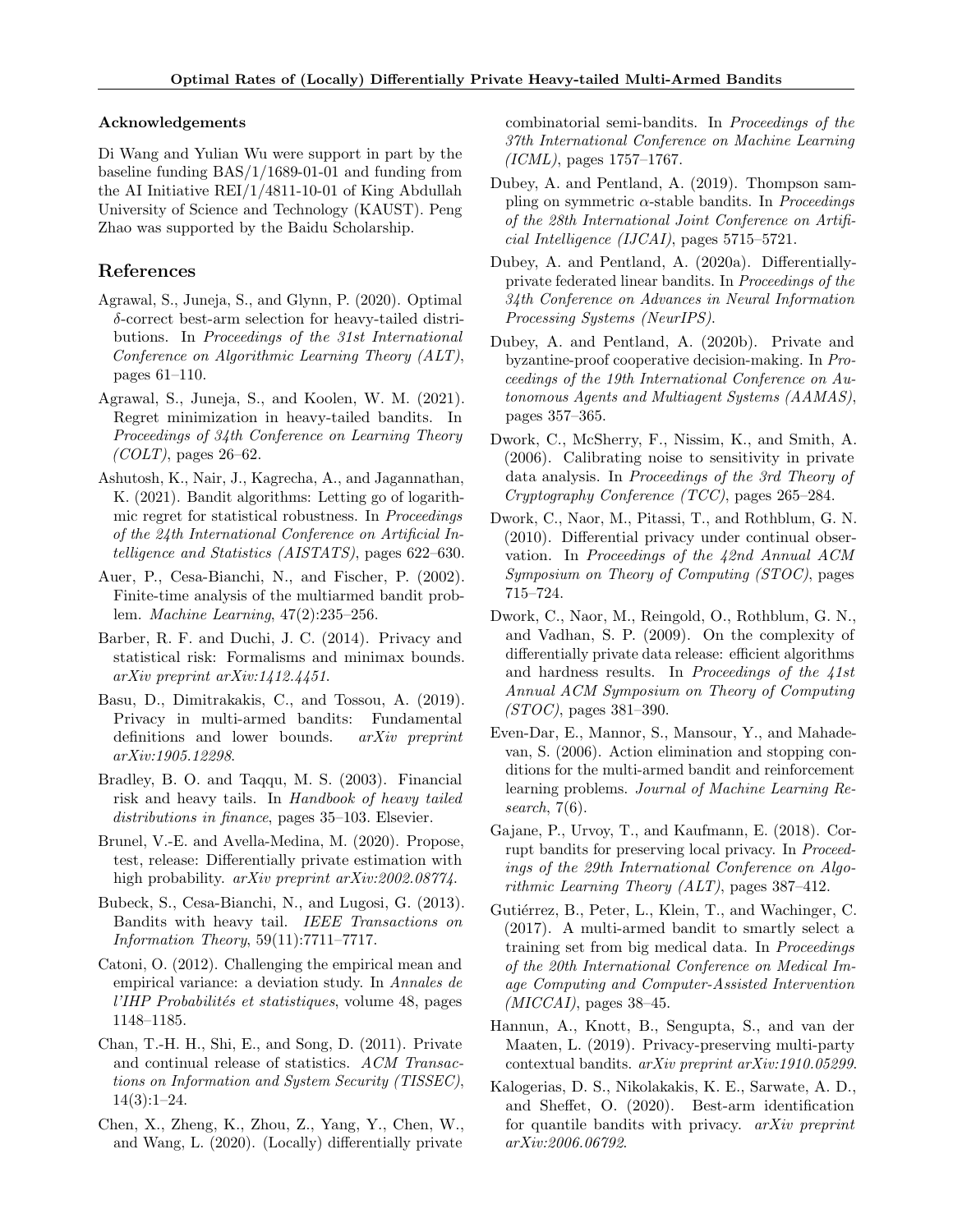- <span id="page-10-18"></span>Kamath, G., Singhal, V., and Ullman, J. (2020). Private mean estimation of heavy-tailed distributions. In Proceedings of 33rd Conference on Learning Theory (COLT), pages 2204–2235.
- <span id="page-10-21"></span>Karwa, V. and Vadhan, S. P. (2018). Finite sample differentially private confidence intervals. In *Proceed*ings of the 9th Innovations in Theoretical Computer Science Conference (ITCS), pages 44:1–44:9.
- <span id="page-10-13"></span>Kumar, R. and Tomkins, A. (2010). A characterization of online browsing behavior. In Proceedings of the 19th International Conference on World Wide Web  $(WWW)$ , pages 561–570.
- <span id="page-10-16"></span>Lattimore, T. (2017). A scale free algorithm for stochastic bandits with bounded kurtosis. In Proceedings of the 31st Conference on Advances in Neural Information Processing Systems (NeurIPS), pages 1583–1592.
- <span id="page-10-25"></span>Lattimore, T. and Szepesvári, C. (2020). Bandit algorithms. Cambridge University Press.
- <span id="page-10-15"></span>Lee, K., Yang, H., Lim, S., and Oh, S. (2020). Optimal algorithms for stochastic multi-armed bandits with heavy tailed rewards. In Proceedings of the 34th Conference on Advances in Neural Information Processing Systems (NeurIPS).
- <span id="page-10-19"></span>Liu, X., Kong, W., Kakade, S., and Oh, S. (2021). Robust and differentially private mean estimation. arXiv preprint arXiv:2102.09159.
- <span id="page-10-12"></span>Mahanti, A., Carlsson, N., Mahanti, A., Arlitt, M., and Williamson, C. (2013). A tale of the tails: Power-laws in internet measurements. IEEE Network, 27(1):59– 64.
- <span id="page-10-10"></span>Malekzadeh, M., Athanasakis, D., Haddadi, H., and Livshits, B. (2020). Privacy-preserving bandits. In Proceedings of the 3rd Conference on Machine Learning and Systems (MLSys).
- <span id="page-10-5"></span>Mishra, N. and Thakurta, A. (2015). (Nearly) optimal differentially private stochastic multi-arm bandits. In Proceedings of the 31st Conference on Uncertainty in Artificial Intelligence (UAI), pages 592–601.
- <span id="page-10-3"></span>Nakayama, K., Hisakado, M., and Mori, S. (2017). Nash equilibrium of social-learning agents in a restless multiarmed bandit game. Scientific reports, 7(1):1– 8.
- <span id="page-10-4"></span>Press, W. H. (2009). Bandit solutions provide unified ethical models for randomized clinical trials and comparative effectiveness research. Proceedings of the National Academy of Sciences, 106(52):22387–22392.
- <span id="page-10-8"></span>Ren, W., Zhou, X., Liu, J., and Shroff, N. B. (2020). Multi-armed bandits with local differential privacy. arXiv preprint arXiv:2007.03121.
- <span id="page-10-1"></span>Robbins, H. (1952). Some aspects of the sequential design of experiments. Bulletin of the American Mathematical Society, 58(5):527-535.
- <span id="page-10-7"></span>Sajed, T. and Sheffet, O. (2019). An optimal private stochastic-mab algorithm based on optimal private stopping rule. In Proceedings of the 36th International Conference on Machine Learning (ICML), pages 5579–5588.
- <span id="page-10-9"></span>Shariff, R. and Sheffet, O. (2018). Differentially private contextual linear bandits. arXiv preprint arXiv:1810.00068.
- <span id="page-10-2"></span>Shen, W., Wang, J., Jiang, Y.-G., and Zha, H. (2015). Portfolio choices with orthogonal bandit learning. In Proceedings of the 24th International Joint Conference on Artificial Intelligence (IJCAI).
- <span id="page-10-0"></span>Thompson, W. R. (1933). On the likelihood that one unknown probability exceeds another in view of the evidence of two samples. Biometrika, 25(3/4):285– 294.
- <span id="page-10-6"></span>Tossou, A. and Dimitrakakis, C. (2016). Algorithms for differentially private multi-armed bandits. In Proceedings of the 30th AAAI Conference on Artificial Intelligence (AAAI), pages 2087–2093.
- <span id="page-10-17"></span>Vakili, S., Liu, K., and Zhao, Q. (2013). Deterministic sequencing of exploration and exploitation for multiarmed bandit problems. IEEE Journal of Selected Topics in Signal Processing, 7(5):759–767.
- <span id="page-10-22"></span>Vershynin, R. (2018). High-dimensional probability: An introduction with applications in data science, volume 47. Cambridge university press.
- <span id="page-10-14"></span>Vietri, G., Balle, B., Krishnamurthy, A., and Wu, S. (2020). Private reinforcement learning with pac and regret guarantees. In Proceedings of the 37th International Conference on Machine Learning (ICML), pages 9754–9764.
- <span id="page-10-24"></span>von Bahr, B. and Esseen, C.-G. (1965). Inequalities for the rth Absolute Moment of a Sum of Random Variables,  $1 \leq r \leq 2$ . The Annals of Mathematical Statistics, 36(1):299 – 303.
- <span id="page-10-23"></span>Wang, D., Gaboardi, M., and Xu, J. (2018). Empirical risk minimization in non-interactive local differential privacy revisited. In Proceedings of the 32nd Conference on Advances in Neural Information Processing Systems (NeurIPS).
- <span id="page-10-20"></span>Wang, D., Xiao, H., Devadas, S., and Xu, J. (2020a). On differentially private stochastic convex optimization with heavy-tailed data. In Proceedings of the 37th International Conference on Machine Learning (ICML), pages 10081–10091.
- <span id="page-10-11"></span>Wang, H., Zhao, Q., Wu, Q., Chopra, S., Khaitan, A., and Wang, H. (2020b). Global and local differential privacy for collaborative bandits. In Proceedings of the 14th ACM Conference on Recommender Systems  $(RecSys)$ , pages 150–159.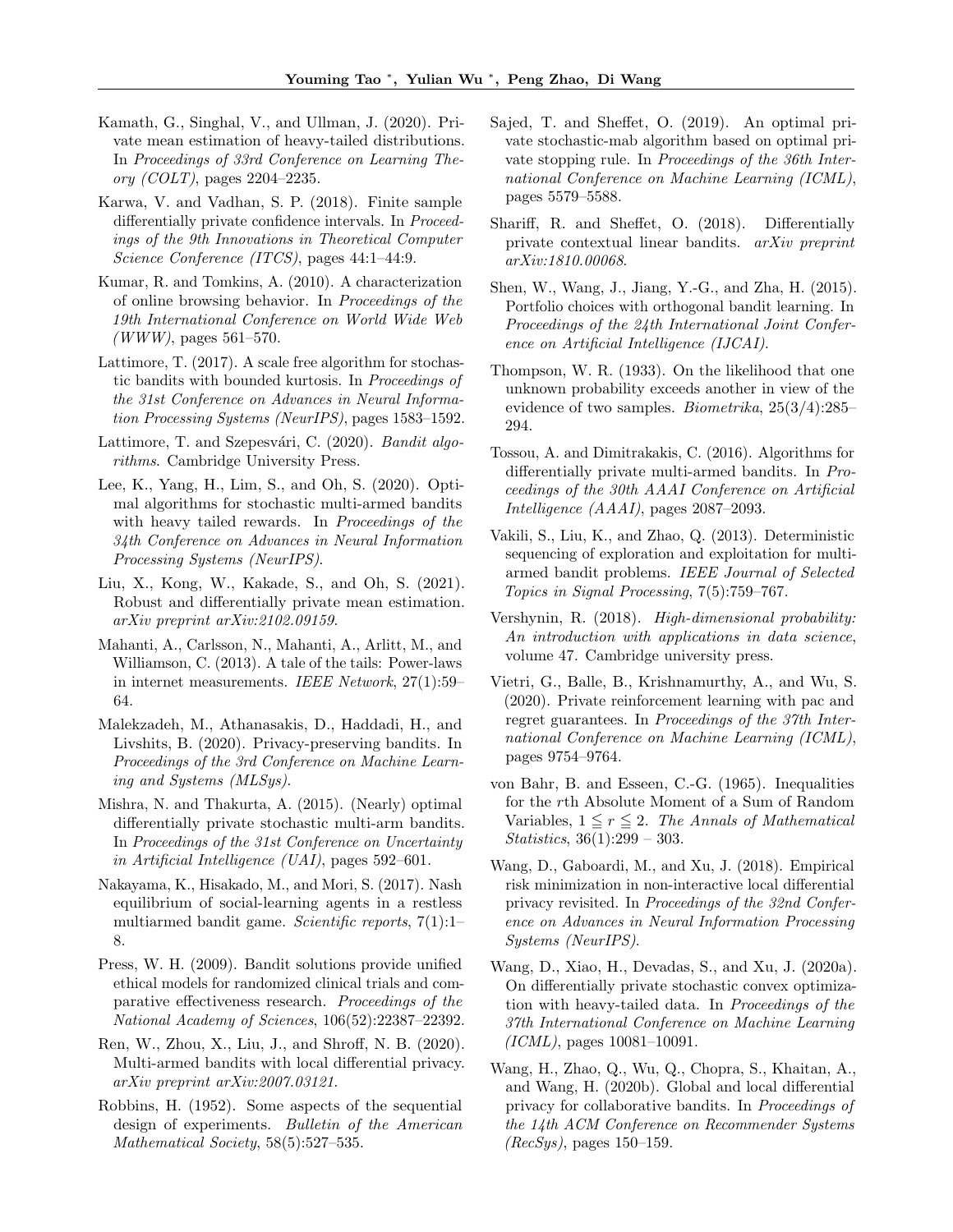- <span id="page-11-1"></span>Yu, X., Shao, H., Lyu, M. R., and King, I. (2018). Pure exploration of multi-armed bandits with heavy-tailed payoffs. In Proceedings of the 34th Conference on Uncertainty in Artificial Intelligence (UAI), pages 937–946.
- <span id="page-11-0"></span>Zheng, K., Cai, T., Huang, W., Li, Z., and Wang, L. (2020). Locally differentially private (contextual) bandits learning. In Proceedings of the 34th Conference on Advances in Neural Information Processing Systems (NeurIPS), pages 12300–12310.
- <span id="page-11-2"></span>Zhou, X. and Tan, J. (2021). Local differential privacy for bayesian optimization. In Proceedings of the 35th AAAI Conference on Artificial Intelligence (AAAI), pages 11152–11159.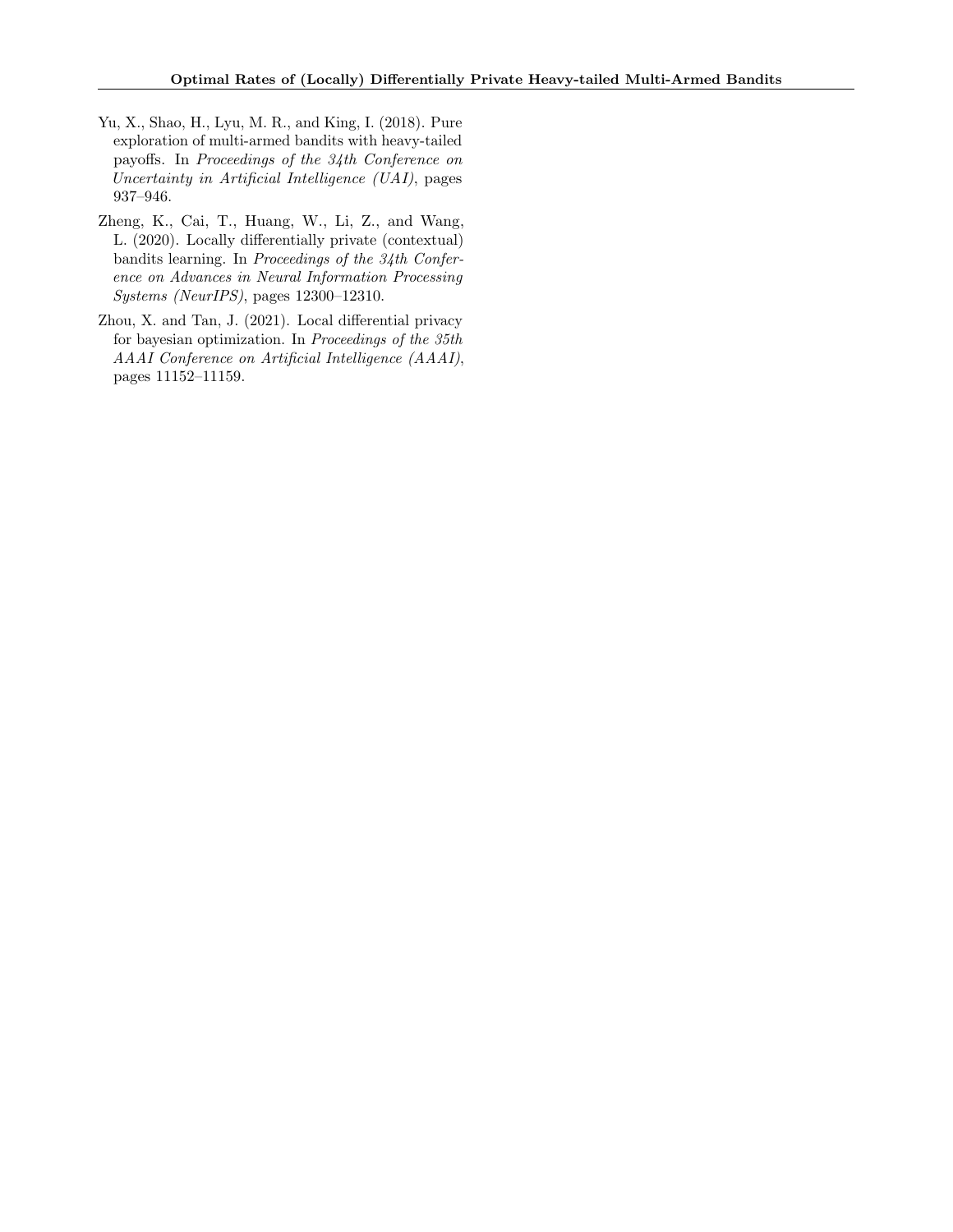# Supplementary Material: Optimal Rates of (Locally) Differentially Private Heavy-tailed Multi-Armed Bandits

## A TECHNICAL LEMMAS

<span id="page-12-3"></span>**Lemma 5** (Tail Bound of Laplacian Vairable [\(Dwork et al.,](#page-9-1) [2006\)](#page-9-1)). If  $X \sim \text{Lap}(b)$ , then

$$
\mathbb{P}(|X| \ge t \cdot b) = \exp(-t).
$$

<span id="page-12-4"></span>**Lemma 6** (Bernstein's Inequality [\(Vershynin,](#page-10-22) [2018\)](#page-10-22)). Let  $X_1, \cdots, X_n$  be n independent zero-mean random variables. Suppose  $|X_i| \leq M$  and  $\mathbb{E}[X_i^2] \leq s$  for all  $i \in [n]$ . Then for any  $t > 0$ , we have

$$
\mathbb{P}\left\{\frac{1}{n}\sum_{i=1}^{n}X_i \ge t\right\} \le \exp\left(-\frac{\frac{1}{2}t^2n}{s+\frac{1}{3}Mt}\right)
$$

<span id="page-12-1"></span>**Lemma 7.** Given a random variable X with  $\mathbb{E}[|X|^{1+v}] \leq u$  for some  $v \in (0,1]$ , for any  $B > 0$  we have

$$
\mathbb{E}\left[X\cdot \mathbb{I}_{|X|>B}\right]\leq \frac{u}{B^v}.
$$

**Proof** [of Lemma [7\]](#page-12-1) By the definition of expectation, we have

$$
u \ge \mathbb{E}[|X|^{1+v}] = \int_0^\infty (1+v)t^{1+v-1}\mathbb{P}(|X| > t) dt
$$
  
\n
$$
\ge \int_B^\infty t^v \mathbb{P}(|X| > t) dt
$$
  
\n
$$
\ge B^v \int_B^\infty \mathbb{P}(|X| > t) dt
$$
  
\n
$$
= B^v \int_0^\infty \mathbb{P}(X \cdot \mathbb{I}_{|X| > B} > t) dt
$$
  
\n
$$
= B^v \mathbb{E}[X \cdot \mathbb{I}_{|X| > B}].
$$

Rearranging the inequality finishes the proof.

<span id="page-12-5"></span>**Lemma 8** (Concentration of Laplace Variables [\(Wang et al.,](#page-10-23) [2018\)](#page-10-23)). If  $X_1, \dots, X_n \sim \text{Lap}(s/\epsilon)$ , then with probability at least  $1 - \beta$ , we have

$$
\left|\frac{1}{n}\sum_{i=1}^n X_i\right| \le \frac{2s}{\epsilon\sqrt{n}}\sqrt{\log\frac{2}{\beta}}.
$$

<span id="page-12-2"></span>**Lemma 9** (Jensen's Inequality). Let X be an integrable, real-valued random variable, and  $\psi$  be a convex function. Then  $\psi(\mathbb{E}[X]) \leq \mathbb{E}[\psi(X)].$ 

<span id="page-12-0"></span>**Lemma 10** (Relation between Raw Moment and Central Moment). Let X be a random variable over  $\mathbb{R}$  such that  $\mathbb{E}[X] = \mu$ . We have the following two results:

(1) When  $\mathbb{E}[|X|^{1+v}] < \infty$  for some  $v \in (0,1]$ , we have

$$
\mathbb{E}[|X - \mu|^{1+v}] \le 4 \mathbb{E}[|X|^{1+v}] < \infty.
$$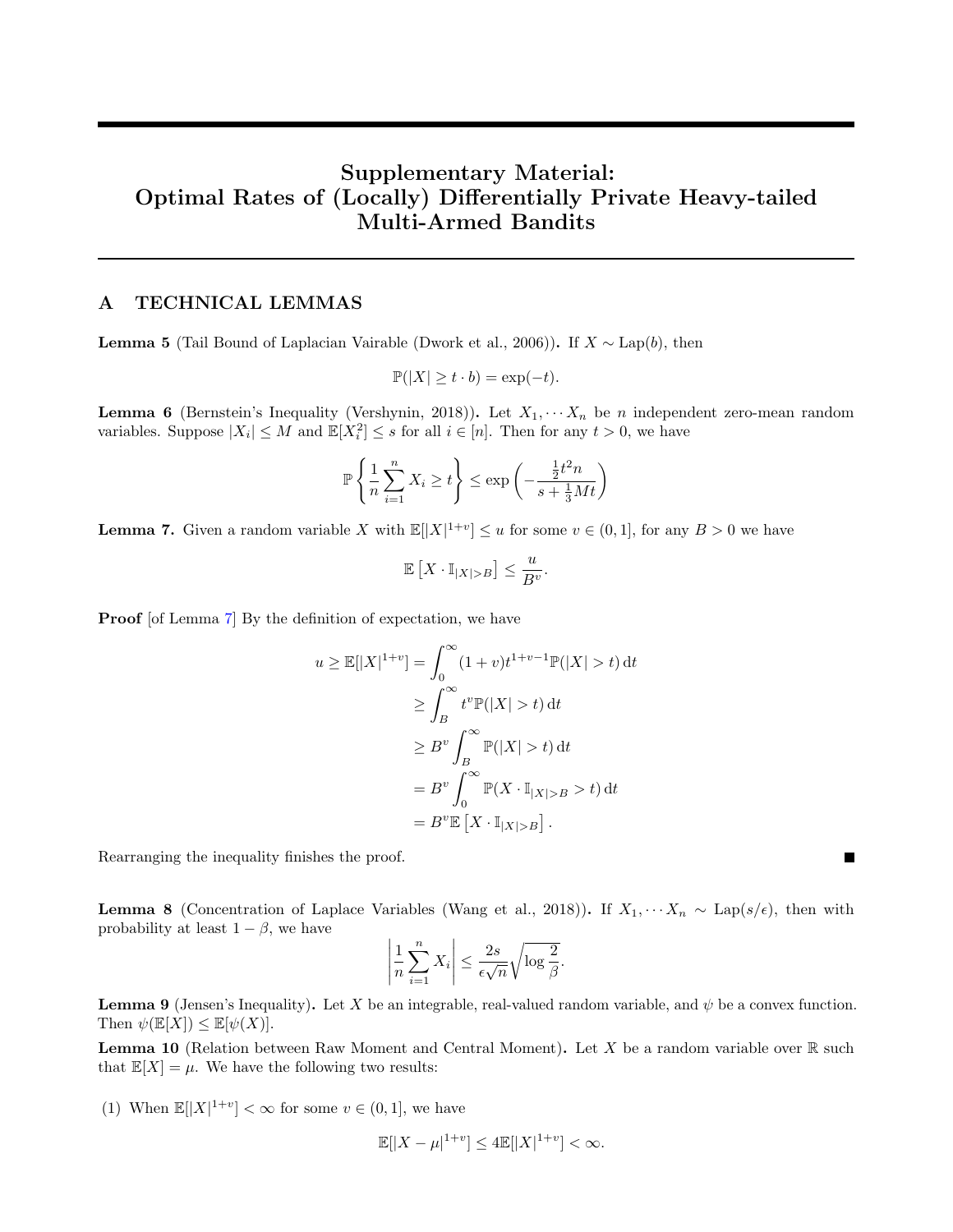(2) When  $\mathbb{E}[|X - \mu|^{1+v}] < \infty$  for some  $v \in (0,1]$ , we have

$$
\mathbb{E}[|X|^{1+v}] \le 2\mathbb{E}[|X - \mu|^{1+v}] + 2|\mu|^{1+v} < \infty.
$$

**Proof** [of Lemma [10\]](#page-12-0) When  $\mathbb{E}[|X|^{1+v}] < \infty$ , we have

$$
\mathbb{E}[|X - \mu|^{1+v}] \le \mathbb{E}[|X - \mu|^{1+v} + |X + \mu|^{1+v}]
$$
  
\n
$$
\le \mathbb{E}[2(|X|^{1+v} + |\mu|^{1+v})]
$$
  
\n
$$
= 2\mathbb{E}[|X|^{1+v}] + 2\mathbb{E}[|\mu|^{1+v}]
$$
  
\n
$$
= 2\mathbb{E}[|X|^{1+v}] + 2|\mu|^{1+v}
$$
  
\n
$$
= 2\mathbb{E}[|X|^{1+v}] + 2\mathbb{E}[X]|^{1+v}
$$
  
\n
$$
\le 2\mathbb{E}[|X|^{1+v}] + 2\mathbb{E}[|X|^{1+v}]
$$
  
\n
$$
= 4\mathbb{E}[|X|^{1+v}],
$$

where the second inequality is due to the inequality (6) of [von Bahr and Esseen](#page-10-24) [\(1965\)](#page-10-24), and the last inequality is due to Jensen's inequality (Lemma [9\)](#page-12-2).

When  $\mathbb{E}[|X-\mu|^{1+v}] < \infty$ , we have

$$
\mathbb{E}[|X|^{1+v}] \le \mathbb{E}[|X|^{1+v}] + \mathbb{E}[|X - 2\mu|^{1+v}]
$$
  
\n
$$
\le \mathbb{E}[2(|X - \mu|^{1+v} + |\mu|^{1+v})]
$$
  
\n
$$
= 2\mathbb{E}[(|X - \mu|^{1+v})] + 2|\mu|^{1+v},
$$

where the second inequality comes from the inequality (6) of [von Bahr and Esseen](#page-10-24) [\(1965\)](#page-10-24) as well.

## B OMITTED PROOFS FOR SECTION [4](#page-3-0) (central differential privacy)

**Proof** [of Lemma [2\]](#page-4-1) The proof can be directly followed by the proof in the original bounded case, which is given by [\(Chan et al.,](#page-9-15) [2011;](#page-9-15) [Dwork et al.,](#page-9-10) [2010\)](#page-9-10).

**Proof** [of Theorem [1\]](#page-4-2) Note that all rewards generated by arm a are inserted into the corresponding Tree-based Mechanism  $Tree_a$  and each Tree-based Mechanism is  $\epsilon$ -differentially private (by Lemma [2\)](#page-4-1), the proof follows directly from the Parallel Composition Theorem of DP. ٠

Proof [of Lemma [3\]](#page-4-4) We will prove the following more general lemma:

<span id="page-13-0"></span>**Lemma 11.** In Algorithm [1,](#page-3-1) for a fixed arm  $a$  and  $t$ , we have the following estimation error with probability at least  $1 - 2\delta$  for any  $\delta \ge \frac{1}{2T^4}$ 

$$
\widehat{\mu}_a(n_a, t) \le \mu_a + 18u^{\frac{1}{1+v}} \left( \frac{\log \frac{1}{\delta} \log^{1.5 + \frac{1}{v}} T}{n_a \epsilon} \right)^{\frac{v}{1+v}}.
$$
\n(12)

Thus, in Algorithm [1,](#page-3-1) we set  $\delta$  to be  $\frac{1}{2t^4}$ . Hence with probability at least  $1 - \frac{1}{t^4}$ , we have

$$
\widehat{\mu}_a(n_a,t) \leq \mu_a + 18u^{\frac{1}{1+v}} \left( \frac{\log(2t^4) \log^{1.5+\frac{1}{v}} T}{n_a \epsilon} \right)^{\frac{v}{1+v}}.
$$

In the following we will prove Lemma [11.](#page-13-0)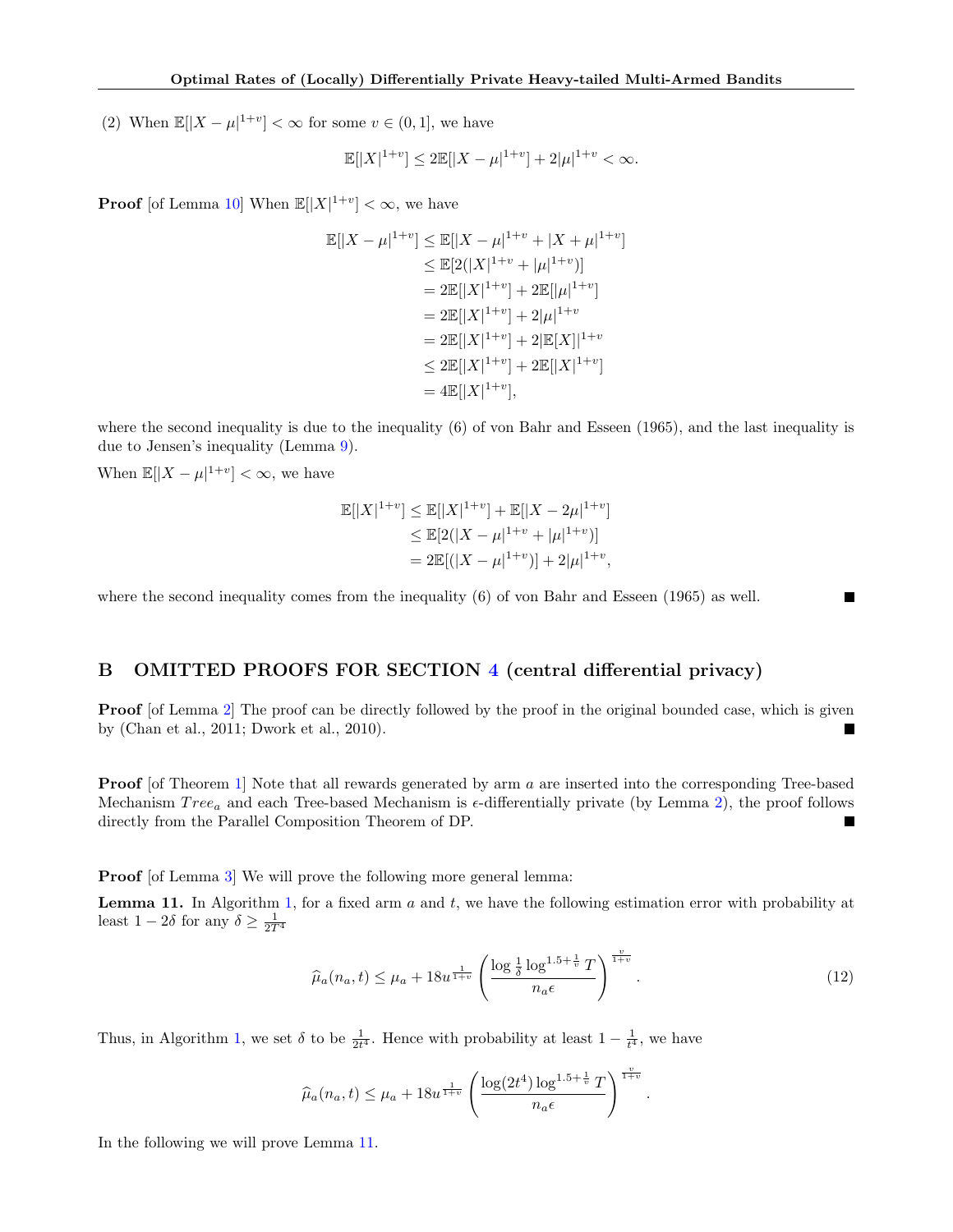Denote the total noise introduced by the Tree<sub>a</sub> by noise and the *i*-th reward obtained from arm a by  $x_{a,i}$ . From Bernstein's inequality for bounded random variables, noting that  $\mathbb{E}(X_a^2 \cdot \mathbb{I}_{|X_a| \leq B}) \leq uB^{1-v}$  if  $\mathbb{E}|X|^{1+v} \leq u$ , we have, with probability at least  $1 - 2\delta$ ,

$$
\hat{\mu}_{a}(n_{a},t) - \mu_{a}|
$$
\n
$$
= \left| \frac{1}{n_{a}} \sum_{i=1}^{n_{a}} x_{a,i} \mathbb{I}_{|x_{a,i}| \leq B_{i}} + noise - \mu_{a} \right|
$$
\n
$$
\leq \left| \frac{1}{n_{a}} \sum_{i=1}^{n_{a}} x_{a,i} \mathbb{I}_{|x_{a,i}| \leq B_{i}} - \mu_{a} \right| + |noise|
$$
\n
$$
= \left| \frac{1}{n_{a}} \sum_{i=1}^{n_{a}} \left[ x_{a,i} \mathbb{I}_{|x_{a,i}| \leq B_{i}} - \mathbb{E}(X_{a} \mathbb{I}_{|X_{a}| \leq B_{i}}) \right] + \frac{1}{n_{a}} \sum_{i=1}^{n_{a}} \left[ \mathbb{E}(X_{a} \mathbb{I}_{|X_{a}| \leq B_{i}}) - \mathbb{E}X_{a} \right] + |noise|
$$
\n
$$
\leq \left| \frac{1}{n_{a}} \sum_{i=1}^{n_{a}} \left[ x_{a,i} \mathbb{I}_{|x_{a,i}| \leq B_{i}} - \mathbb{E}(X_{a} \mathbb{I}_{|X_{a}| \leq B_{i}}) \right] \right| + \left| \frac{1}{n_{a}} \sum_{i=1}^{n_{a}} \mathbb{E}(X_{a} \mathbb{I}_{|X_{a}| > B_{i}}) \right| + |noise|
$$
\n
$$
\leq \sqrt{\frac{2B_{n_{a}}^{1-v}u \log(\frac{1}{\delta})}{n_{a}} + \frac{B_{n_{a}} \log \frac{1}{\delta}}{3n_{a}} + \frac{1}{n_{a}} \sum_{i=1}^{n_{a}} \frac{u}{B_{i}^{v}} + \frac{2B_{n_{a}} \log \frac{1}{\delta} \log^{1.5} T}{\epsilon n_{a}}.
$$

Where the last inequality is due to Lemma [7](#page-12-1) and Lemma [5,](#page-12-3) and Lemma [6](#page-12-4) that with probability at least  $1 - \delta$ ,

$$
\left| \frac{1}{n_a} \sum_{i=1}^{n_a} \left[ x_{a,i} \mathbb{I}_{|x_{a,i}| \leq B_i} - \mathbb{E}(X_a \mathbb{I}_{|X_a| \leq B_i}) \right] \right| \leq \sqrt{\frac{2B_{n_a}^{1-v} u \log(\frac{1}{\delta})}{n_a}} + \frac{B_{n_a} \log \frac{1}{\delta}}{3n_a}
$$

Recall that  $B_n = \left(\frac{\epsilon u n}{\log^{1.5} T}\right)^{\frac{1}{1+v}}$  for any  $n \in \mathbb{N}^+$ , with some evident calculations, we can bound each term above in the last inequality respectively.

$$
\frac{1}{n_a} \sum_{i=1}^{n_a} \frac{u}{B_i^v} = \frac{u}{n_a} \sum_{i=1}^{n_a} \left( \frac{\log^{1.5} T}{\epsilon u i} \right)^{\frac{v}{1+v}} \le \frac{u^{\frac{1}{1+v}}}{n_a} \frac{(\log^{1.5} T)^{\frac{v}{1+v}}}{\epsilon^{\frac{v}{1+v}}} \sum_{i=1}^{n_a} i^{-\frac{v}{1+v}} \n\le \frac{u^{\frac{1}{1+v}}}{n_a} \frac{(\log^{1.5} T)^{\frac{v}{1+v}}}{\epsilon^{\frac{v}{1+v}}} \cdot (1+v) \cdot n_a^{\frac{1}{1+v}} \le 2u^{\frac{1}{1+v}} \left( \frac{\log \frac{1}{\delta} \log^{1.5} T}{\epsilon n_a} \right)^{\frac{v}{1+v}},
$$
\n(13)

<span id="page-14-1"></span><span id="page-14-0"></span>.

<span id="page-14-2"></span>.

$$
\sqrt{\frac{2B_{n_a}^{1-v}u\log(\frac{1}{\delta})}{n_a}} = \frac{\sqrt{2}u^{\frac{1}{1+v}}\epsilon^{\frac{1-v}{2(1+v)}}(\log\frac{1}{\delta})^{\frac{1}{2}}}{n_a^{\frac{v}{1+v}}(\log^{1.5}T)^{\frac{1-v}{2(1+v)}}} \le \sqrt{10}u^{\frac{1}{1+v}}\left(\frac{\log\frac{1}{\delta}\log^{1.5}T}{\epsilon n_a}\right)^{\frac{v}{1+v}},\tag{14}
$$

$$
\frac{B_{n_a} \log \frac{1}{\delta}}{3n_a} \le \frac{5B_{n_a} (\log \frac{1}{\delta})^{\frac{v}{1+v}} (\log^{1.5} T)^{\frac{1}{1+v}}}{3n_a} \le \frac{5(\epsilon un)^{\frac{1}{1+v}} (\log \frac{1}{\delta})^{\frac{v}{1+v}} (\log^{1.5} T)^{\frac{1}{1+v}}}{3(\log^{1.5} T)^{\frac{1}{1+v}} n_a}
$$
\n
$$
= \frac{5\epsilon^{\frac{1}{1+v}} u^{\frac{1}{1+v}} (\log \frac{1}{\delta})^{\frac{v}{1+v}}}{3n_a^{\frac{v}{1+v}}} \le 2u^{\frac{1}{1+v}} \left(\frac{\log \frac{1}{\delta} \log^{1.5} T}{\epsilon n_a}\right)^{\frac{v}{1+v}}.
$$
\n(15)

The inequality of the second term is based on the fact that  $\epsilon \leq 1$  and

$$
\left(\log\frac{1}{\delta}\right)^{\frac{1}{2}-\frac{v}{1+v}}=\left(\log\frac{1}{\delta}\right)^{\frac{1-v}{2(1+v)}}\leq (\log 2T^4)^{\frac{1-v}{2(1+v)}}\leq (5\log T)^{\frac{1-v}{2(1+v)}}\leq \sqrt{5}(\log^{1.5}T)^{\frac{1-v}{2(1+v)}}.
$$

The inequality of the third term holds due to the following fact:

$$
\frac{\log\frac{1}{\delta}}{(\log^{1.5}T)^{\frac{1}{(1+v)}}} \le \left(\frac{\log\frac{1}{\delta}}{\log^{1.5}T}\right)^{\frac{1}{(1+v)}} \left(\log\frac{1}{\delta}\right)^{\frac{v}{1+v}} \le 5\left(\log\frac{1}{\delta}\right)^{\frac{v}{1+v}}
$$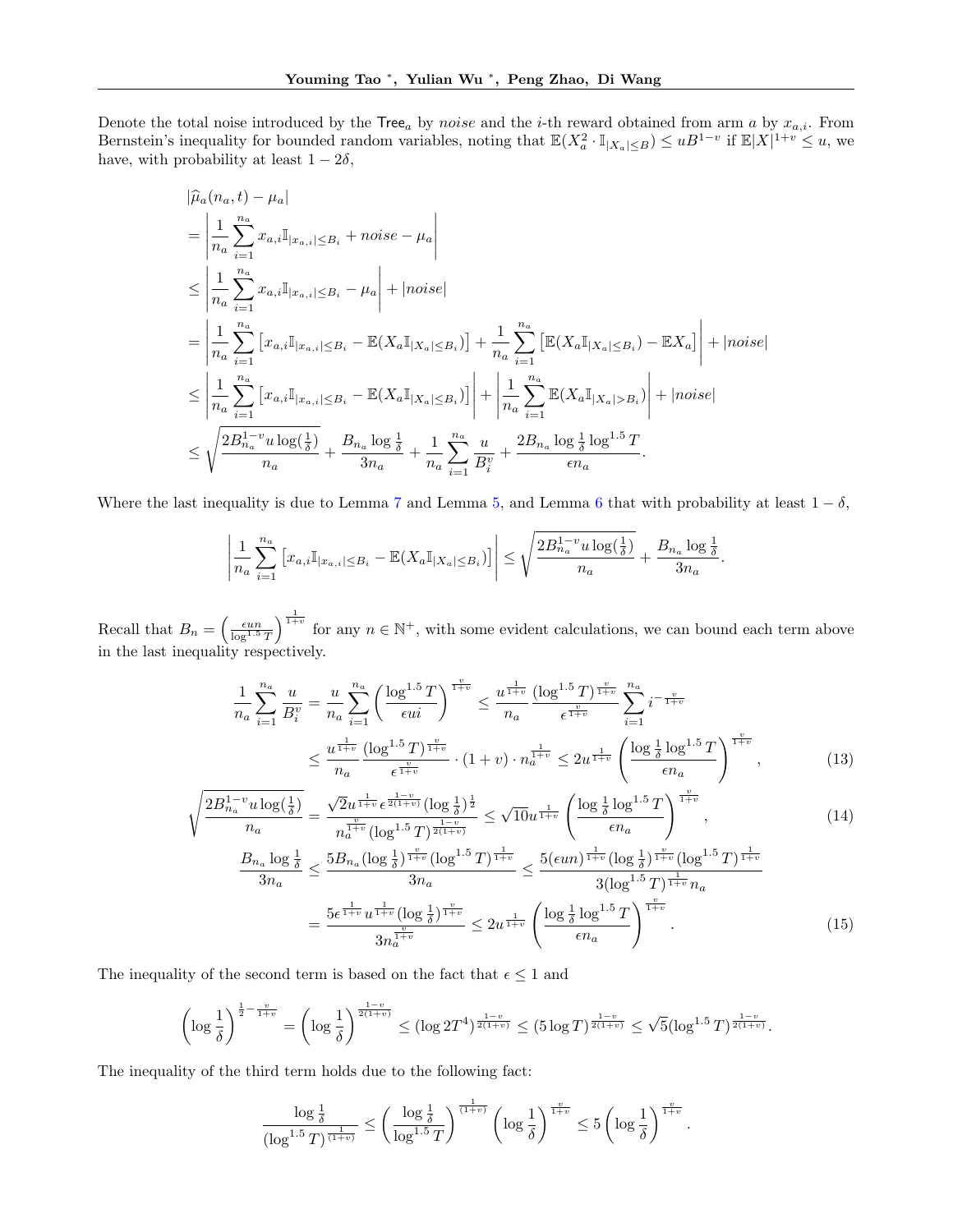Moreover we have with probability at least  $1 - \delta$ 

$$
\frac{2B_{n_a} \log \frac{1}{\delta} \log^{1.5} T}{\epsilon n_a} = \frac{2u^{\frac{1}{1+v}} (\log \frac{1}{\delta} \log^{1.5} T)^{\frac{v}{1+v}}}{(\epsilon n_a)^{\frac{v}{1+v}}} (\log \frac{1}{\delta})^{\frac{1}{1+v}} \n\leq \frac{10u^{\frac{1}{1+v}} (\log \frac{1}{\delta} \log^{1.5} T)^{\frac{v}{1+v}}}{(\epsilon n_a)^{\frac{v}{1+v}}} \log^{\frac{v}{1+v}} T \leq \frac{10u^{\frac{1}{1+v}} (\log \frac{1}{\delta} \log^{1.5} T)^{\frac{v}{1+v}}}{(\epsilon n_a)^{\frac{v}{1+v}}} \log^{\frac{1}{1+v}} T \n\leq \frac{10u^{\frac{1}{1+v}} (\log \frac{1}{\delta} \log^{1.5+\frac{1}{v}} T)^{\frac{v}{1+v}}}{(\epsilon n_a)^{\frac{v}{1+v}}}.
$$
\n(16)

Based on  $(13)$ ,  $(14)$ ,  $(15)$ ,  $(16)$ , we obtain

<span id="page-15-0"></span>
$$
|\widehat{\mu}_a(n_a,t)-\mu_a|\leq 18u^{\frac{1}{1+v}}\left(\frac{\log\frac{1}{\delta}\log^{1.5+\frac{1}{v}}T}{\epsilon n_a}\right)^{\frac{v}{1+v}},
$$

**Proof** [of Theorem [2\]](#page-4-3) We denote by  $N_a(t)$  the (random) number of times arm a is selected up to time t and let  $I_{s,t} = 18u^{\frac{1}{1+v}} \left( \frac{\log[2(t+1)^4] \log^{1.5+\frac{1}{v}} T}{\epsilon s} \right)$  $\frac{L^4 \log^{1.5 + \frac{1}{v}} T}{\epsilon s}$ . We first derive the upper bound on  $\mathbb{E}[N_a(T)]$  for any arm a. Let  $\ell$  be an arbitrary positive integer.

$$
N_a(T) = 1 + \sum_{t=K+1}^T \mathbb{I}_{a_t=a}
$$
  
\n
$$
\leq \ell + \sum_{t=K+1}^T \mathbb{I}_{a_t=a \text{ and } N_a(t-1)\geq \ell}
$$
  
\n
$$
\leq \ell + \sum_{t=K+1}^T \mathbb{I}_{\hat{\mu}_{a^*}(n_{a^*}, t-1)+I_{N_{a^*}(t-1), t-1} \leq \hat{\mu}_a(n_{a}, t-1)+I_{N_a(t-1), t-1} \text{ and } N_a(t-1)\geq \ell}
$$
  
\n
$$
\leq \ell + \sum_{t=K+1}^T \mathbb{I}_{\substack{\text{min} \\ 0 < s < t}} \hat{\mu}_{a^*}(s, t-1)+I_{s, t-1} \leq \max_{t < s_a < t} \hat{\mu}_a(s_a, t-1)+I_{s_a, t-1}
$$
  
\n
$$
\leq \ell + \sum_{t=1}^\infty \sum_{s=1}^t \sum_{s_a=\ell}^t \mathbb{I}_{\hat{\mu}_{a^*}(s, t)+I_{s, t} \leq \hat{\mu}_a(s_a, t)+I_{s_a, t}}.
$$

Note that  $\hat{\mu}_{a^*}(s,t) + I_{s,t} \leq \hat{\mu}_a(s_a,t) + I_{s_a,t}$  implies that at least one of the following three inequalities is true:

$$
\hat{\mu}_{a^*}(s,t) \le \mu_{a^*} - I_{s,t} \tag{17}
$$

$$
\hat{\mu}_a(s_a, t) \ge \mu_a + I_{s_a, t} \tag{18}
$$

<span id="page-15-3"></span><span id="page-15-2"></span><span id="page-15-1"></span>
$$
\Delta_a < 2I_{s_a,t} \tag{19}
$$

Otherwise, assume that all three inequalities are false, then we have

$$
\hat{\mu}_{a^*}(s,t) + I_{s,t} > \mu_{a^*} \n= \mu_a + \Delta_a \n> \hat{\mu}_a(s_a, t) - I_{s_a, t} + \Delta_a \n\ge \hat{\mu}_a(s_a, t) - I_{s_a, t} + 2I_{s_a, t} \n= \hat{\mu}_a(s_a, t) + I_{s_a, t},
$$

which contradicts the condition. By the result of Lemma [3,](#page-4-4) we know that  $(17)$  or  $(18)$  hold with probability at most  $2t^{-4}$ . For  $s_a \geq 36u^{\frac{1}{v}} \frac{\log(2t^4) \log^{1.5 + \frac{1}{v}} T}{\frac{1+v}{v}}$  $\epsilon \Delta_a^{\frac{1+v}{v}}$ , [\(19\)](#page-15-3) is false. Now, let  $\ell = \left[36u^{\frac{1}{v}}\frac{\log(2t^4)\log^{1.5+\frac{1}{v}}T}{1+v}\right]$  $\epsilon \Delta_a^{\frac{1+v}{v}}$ , we can bound the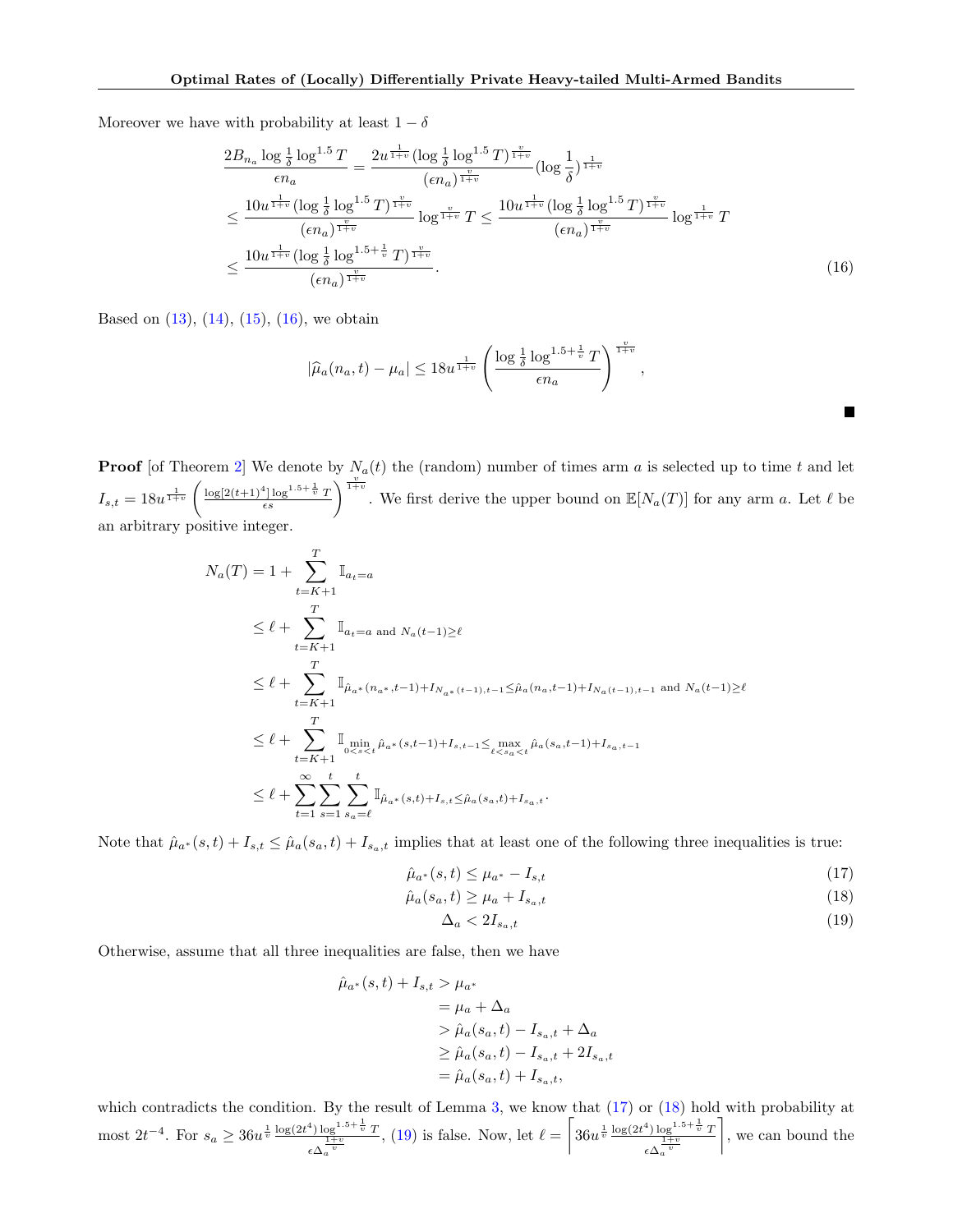term  $\mathbb{E}[N_a(T)]$  as follows,

$$
\mathbb{E}[N_a(T)] \leq \left[ 36u^{\frac{1}{v}} \frac{\log(2t^4) \log^{1.5 + \frac{1}{v}} T}{\epsilon \Delta_a^{\frac{1+v}{v}}} \right] + \sum_{t=1}^{\infty} \sum_{s_a=\ell}^t \sum_{s_a=\ell}^t \mathbb{P}((17) \text{ or } (18) \text{ is true})
$$
\n
$$
\leq \left[ 36u^{\frac{1}{v}} \frac{\log(2t^4) \log^{1.5 + \frac{1}{v}} T}{\epsilon \Delta_a^{\frac{1+v}{v}}} \right] + \sum_{t=1}^{\infty} \sum_{s_a=\ell}^t \frac{t}{t^4}
$$
\n
$$
\leq \left[ 36u^{\frac{1}{v}} \frac{\log(2t^4) \log^{1.5 + \frac{1}{v}} T}{\epsilon \Delta_a^{\frac{1+v}{v}}} \right] + 2 \sum_{t=1}^{\infty} \frac{1}{t^2}
$$
\n
$$
\leq 36u^{\frac{1}{v}} \frac{\log(2t^4) \log^{1.5 + \frac{1}{v}} T}{\epsilon \Delta_a^{\frac{1+v}{v}}} + 1 + \frac{\pi^2}{3}
$$
\n
$$
\leq 36u^{\frac{1}{v}} \frac{\log(2t^4) \log^{1.5 + \frac{1}{v}} T}{\epsilon \Delta_a^{\frac{1+v}{v}}} + 5.
$$

Finally, using that  $\mathcal{R}_T = \sum_{a=1}^K (\Delta_a \mathbb{E} N_a(T))$ , we directly obtain

$$
\mathcal{R}_T \le \sum_{a=1}^K \left( 36 \frac{\log(2T^4) \log^{1.5 + \frac{1}{v}} T}{\epsilon} \left( \frac{u}{\Delta_a} \right)^{\frac{1}{v}} + 5\Delta_a \right)
$$

 $\blacksquare$ 

**Proof** [of Theorem [3\]](#page-4-5) Consider two adjacent reward streams that differ only on one reward of arm a. In each epoch  $\tau$ , the difference of the mean of arm a between the two adjacent streams is at most  $\frac{2B_{\tau}}{R_{\tau}}$  since the reward of each arm is truncated by  $[-B_{\tau}, B_{\tau}]$ . Thus, adding noise of  $\text{Lap}(\frac{2B_{\tau}}{\epsilon R_{\tau}})$  to  $\mu_a$  guarantees  $\epsilon$ -DP.

**Proof** [of Lemma [4\]](#page-5-3) The bound of T is trivial so we focus on proving the latter bound. Denote the *i*-th reward obtained from arm a by  $x_{a,i}$ . We first bound  $|\mu_a - \bar{\mu}_a|$  and  $|\bar{\mu}_a - \tilde{\mu}_a|$  for each epoch  $\tau$  and each  $a \in \mathcal{S}$ . For  $|\mu_a - \bar{\mu}_a|$ , by Lemma [6,](#page-12-4) Lemma [7](#page-12-1) and noting that  $\mathbb{E}(X^2 \mathbb{I}_{|X| \leq B}) \leq uB^{1-v}$ , we ha  $1-\frac{\beta}{4|\mathcal{S}|\tau^2},$ 

$$
|\mu_{a} - \bar{\mu}_{a}|
$$
  
\n
$$
= \left| \frac{1}{R_{\tau}} \sum_{t=1}^{R_{\tau}} x_{a,t} \mathbb{I}_{|x_{a,t}| \leq B_{\tau}} - \mu_{a} \right|
$$
  
\n
$$
= \left| \frac{1}{R_{\tau}} \sum_{t=1}^{R_{\tau}} \left[ x_{a,t} \mathbb{I}_{|x_{a,t}| \leq B_{\tau}} - \mathbb{E} (x_{a,t} \mathbb{I}_{|x_{a,t}| \leq B_{\tau}}) \right] + \frac{1}{R_{\tau}} \sum_{t=1}^{R_{\tau}} \left[ \mathbb{E} (x_{a,t} \mathbb{I}_{|x_{a,t}| \leq B_{\epsilon}}) - \mathbb{E} x_{a,t} \right] \right|
$$
  
\n
$$
\leq \left| \frac{1}{R_{\tau}} \sum_{t=1}^{R_{\tau}} \left[ x_{a,t} \mathbb{I}_{|x_{a,t}| \leq B_{\tau}} - \mathbb{E} (x_{a,t} \mathbb{I}_{|x_{a,t}| \leq B_{\tau}}) \right] \right| + \left| \frac{1}{R_{\tau}} \sum_{t=1}^{R_{\tau}} \mathbb{E} (x_{a,t} \mathbb{I}_{|x_{a,t}| > B_{\tau}}) \right|
$$
  
\n
$$
\leq \sqrt{\frac{2B_{\tau}^{1-v} u \log \left( \frac{4|S|\tau^{2}}{\beta} \right)}{R_{\tau}}} + \frac{B_{\tau} \log \left( \frac{4|S|\tau^{2}}{\beta} \right)}{3R_{\tau}} + \frac{u}{B_{\tau}^{v}}
$$
  
\n
$$
\leq 4u^{\frac{1}{1+v}} \left( \frac{\log \left( \frac{4|S|\tau^{2}}{\beta} \right)}{R_{\tau} \epsilon} \right)^{\frac{v}{1+v}} = 4err_{\tau}.
$$

For  $|\bar{\mu}_a - \tilde{\mu}_a|$ , by using the concentration of the Laplace distribution Lemma [5,](#page-12-3) we have with probability at least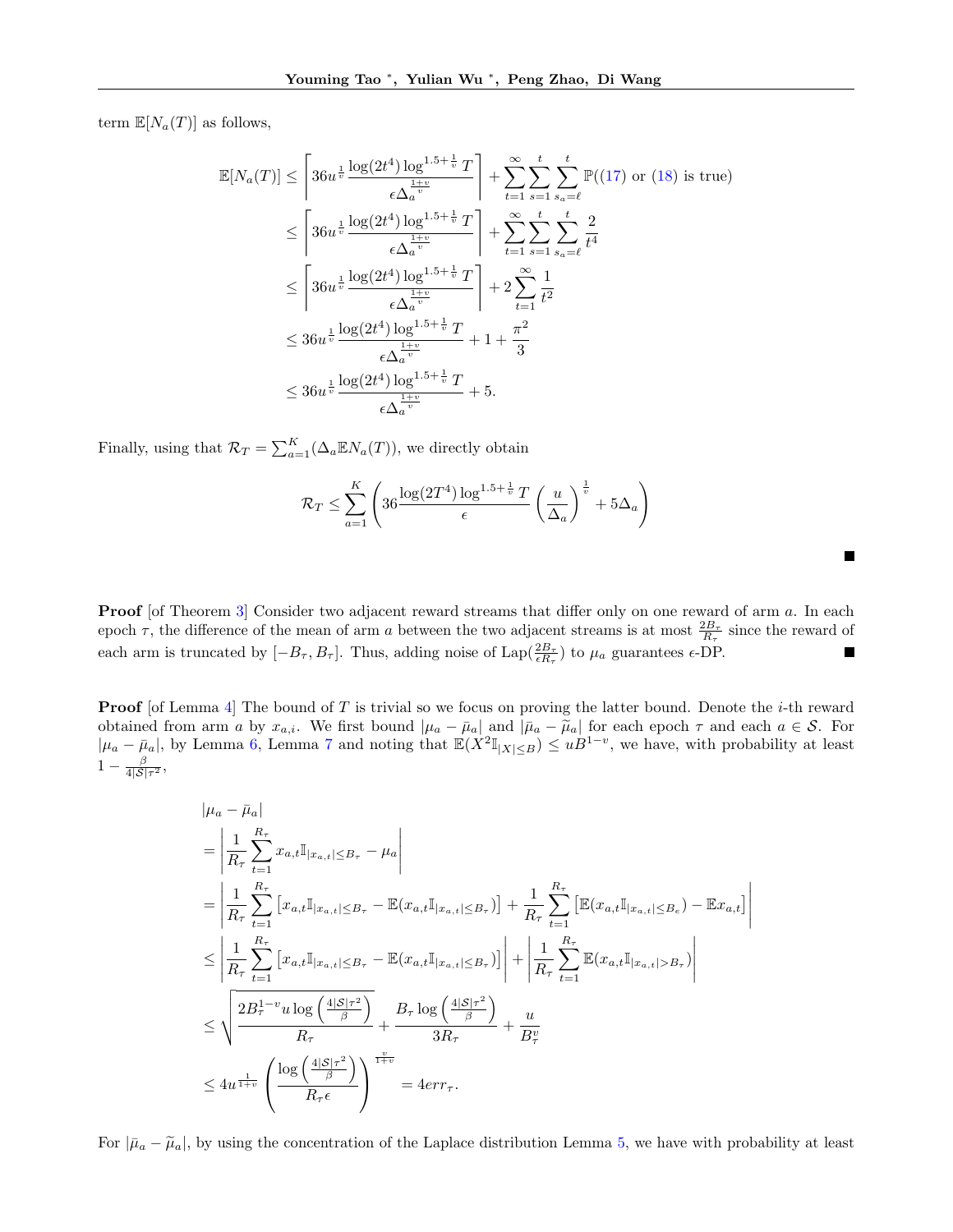$1-\frac{\beta}{4|\mathcal{S}|\tau^2},$ 

$$
|\bar{\mu}_a - \widetilde{\mu}_a| = \left| \mathrm{Lap} \left( \frac{2B_\tau}{\epsilon R_\tau} \right) \right| \leq \frac{2B_\tau}{\epsilon R_\tau} \log \frac{4|\mathcal{S}|\tau^2}{\beta} = 2u^{\frac{1}{1+v}} \left( \frac{\log \left( \frac{4|\mathcal{S}|\tau^2}{\beta} \right)}{R_\tau \epsilon} \right)^{\frac{v}{1+v}} = 2err_\tau.
$$

Given an epoch  $\tau$ , we denote by  $\mathcal{E}_{\tau}$  the event where for all  $i \in \mathcal{S}$  it holds that  $|\mu_a - \bar{\mu}_a| \leq 4er\tau_{\tau}$  and  $|\bar{\mu}_a - \tilde{\mu}_a| \leq 2er\tau_{\tau}$ and denote  $\mathcal{E} = \bigcup_{\tau \geq 1} \mathcal{E}_{\tau}$ . By taking the union bound, we have

$$
\mathbb{P}(\mathcal{E}_{\tau}) \ge 1 - \frac{\beta}{2\tau^2}
$$

and

$$
\mathbb{P}(\mathcal{E}) \ge 1 - \frac{\beta}{2} \left( \sum_{\tau \ge 1} \tau^{-2} \right) \ge 1 - \beta.
$$

In the remainder of the proof, we assume that  $\mathcal E$  holds. So for any epoch  $\tau$  and any viable arm a, we have  $|\tilde{\mu}_a - \mu_a| \leq 6err_{\tau}$ . As a result, for any epoch  $\tau$  and any two arms a and a', we have

$$
|(\widetilde{\mu}_a - \widetilde{\mu}_{a'}) - (\mu_a - \mu_{a'})| \leq 12err_{\tau}.
$$

Next, we show that under  $\mathcal{E}$ , the optimal arm  $a^*$  is never eliminated. For any epoch  $\tau$ , let  $a_{\tau} = \arg \max_{a \in \mathcal{S}} \widetilde{\mu}_a$ . Since

$$
|(\widetilde{\mu}_{a_{\tau}} - \widetilde{\mu}_{a^*}) - (\mu_{a_{\tau}} - \mu_{a^*})| = |(\widetilde{\mu}_{a_{\tau}} - \widetilde{\mu}_{a^*}) + \Delta_{a_{\tau}}| = (\widetilde{\mu}_{a_{\tau}} - \widetilde{\mu}_{a^*}) + \Delta_{a_{\tau}} \le 12err_{\tau},
$$

it is easy to see that the algorithm doesn't eliminate  $a^*$ .

Next, we show that under  $\mathcal{E}$ , in any epoch  $\tau$  the algorithm eliminate all viable arms with sub-optimality gap at least  $D_{\tau} = 2^{-\tau}$ . Fix an epoch  $\tau$  and a viable arm a with sup-optimality gap  $\Delta_a \geq D_{\tau}$ . Due to  $R_{\tau} = u^{\frac{1}{v}} \left( \frac{24^{(1+v)/v} \log(4|\mathcal{S}|\tau^2/\beta)}{D^{(1+v)/v}} \right)$  $\epsilon D_{\tau}^{(1+v)/v}$  $+ 1$ , we know that  $12err<sub>\tau</sub> < \frac{D_{\tau}}{2}$ . Thus,

$$
\widetilde{\mu}_{a_{\tau}} - \widetilde{\mu}_a \ge \widetilde{\mu}_{a^*} - \widetilde{\mu}_a \ge \Delta_a - 12err_{\tau} > D_{\tau} - \frac{D_{\tau}}{2} = \frac{D_{\tau}}{2} > 12err_{\tau},
$$

which means arm a is eliminated by the algorithm.

Finally, fix a suboptimal arm  $a$ , we derive the upper bound on the total number of timesteps that arm  $a$  is pulled. Let  $\tau(a)$  be the first epoch such that  $\Delta_a \geq D_{\tau(a)}$ , which implying  $D_{\tau(a)} \leq \Delta_a \leq D_{\tau(a)-1} = 2D_{\tau(a)}$ . Due to  $\Delta_a \leq 2D_{\tau(a)}$  and  $D_{\tau(a)} = 2^{-\tau(a)}$ , we have  $\tau(a) \leq \log_2\left(\frac{2}{\Delta_a}\right)$ . Thus, the total number of pulls of arm a is

$$
\sum_{\tau \leq \tau(a)} R_{\tau} \leq \sum_{\tau \leq \tau(a)} 2^{\frac{1+v}{v} [\tau - \tau(a)]} R_{\tau(a)} \leq R_{\tau(a)} \sum_{i=0}^{\tau(a)-1} 2^{-\frac{1+v}{v}i}
$$
\n
$$
\leq \frac{1}{1 - 2^{-\frac{1+v}{v}}} R_{\tau(a)}
$$
\n
$$
= \frac{2^{\frac{1+v}{v}}}{2^{\frac{1+v}{v}} - 1} \left( u^{\frac{1}{1+v}} \frac{24^{\frac{1+v}{v}} \log \left( \frac{4|\mathcal{S}|\tau(a)^{2}}{\beta} \right)}{D_{\tau}^{\frac{1+v}{v}}} + 1 \right)
$$
\n
$$
\leq u^{\frac{1}{1+v}} \frac{48^{\frac{1+v}{v}} \log \left( \frac{4|\mathcal{S}|\tau(a)^{2}}{\beta} \right)}{D_{\tau}^{\frac{1+v}{v}}} + 2
$$
\n
$$
\leq u^{\frac{1}{1+v}} \left( \frac{96}{\Delta_{a}} \right)^{\frac{1+v}{v}} \frac{\log \left( \frac{4K}{\beta} \right) + \log \log \left( \frac{2}{\Delta_{a}} \right)}{\epsilon} + 2
$$
\n
$$
= O \left( u^{\frac{1}{1+v}} \left( \frac{1}{\Delta_{a}} \right)^{\frac{1+v}{v}} \frac{\log \left( \frac{4K}{\beta} \right) + \log \log \left( \frac{2}{\Delta_{a}} \right)}{\epsilon} \right)
$$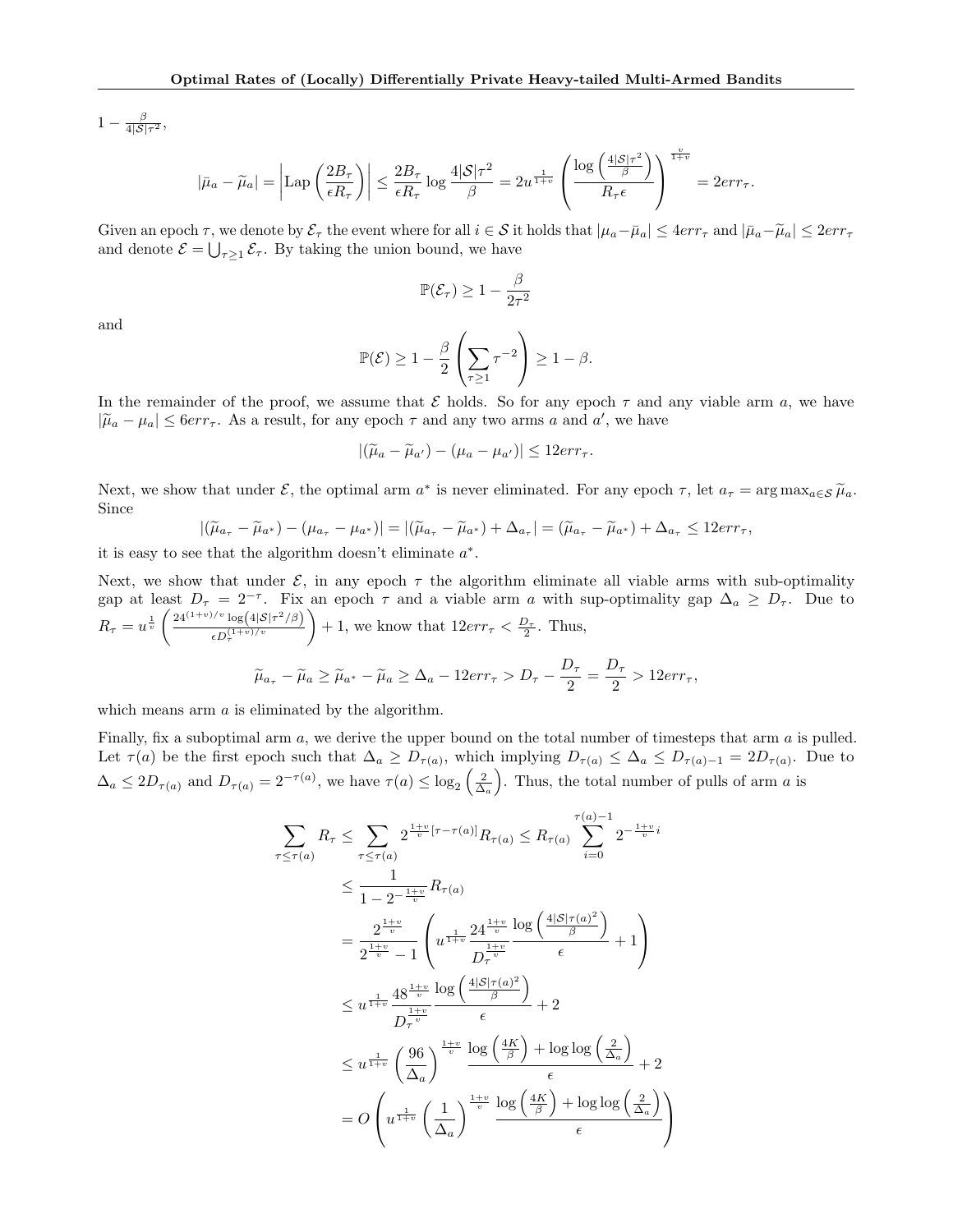where the last inequality is due to the bounds  $D_{\tau} > \Delta_a/2$ ,  $|S| \leq K$ ,  $\tau(a) \leq \log_2(2/\Delta_a)$  and  $K \leq 2$ . Combining with the trivial upper bound  $T$ , the lemma follows directly.

**Proof** [of Theorem [4\]](#page-5-1) We first consider the instance-dependent expected regret. Denote the total number of rounds to pull each sub-optimal arm  $a \neq a^*$  by  $T_a$ . Taking  $\beta = \frac{1}{T}$ , then with probability at least  $1 - \frac{1}{T}$ , we have

$$
\mathcal{R}_T \leq \sum_{\Delta_a > 0} T_a \cdot \Delta_a = \sum_{\Delta_i > 0} \left[ \frac{u^{\frac{1}{1+v}}}{\epsilon(\Delta_a)^{\frac{1}{v}}} \left( \log \left( \frac{K}{\beta} \right) + \log \log \left( \frac{1}{\Delta_a} \right) \right) \right]
$$
  
= 
$$
O\left( \frac{u^{\frac{1}{1+v}} \log T}{\epsilon} \sum_{\Delta_a > 0} \left( \frac{1}{\Delta_a} \right)^{\frac{1}{v}} \right).
$$

With probability at most  $\frac{1}{T}$ , Algorithm [3](#page-5-0) will fail to identify the optimal arm and thus incur an expected cumulative regret of  $O(T \cdot \max_{\Delta_a > 0} \Delta_a)$ . Combining the two cases, we obtain

$$
\mathcal{R}_T \leq (1 - \frac{1}{T}) \cdot O\left[\frac{u^{\frac{1}{1+v}} \log T}{\epsilon} \sum_{\Delta_a > 0} \left(\frac{1}{\Delta_a}\right)^{\frac{1}{v}}\right] + \frac{1}{T} \cdot O(T \cdot \max_{\Delta_a > 0} \Delta_a)
$$
  

$$
\leq \widetilde{O}\left(\frac{u^{\frac{1}{1+v}} \log T}{\epsilon} \sum_{\Delta_a > 0} \left(\frac{1}{\Delta_a}\right)^{\frac{1}{v}} + \max_{\Delta_a > 0} \Delta_a\right).
$$

We now consider the instance-independent expected regret, which is inspired by [\(Sajed and Sheffet,](#page-10-7) [2019\)](#page-10-7).

Throughout the proof we assume Algorithm [3](#page-5-0) runs with a parameter  $\beta = \frac{1}{T}$ . Since any arm a with  $\Delta_a < \frac{1}{T}$  yields a negligible expected regret bound of at most 1, we assume  $\Delta_a \geq \frac{1}{T}$ . Then the bound of Lemma [4](#page-5-3) becomes

$$
\min\left\{T, C^{\frac{u^{\frac{1}{1+v}}\log(KT)}{\epsilon}}\left(\frac{1}{\Delta_a}\right)^{\frac{1+v}{v}}\right\}.
$$

It follows that for any suboptimal arm  $a$ , the expected regret from pulling arm  $a$  is therefore at most

$$
\min\left\{\Delta_a T, C^{\frac{1}{1+v}} \frac{\log(KT)}{\epsilon} \left(\frac{1}{\Delta_a}\right)^{\frac{1}{v}}\right\}.
$$

Denote by  $\Delta^*$  the gap which equates the two possible regret bounds when all arms are pulled  $T/K$  times. That is,  $\Delta^* \frac{T}{K} = C \frac{u^{\frac{1}{1+v}} \log T}{\epsilon} \left(\frac{1}{\Delta^*}\right)^{\frac{1}{v}}$ . It can be easily derived that

$$
\Delta^* = O\left(u^{\frac{v}{(1+v)^2}} \left(\frac{CK}{\epsilon} \frac{\log T}{T}\right)^{\frac{v}{1+v}}\right).
$$

Note that in the setting where all suboptimal arms have the gap of precisely  $\Delta^*$ , the expected regret bound is proportional to

$$
O\left(u^{\frac{v}{(1+v)^2}}\left(\frac{CK\log T}{\epsilon}\right)^{\frac{v}{1+v}}T^{\frac{1}{1+v}}\right).
$$

Next, we show that no matter how different the arm gaps are, the expected regret of Algorithm [3](#page-5-0) is still proportional to this bound. For an arbitrary MAB instance, we rearrange arm by the increasing order of arm gaps such that arm 1 is the optimal arm. We partition the set of suboptimal arms  $2, \dots, K$  to two sets:  $\{2, \dots, k'\}$ and  $\{k' + 1, \dots, K\}$ , where k' is the largest index of the arm with gap at most  $\Delta^*$ . If we only pull the arms in the former set, the upper bound on the expected regret will be  $T\Delta^*$ , since the incurred expected regret at each pull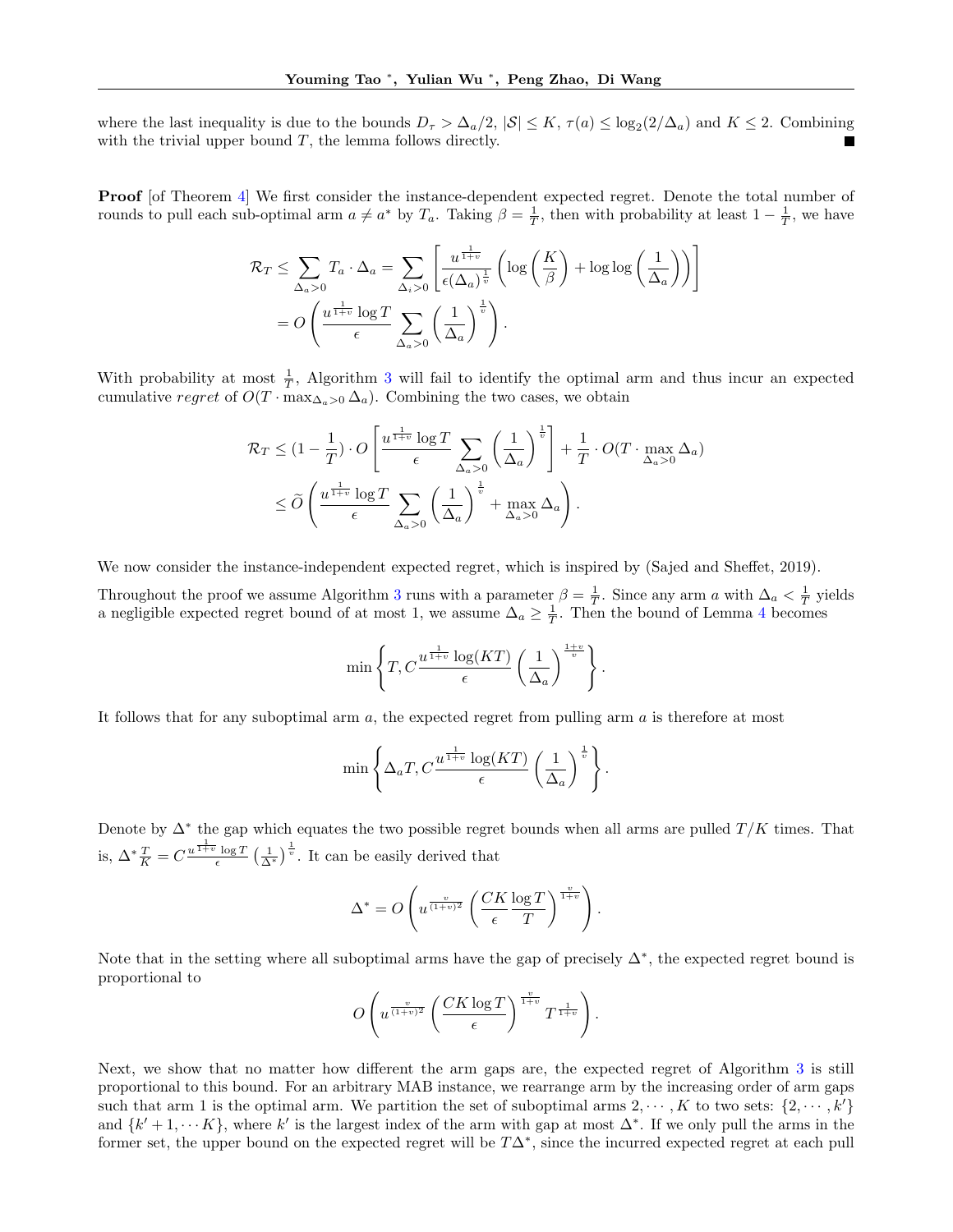is at most  $\Delta^*$ . If we only pull the arms in the latter set, the expected regret will be at most

$$
C \frac{u^{\frac{1}{1+v}} \log(KT)}{\epsilon} \sum_{a=k'+1}^K \left(\frac{1}{\Delta_a}\right)^{\frac{1}{v}} \leq 2C \frac{u^{\frac{1}{1+v}} \log T}{\epsilon} \sum_{a=k'+1}^K \left(\frac{1}{\Delta^*}\right)^{\frac{1}{v}}
$$

$$
= 2(K - k') \cdot C \frac{u^{\frac{1}{1+v}} \log T}{\epsilon} \left(\frac{1}{\Delta^*}\right)^{\frac{1}{v}} = 2(K - k') \Delta^* \frac{T}{K} \leq 2T\Delta^*.
$$

Since  $\{2, \dots, k'\}$  and  $\{k' + 1, \dots K\}$  is a partition of the subtoptimal arms, one of the two sets contributes at least half of the expected regret. It is simple to see that the expected regret is upper bounded by  $O(T \Delta^*) = O\left(u^{\frac{v}{(1+v)^2}}\left(\frac{CK\log T}{\epsilon}\right)^{\frac{v}{1+v}}T^{\frac{1}{1+v}}\right).$ ٠

<span id="page-19-0"></span>**Theorem 10.** There exists a heavy-tailed two-armed bandit problem with arm 2 being sub-optimal,  $u \le 1$  in [\(2\)](#page-2-1), and  $\Delta \triangleq \mu_1 - \mu_2 \in (0, \frac{1}{5})$ . Such that for any  $\epsilon$ -DP algorithm A with expected regret at most  $T^{\frac{3}{4}}$  for sufficiently large number of rounds  $T$ ,\* we have

$$
\mathcal{R}_T \ge \Omega \left( \frac{\log T}{\epsilon} \left( \frac{1}{\Delta} \right)^{\frac{1}{v}} \right). \tag{20}
$$

**Proof** [of Theorem [10\]](#page-19-0) Let  $\gamma = (5\Delta)^{\frac{1}{v}}$ . Consider the instance  $\overline{P}$  where the distribution of arm 1 is

$$
\nu_1 = \left(1 - \frac{\gamma^{1+v}}{2}\right)\delta_0 + \frac{\gamma^{1+v}}{2}\delta_{1/\gamma}
$$

and the distribution of arm 2 is

$$
\nu_2 = \left[1 - \left(\frac{\gamma^{1+v}}{2} - \Delta\gamma\right)\right]\delta_0 + \left(\frac{\gamma^{1+v}}{2} - \Delta\gamma\right)\delta_{1/\gamma},
$$

where  $\delta_x$  is the Dirac distribution on x and the distribution  $p \cdot \delta_x + (1 - p) \cdot \delta_y$  takes the value x with probability p and the value y with probability  $1 - p$ . It is easy to verify that

$$
\mathbb{E}[\nu_1] = \frac{5}{2}\Delta, u(\nu_1) = \frac{1}{2} < 1
$$

and

$$
\mathbb{E}[\nu_2] = \frac{3}{2}\Delta, u(\nu_2) = \frac{3}{10} \le 1.
$$

Denote  $\mathcal E$  as the event that arm 2 is pulled at most  $t_2 \triangleq \frac{\log T}{100\epsilon, 51}$  $\frac{\log T}{100\epsilon \cdot 5^{1/v}}$  ( $\frac{1}{\Delta}$ )<sup> $\frac{1+v}{v}$ </sup> times. We show in the following that  $\mathbb{P}_{\mathcal{A},\bar{P}}(\mathcal{E}) \leq \frac{1}{2}$ . Consider another instance  $\bar{Q}$  where the distribution of arm 1 remains unchanged, the distribution of arm 2 is

$$
\nu_2' = \left[1 - \left(\frac{\gamma^{1+v}}{2} + \Delta\gamma\right)\right]\delta_0 + \left(\frac{\gamma^{1+v}}{2} + \Delta\gamma\right)\delta_{1/\gamma}.
$$

Note that since  $\Delta \in (0, \frac{1}{5})$ ,  $(\frac{\gamma^{1+v}}{2} + \Delta \gamma) < 1$ , hence the instance  $\overline{Q}$  is reasonable. It is also easy to verify that

$$
\mathbb{E}[\nu_2'] = \frac{7}{2}\Delta, u(\nu_2') = \frac{7}{10} \le 1.
$$

Denote the regret of algorithm  $\mathcal A$  under the instance  $\bar Q$  by  $\mathcal{R}^{\mathcal A}_{T,\bar Q}$ . Then we have

$$
\mathcal{R}^{\mathcal{A}}_{T,\bar{Q}} \geq \mathbb{P}_{\mathcal{A},\bar{Q}}(\mathcal{E})(T-t_2)\Delta \geq \frac{T\Delta}{2} \mathbb{P}_{\mathcal{A},\bar{Q}}(\mathcal{E}),
$$

where the first inequality is since that when  $\mathcal E$  holds, we have additional  $(T-t_2)\Delta$  regret and the second inequality is since that we assume T is sufficiently large. Recall that  $\mathcal{R}^{\mathcal{A}}_T$  is at most  $T^{\frac{3}{4}}$ , then we can obtain that

$$
\mathbb{P}_{\mathcal{A},\bar{Q}}(\mathcal{E}) \leq \frac{2}{\Delta T^{\frac{1}{4}}}.
$$

Now we consider the influence of differential privacy. Before that, we recall the following lemma.

<span id="page-19-1"></span><sup>\*</sup>Note that we can replace  $\frac{3}{4}$  to other constants. The same to other results.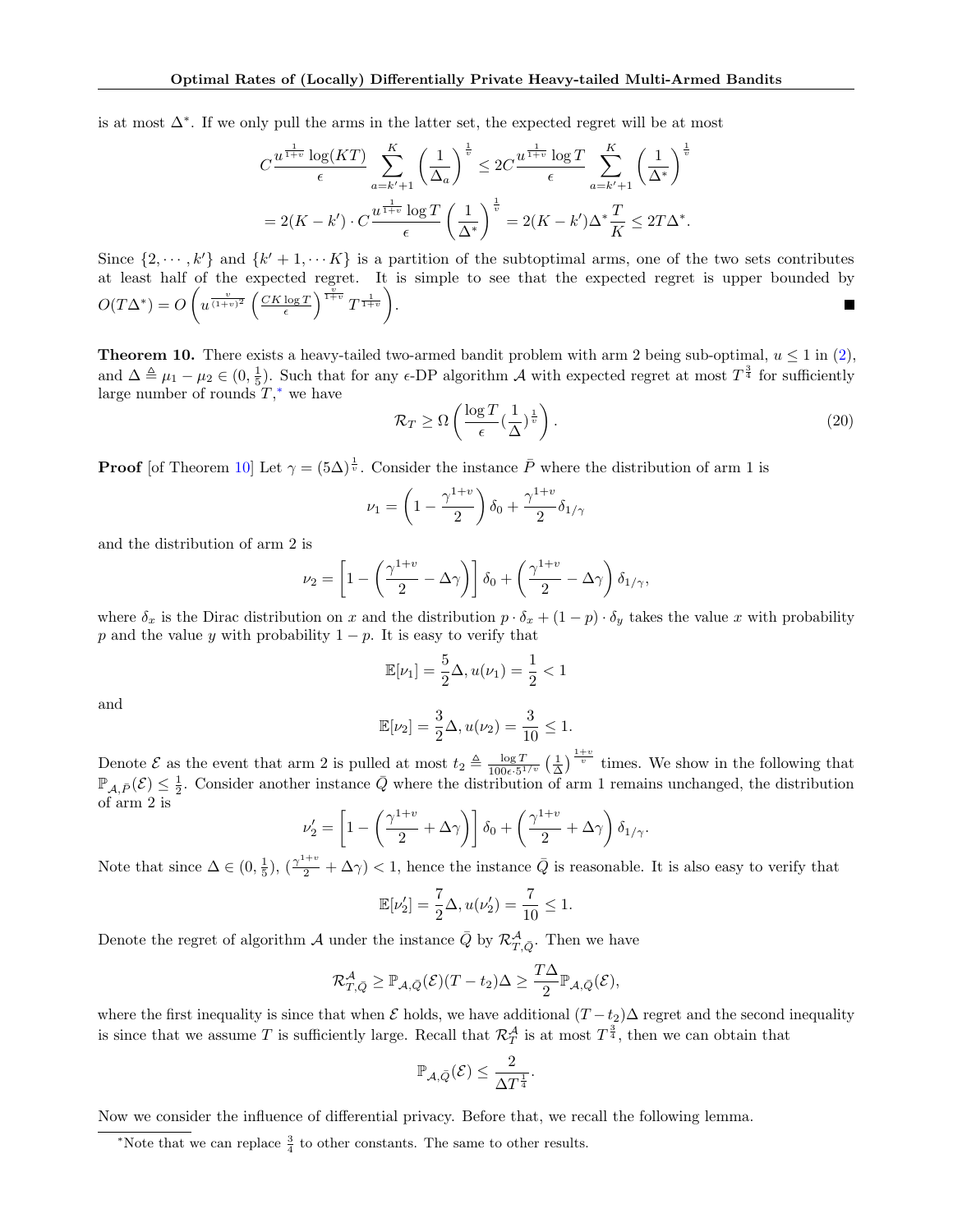<span id="page-20-0"></span>**Lemma 12** (Lemma 6.1 in [\(Karwa and Vadhan,](#page-10-21) [2018\)](#page-10-21)). For each pair of distribution  $\mathcal{D}$  and  $\mathcal{D}'$  and any  $\epsilon$ differentially private mechanism  $M$ , let  $\mathbb P$  and  $\mathbb P'$  be the two marginal distributions on the output of M evaluated on *n* data sampled i.i.d. from  $D$  and  $D'$  respectively, then for any event  $E$ , we have

$$
\mathbb{P}[E] \le e^{6\epsilon n \cdot d_{TV}(\mathcal{D}, \mathcal{D}')} \mathbb{P}'[E],\tag{21}
$$

.

,

where  $d_{TV}(\mathcal{D}, \mathcal{D}')$  is the total-variation distance between  $\mathcal D$  and  $\mathcal D'$ .

Lemma [12](#page-20-0) suggests that the "effective" group privacy for the case that  $n$  data items of the inputs are drawn i.i.d. either from distribution  $D$  or from distribution  $D'$  is proportional to  $exp(6\epsilon n \cdot d_{TV}(D, D'))$ . We apply the coupling argument in [\(Karwa and Vadhan,](#page-10-21) [2018\)](#page-10-21) to our setting. Note that we only consider the change under the event  $\mathcal E$  here. Suppose there is an oracle  $\mathcal O$  that can generate a collection of at most  $t_2$  pairs of data, where the left ones are i.i.d. samples from  $\nu_2$  and the right ones are i.i.d. samples from  $\nu_2'$ . Whenever the algorithm needs to sample a reward from arm 2, it turns to the oracle  $\mathcal O$  and  $\mathcal O$  provides either a fresh left-sample or a right-sample depending on the true environment (the true reward distribution of arm 2). Suppose there is a counter C standing between the algorithm A and the Oracle O. And if O runs out of  $t_2$  samples, C routes  $\mathcal{A}$ 's oracle calls to another oracle. Lemma [12](#page-20-0) guarantees that, the oracle never runs out of  $t_2$  samples, i.e. event  $E$ happens, with similar probabilities under  $\nu_2$  and  $\nu_2'$ . Formally, using the result of Lemma [12,](#page-20-0) for sufficiently large T such that  $T^{0.13} > \frac{4}{\Delta}$ , we have

$$
\mathbb{P}_{\mathcal{A}, \bar{P}}(E) \le e^{6\epsilon t_2 d_{TV}(\nu_2, \nu_2')} \cdot \mathbb{P}_{\mathcal{A}, \bar{Q}}(E) \le e^{6\epsilon t_2 \cdot 2\Delta \gamma} \cdot \frac{2}{\Delta T^{\frac{1}{4}}} \le e^{\frac{12}{100} \log T} \cdot \frac{2}{\Delta} T^{-\frac{1}{4}} = T^{-0.13} \frac{2}{\Delta} < \frac{1}{2}.
$$

Thus we obtain

$$
\mathcal{R}_T \ge \Omega\left(\Delta \cdot t_2\right) \ge \Omega\left(\frac{\log T}{\epsilon} \left(\frac{1}{\Delta}\right)^{\frac{1}{v}}\right)
$$

**Proof** [of Theorem [5\]](#page-5-2) We focus on the K arms with mean reward satisfying  $\frac{1}{2} \geq \mu_1 \geq \cdots \geq \mu_K$ . Consider the instance  $\overline{P}$  where the distribution for each arm  $a \in [K]$  is

$$
\nu_a = \left(1 - \frac{s_a^{1+v}}{2}\right)\delta_0 + \frac{s_a^{1+v}}{2}\delta_{1/s_a},
$$

where  $s_a = (2\mu_a)^{\frac{1}{v}}$ . It is easy to verify for each  $a \in [K]$  that

$$
\mathbb{E}[\nu_a] = \mu_a, u(\nu_a) = \frac{1}{2} < 1.
$$

Now, we fix an arm  $a \neq 1$  and denote  $\mathcal{E}_a$  as the event that the arm a is pulled at most  $t_a \triangleq \frac{\log T}{100\epsilon^{4}}$  $\frac{\log T}{100\epsilon 4^{1/v}}\left(\frac{1}{\Delta_a}\right)^{\frac{1+v}{v}}$ times. We show in the following that  $\mathbb{P}_{\mathcal{A},\bar{P}}(\mathcal{E}_a) \leq \frac{1}{2K}$ . Consider another instance  $\bar{Q}_a$  where the distribution of any arm  $a' \neq a$  remains unchanged, and the distribution of arm a is

$$
\nu_a' = \left[1 - \left(\frac{s_a^{1+v}}{2} + 2\Delta_a\gamma_a\right)\right]\delta_0 + \left(\frac{s_a^{1+v}}{2}\right)\delta_{1/s_a} + (2\Delta_a\gamma_a)\delta_{1/\gamma_a}
$$

where  $\gamma_a = (4\Delta_a)^{\frac{1}{v}}$ . Note that since  $\mu_a \leq \frac{1}{6}$  and  $\Delta_a \leq \frac{1}{12}$ , we have  $\mu_a^{1+v} < \frac{1}{6}$  and  $\Delta_a^{1+v} < \frac{1}{12}$ , and then

$$
\frac{s_a^{1+v}}{2} + 2\Delta_a \gamma_a = 2^{\frac{1}{v}} \mu_a^{\frac{1+v}{v}} + 2 \cdot 4^{\frac{1}{v}} \cdot \Delta_a^{\frac{1+v}{v}} < \left(\frac{1}{3}\right)^{\frac{1}{v}} + 2 \cdot \left(\frac{1}{3}\right)^{\frac{1}{v}} < 1,
$$

thus the postulated  $\nu_a'$  is reasonable. It is also easy to verify that

$$
\mathbb{E}[\nu_a'] = \mu_a + 2\Delta_a = \mu_1 + \Delta_a, u(v_a') = 1.
$$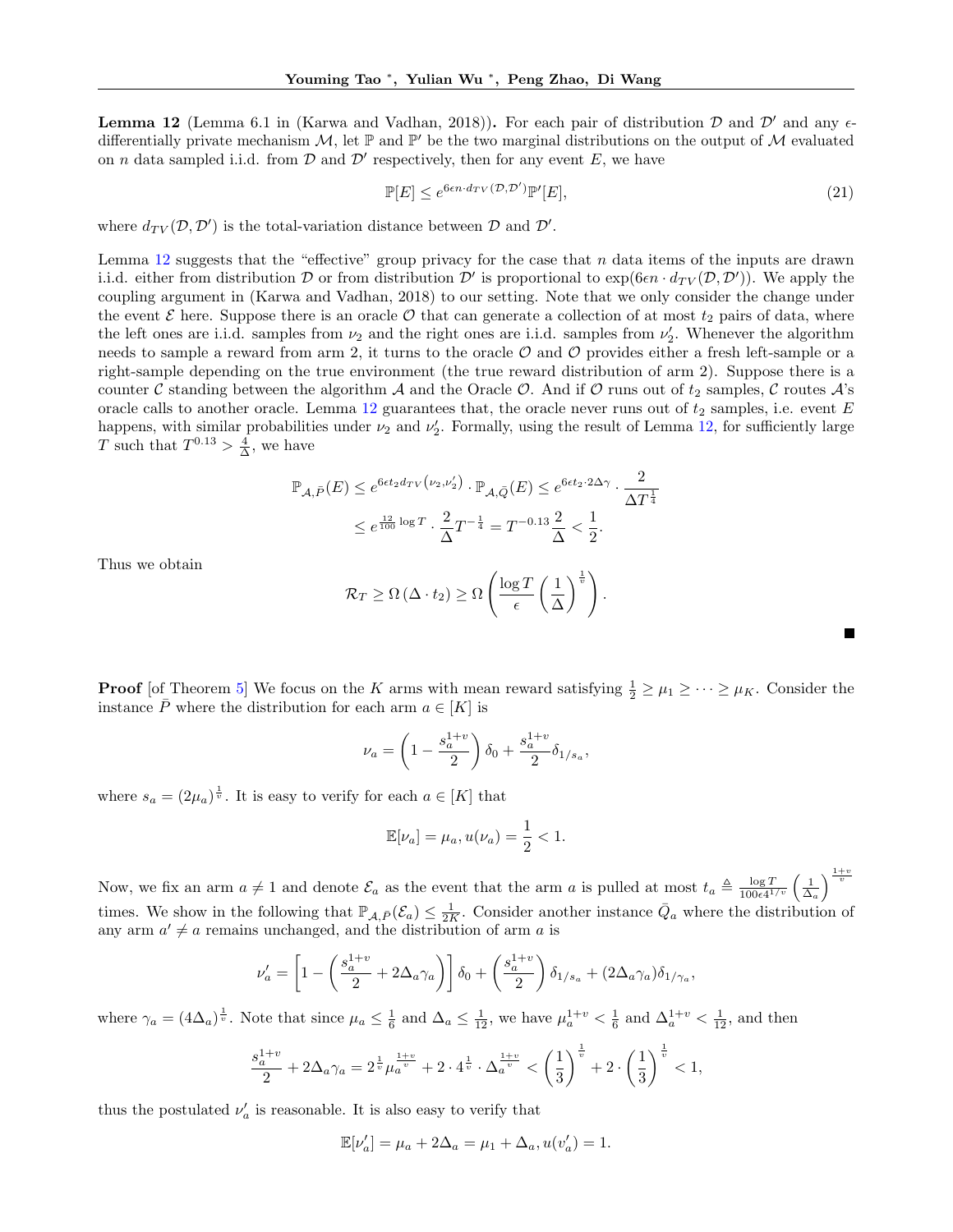Then for sufficiently large T we have

$$
\mathcal{R}^{\mathcal{A}}_{T,\bar{Q}_a}\geq \mathbb{P}_{\mathcal{A},\bar{Q}_a}(\mathcal{E}_a)\cdot (T-t_a)\cdot \Delta_a\geq \frac{T\Delta_a}{2}\mathbb{P}_{\mathcal{A},\bar{Q}_a}(\mathcal{E}_a).
$$

Combining with  $\mathcal{R}_T^{\mathcal{A}} \leq T^{\frac{3}{4}}$ , we have

$$
\mathbb{P}_{\mathcal{A},\bar{Q}_a}(\mathcal{E}_a) \leq \frac{2}{\Delta_a \cdot T^{\frac{1}{4}}}.
$$

By lemma [12,](#page-20-0) for sufficiently large T such that  $T^{0.13} > \max_{\Delta_a > 0}$  $\frac{4K}{\Delta_a}$ , we have

$$
\mathbb{P}_{\mathcal{A},\bar{P}}(\mathcal{E}_a) \le e^{6\epsilon t_a d_{TV}\left(\nu_a,\nu_a'\right)} \cdot \mathbb{P}_{\mathcal{A},\bar{Q}_a}(\mathcal{E}_a) \le e^{6\epsilon t_a \cdot 2\Delta_a \gamma_a} \cdot \frac{2}{\Delta_a T^{\frac{1}{4}}}
$$

$$
\le e^{\frac{12}{100}\log T} \cdot \frac{2}{\Delta_a} T^{-\frac{1}{4}} = T^{-0.13} \frac{2}{\Delta_a} < \frac{1}{2K}.
$$

Then, with probability at least  $1 - K \cdot \frac{1}{2K} = \frac{1}{2}$ , A will pull each  $a \neq 1$  at least  $t_a$  times. Thus we obtain

$$
\mathcal{R}_T \ge \Omega \left( \sum_{\Delta_a > 0} \Delta_a \cdot t_a \right) \ge \Omega \left( \frac{\log T}{\epsilon} \sum_{\Delta_a > 0} \left( \frac{1}{\Delta_a} \right)^{\frac{1}{v}} \right).
$$

## <span id="page-21-0"></span>C OMITTED PROOFS FOR SECTION [5](#page-6-0) (local differential privacy)

**Proof** [of Theorem [6\]](#page-6-4) Since each  $|\tilde{x}_{a,r}|$  is bounded by  $B_r$ . Thus, adding noise of Lap $(\frac{B_r}{\epsilon})$  to  $\tilde{x}_{a,r}$  guarantees  $\epsilon$ -LDP.

Proof [of Theorem [7\]](#page-6-1) Similar to Lemma [3,](#page-4-4) we prove the following lemma.

**Lemma 13.** For any instance of the K-armed MAB problem, denote by  $a^*$  the optimal arm and by  $\Delta_a$  the gap between the mean of arm  $a^*$  and any sub-optimal arm  $a \neq a^*$ . Fix the time horizon T and confidence level  $\beta \in (0,1)$ . Then, with probability at least  $1 - \beta$ , in Algorithm [4,](#page-7-0) the total number of rounds to pull each sub-optimal arm  $a \neq a^*$ , denoted by  $T_a$ , is at most

$$
\min\left\{T, O\left(\frac{u^{\frac{2}{v}}}{\epsilon^2 (\Delta_a)^{\frac{1+v}{v}}} \left(\log\left(\frac{K}{\beta}\right) + \log\log\left(\frac{1}{\Delta_a}\right)\right)\right)\right\}.
$$
\n(22)

We first bound the error of  $|\mu_a - \tilde{\mu}_a|$  for each epoch  $\tau$  and each arm a. Recall that

<span id="page-21-1"></span>
$$
|\widetilde{\mu}_a - \mu_a| = \left| \frac{\sum_{i=1}^{R_{\tau}} \widetilde{x}_{a,i}}{R_{\tau}} - \mu_a \right| + \left| \frac{\sum_{i=1}^{R_{\tau}} Y_{a,i}}{R_{\tau}} \right| \tag{23}
$$

.

П

where  $Y_{a,i} \sim \text{Lap}\left(2\frac{B_{\tau}}{\epsilon}\right)$  and  $B_{\tau} = \left(\frac{u\sqrt{R_{\tau}}\epsilon}{\sqrt{\log(R_{\tau})S_{\tau}}}\right)$  $\log(8|\mathcal{S}|\tau^2/\beta)$  $\int_{1+v}^{\frac{1}{1+v}}$ . According to Heoffding bound (Lemma [8\)](#page-12-5), we can get with probability  $1 - \delta$ ,

$$
\left| \frac{\sum_{i=1}^{R_{\tau}} Y_{a,i}}{R_{\tau}} \right| \leq \frac{4\sqrt{\log \frac{2}{\delta}}}{\sqrt{R_{\tau}} \epsilon} \left( \frac{u\sqrt{R_{\tau}}\epsilon}{\sqrt{\log (8|\mathcal{S}| \tau^2/\beta)}} \right)^{\frac{1}{1+v}}
$$

Setting  $\delta = \frac{\beta}{4|\mathcal{S}|e^2}$ , we have

$$
\left|\frac{\sum_{i=1}^{R_{\tau}}Y_{a,i}}{R_{\tau}}\right| \leq 4u^{\frac{1}{1+v}}\left(\frac{\sqrt{\log\left(8\left|\mathcal{S}\right|\tau^2/\beta\right)}}{\sqrt{R_{\tau}}\epsilon}\right)^{\frac{v}{1+v}}.
$$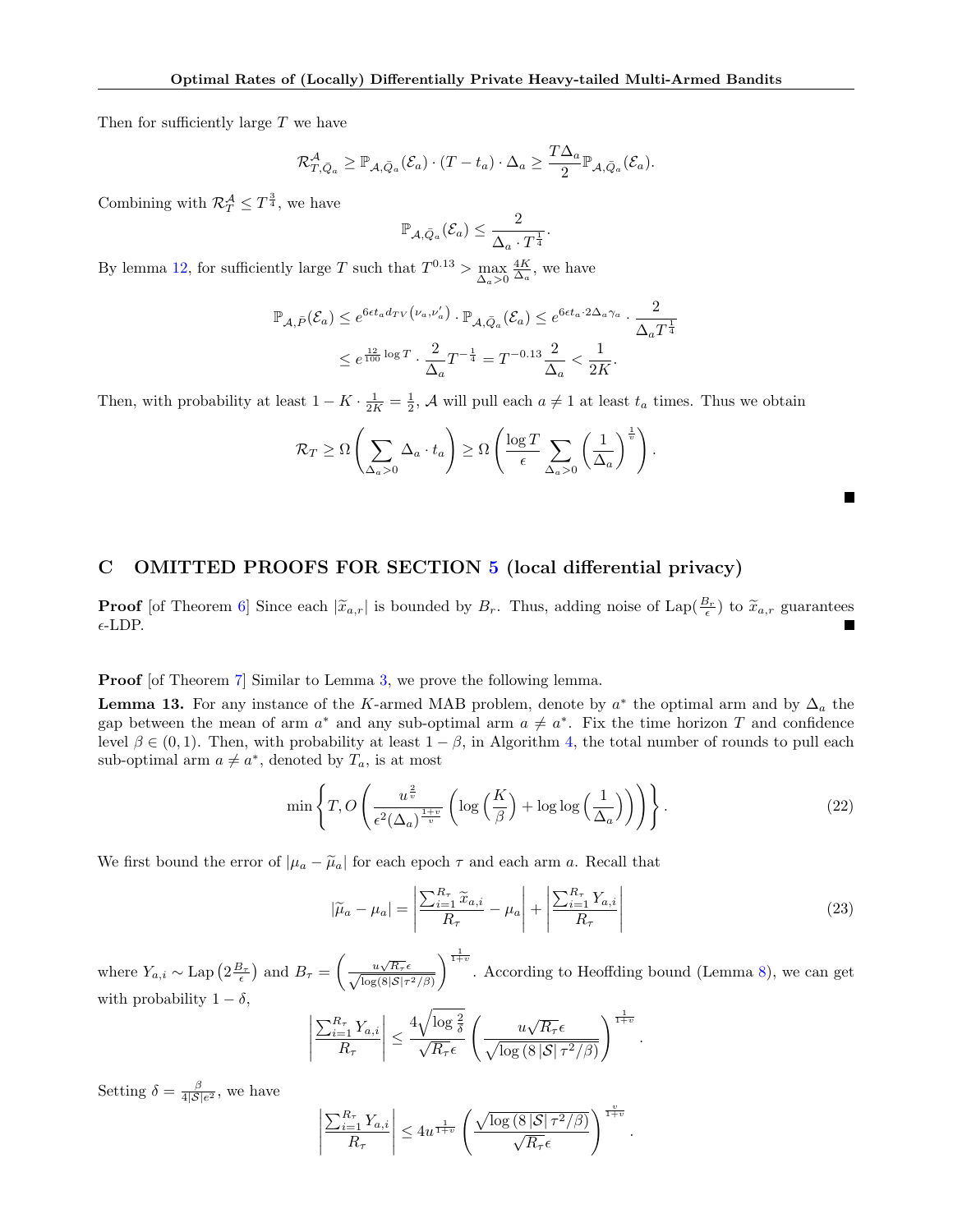Now we consider the first term on the right side of Equation [\(23\)](#page-21-1). From Lemma [6,](#page-12-4) Lemma [7,](#page-12-1) noting that  $\mathbb{E}\left(X^2\mathbb{I}_{|X|\leq B}\right) \leq uB^{1-v}$ , we have, with probability at least  $1-\delta$ 

<span id="page-22-0"></span>
$$
\mu_{a} - \frac{1}{R_{\tau}} \sum_{i=1}^{R_{\tau}} \widetilde{x}_{a,i}
$$
\n
$$
= \frac{1}{R_{\tau}} \sum_{i=1}^{R_{\tau}} \left( \mu_{a} - \mathbb{E}\left(X \cdot \mathbb{I}_{|X| \leq B_{\tau}}\right) \right) + \frac{1}{R_{\tau}} \sum_{i=1}^{R_{\tau}} \left( \mathbb{E}\left(X \cdot \mathbb{I}_{|X| \leq B_{\tau}}\right) - x_{a,i} \mathbb{I}_{|x_{a,i}| \leq B_{\tau}} \right)
$$
\n
$$
= \frac{1}{R_{\tau}} \sum_{i=1}^{R_{\tau}} \mathbb{E}\left(X \cdot \mathbb{I}_{|X| > B_{\tau}}\right) + \frac{1}{R_{\tau}} \sum_{i=1}^{R_{\tau}} \left( \mathbb{E}\left(X \cdot \mathbb{I}_{|X| \leq B_{\tau}}\right) - x_{a,i} \mathbb{I}_{|x_{a,i}| \leq B_{\tau}} \right)
$$
\n
$$
\leq \frac{u}{B_{\tau}^{v}} + \sqrt{\frac{2B_{\tau}^{1-v} u \log\left(\delta^{-1}\right)}{R_{\tau}}} + \frac{B_{\tau} \log\left(\delta^{-1}\right)}{3R_{\tau}}.
$$

Taking  $\delta = \frac{\beta}{8|\mathcal{S}|\tau^2}$ , we have

$$
\frac{u}{B_{\tau}^v} \leq u^{\frac{1}{1+v}} \left( \frac{\sqrt{\log (8 |\mathcal{S}| \tau^2/\beta)}}{\sqrt{R_{\tau}} \epsilon} \right)^{\frac{v}{1+v}},
$$

$$
\sqrt{\frac{2 B_\tau^{1-v} u \log\left(\delta^{-1}\right)}{R_\tau}} \leq \sqrt{\frac{2 B_\tau^{1-v} u \log\left(\delta^{-1}\right)}{\sqrt{R_\tau}}} \sqrt{\frac{\sqrt{\log \frac{1}{\delta}}}{\sqrt{R_\tau}}} \leq \sqrt{2} u^{\frac{1}{1+v}} \left(\frac{\sqrt{\log\left(8 \left|\mathcal{S}\right|\tau^2/\beta\right)}}{\sqrt{R_\tau}\epsilon}\right)^{\frac{v}{1+v}},
$$

where the last inequality is due to the fact that  $R_{\tau} \geq \log \left( 8 |\mathcal{S}| \tau^2 / \beta \right)$ . Moreover we have

$$
\frac{B_{\tau}\log\left(\delta^{-1}\right)}{3R_{\tau}} \le \frac{B_{\tau}\sqrt{\log\left(\delta^{-1}\right)}}{3\sqrt{R_{\tau}}}\frac{\sqrt{\log\left(\delta^{-1}\right)}}{\sqrt{R_{\tau}}}\le \frac{1}{3}u^{\frac{1}{1+v}}\left(\frac{\sqrt{\log\left(8\left|\mathcal{S}\right|\tau^{2}/\beta\right)}}{\sqrt{R_{\tau}}\epsilon}\right)^{\frac{v}{1+v}}
$$

Thus, in total we have  $\vert$  $\frac{\sum_{i=1}^{R_{\tau}} \tilde{X}_{a,i}}{R_{\tau}} - \mu_k \Big| \leq 3 u^{\frac{1}{1+v}} \left( \frac{\sqrt{\log(8|\mathcal{S}| \tau^2/\beta)}}{\sqrt{R_{\tau}} \epsilon} \right)$  $\int_{0}^{\frac{v}{1+v}}$ . Taking union bound yields that with probability at least  $1 - \frac{3\beta}{8|\mathcal{S}|\tau^2}$ ,

$$
|\widetilde{\mu}_a - \mu_a| \le 7u^{\frac{1}{1+v}} \left( \frac{\sqrt{\log \left( 8|\mathcal{S}| \tau^2/\beta \right)}}{\sqrt{R_\tau} \epsilon} \right)^{\frac{v}{1+v}}.
$$
\n(24)

.

.

Denote by  $\mathcal{E}_{\tau}$  the event where for all arms  $a \in \mathcal{S}$ , [\(24\)](#page-22-0) holds and denote  $\mathcal{E} = \bigcup_{\tau \geq 1} \mathcal{E}_{\tau}$ . Taking the union for all epochs and arms, we have  $\mathcal E$  holds w.p.  $1-\frac{3\beta}{8}\sum_{\tau\geq 1}\tau^{-2}\geq 1-\beta$ . As a result, for any epoch  $\tau$  and any two arms  $i,j \in \mathcal{S}$  we have that

$$
|(\widetilde{\mu}_i - \widetilde{\mu}_j) - (\mu_i - \mu_j)| \le 14u^{\frac{1}{1+v}} \left( \frac{\sqrt{\log (8|\mathcal{S}| \tau^2/\beta)}}{\sqrt{R_{\tau}} \epsilon} \right)^{\frac{v}{1+v}}
$$

Next, we show that under  $\mathcal{E}$ , in each epoch, the optimal arm  $a^*$  will not be eliminated. Let  $a_{\tau} = \argmax_{a \in \mathcal{S}} \tilde{\mu}_a$ , then in the epoch  $\tau$ ,

$$
\widetilde{\mu}_{a_{\tau}} - \widetilde{\mu}_{a^*} + \Delta_{a_{\tau}} \leq 14u^{\frac{1}{1+v}} \left( \frac{\sqrt{\log (8|\mathcal{S}| \tau^2/\beta)}}{\sqrt{R_{\tau}} \epsilon} \right)^{\frac{v}{1+v}},
$$

so the algorithm doesn't eliminate  $\mu^*$ .

Next, we show that under  $\mathcal{E}$ , in each epoch  $\tau$ , we eliminate all arms with sub-optimality gap  $\geq 2^{-\tau} = D_{\tau}$ . Fix a sub-optimal arm a such that  $\Delta_a \geq D_\tau$ . By the definition of  $R_\tau$ , We know that  $14u^{\frac{1}{1+v}}\left(\frac{\sqrt{\log(8|\mathcal{S}| \tau^2/\beta)}}{\sqrt{R_\tau}\epsilon}\right)$  $\Big)^{\frac{v}{1+v}} \leq \frac{D_{\tau}}{2}.$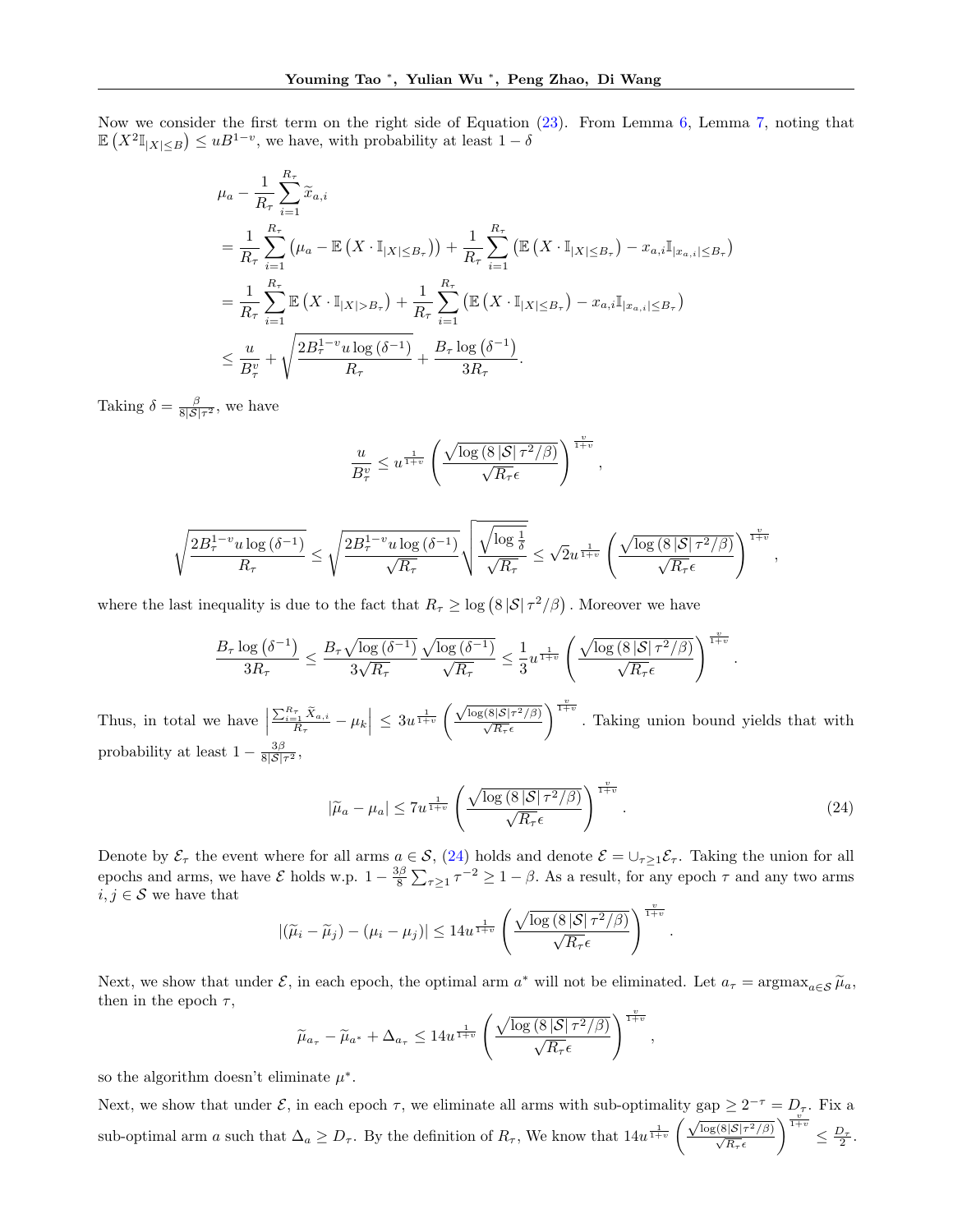Therefore, since arm  $a^*$  remains viable, we have that

$$
\widetilde{\mu}_{a_{\tau}} - \widetilde{\mu}_{a} \ge \widetilde{\mu}_{a^{*}} - \widetilde{\mu}_{a} \ge \Delta_{a} - 14u^{\frac{1}{1+v}} \left( \frac{\sqrt{\log (8 |\mathcal{S}| \tau^{2}/\beta)}}{\sqrt{R_{\tau}} \epsilon} \right)^{\frac{v}{1+v}}
$$
  

$$
\ge \Delta_{\tau} - \frac{\Delta_{\tau}}{2} \ge \frac{\Delta_{\tau}}{2} \ge 14u^{\frac{1}{1+v}} \left( \frac{\sqrt{\log (8 |\mathcal{S}| \tau^{2}/\beta)}}{\sqrt{R_{\tau}} \epsilon} \right)^{\frac{v}{1+v}},
$$

which ensures that arm  $a$  is removed from  $S$ .

Lastly, for any fixed sub-optimal arm a, let  $\tau(a)$  be the first epoch s.t.  $\Delta_a \geq D_{\tau(a)}^2$ , implying  $D_{\tau(a)}^2 \leq \Delta_a$  $D_{\tau(a)-1}^2 = 4D_{\tau(a)}^2$ . For any epoch  $\tau$ , we have  $R_{\tau+1} \geq 4^{-\frac{1+v}{v}} R_{\tau}$ , we have that the total number of pulls of arm a is

<span id="page-23-0"></span>
$$
\sum_{\tau \leq \tau(a)} R_{\tau} \leq \sum_{\tau \leq \tau(a)} \left( 4^{-\frac{1+v}{v}} \right)^{\tau-\tau(a)} R_{\tau(a)}
$$
\n
$$
\leq R_{\tau(a)} \sum_{i \geq 0} \left( 4^{-\frac{1+v}{v}} \right)^i
$$
\n
$$
\leq \frac{1}{1 - 4^{-\frac{1+v}{v}}} \left( \frac{28^{\frac{2(1+v)}{v}} \log \left( 8|\mathcal{S}| \tau^2(a)/\beta \right)}{\epsilon^2 D_{\tau(a)}^{\frac{2(1+v)}{v}}} u^{\frac{2}{v}} + \log \left( 8|\mathcal{S}| \tau^2(a)/\beta \right) \right)
$$
\n
$$
\leq O \left( \frac{\log \left( |\mathcal{S}| \tau^2(a)/\beta \right)}{\epsilon^2 \Delta_a^{\frac{1+v}{v}}} u^{\frac{2}{v}} \right)
$$

Note that  $\tau(a) = O(\log \frac{1}{\Delta_a})$ , thus the algorithm pulls sub-optimal arm a for a number of timesteps is bounded by  $O\left(\frac{\left(\log T + \log \log \frac{1}{\Delta_a}\right)}{1+v}\right)$  $\epsilon^2 \Delta_a^{\frac{1+v}{v}}$  $u^{\frac{2}{v}}$  with probability  $1-\frac{1}{T}$ . Thus the regret is bounded by

$$
\mathcal{R}_T \leq (1 - \frac{1}{T})O\left(\frac{\left(\log T + \log \log \frac{1}{\Delta_a}\right)}{\epsilon^2 \Delta_a^{\frac{1}{v}}} u^{\frac{2}{v}}\right) + \frac{1}{T}T \max_a \Delta_a.
$$

The proof of the instance-independent regret is almost the same as the proof of Theorem [4,](#page-5-1) we omit it here.

Before proofing the lower bounds in the LDP model, we first recall the two useful lemmas provided by [\(Basu et al.,](#page-9-7) [2019\)](#page-9-7). Let  $\mathcal{H}_T \triangleq \{(a_i, x_i)\}_{i=1}^T$  be the observed history produced by the interaction between the algorithm A and bandit problem instance  $P$  up to round T. Obviously, an observed history  $\mathcal{H}_T$  is a random variable sampled from the measurable space  $(([K] \times \mathbb{R})^T, \mathcal{B}(([K] \times \mathbb{R})^T), \mathbb{P}_{\mathcal{A}P}),$  where  $\mathcal{B}(([K] \times \mathbb{R})^T)$  is the Borel set on  $([K] \times \mathbb{R})^T$  and  $\mathbb{P}_{AP}$  is the probability measure induced by the algorithm A and the instance P. The probability measure  $\mathbb{P}_{AP}$ satisfies the following two properties,

- 1. the probability of selecting arm  $a$  at time t is dictated only by the algorithm  $A$ , and we denote the probability by  $\mathcal{A}(a|\mathcal{H}_{t-1})$ .
- 2. the reward distribution of arm  $a_t$ , denoted by  $\mathcal{X}_{a_t}$ , is independent of the previous observed history  $\mathcal{H}_{t-1}$ .

Hence, for any observed history  $\mathcal{H}_T$ , we have

$$
\mathbb{P}_{AP}^T \triangleq \mathbb{P}_{AP}(\mathcal{H}_T) = \prod_{t=1}^T \mathcal{A}(a_t | \mathcal{H}_{t-1}) \mathcal{X}_{a_t}(x_t).
$$
\n(25)

The next lemma states the KL-divergence decomposition for canonical bandit framework. Intuitively, by the decomposition, we separate the effect of the algorithm and the reward generation.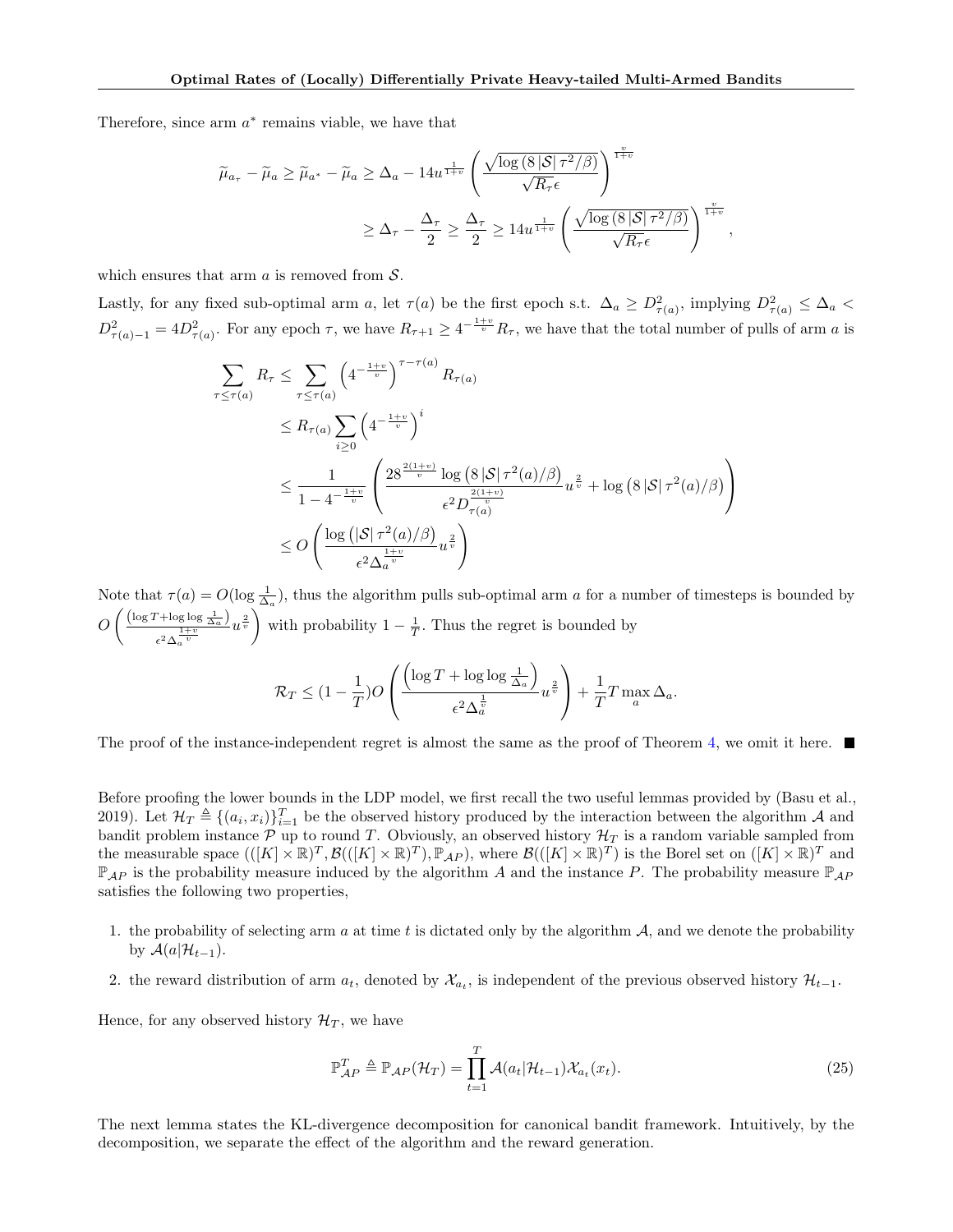**Lemma 14.** (KL-divergence Decomposition). Given a bandit algorithm  $A$ , two distinct instances  $P_1$ ,  $P_2$  and a probability measure  $\mathbb{P}_{AP}$  satisfying [\(25\)](#page-23-0). Then

<span id="page-24-1"></span>
$$
\text{KL}\left(\mathbb{P}_{\mathcal{A}P_1}^T \|\mathbb{P}_{\mathcal{A}P_2}^T\right) = \sum_{t=1}^T \mathbb{E}_{\mathcal{A}P_1} \left[ \text{KL}\left(\mathcal{A}\left(a_t \mid \mathcal{H}_t, P_1\right) \|\mathcal{A}\left(a_t \mid \mathcal{H}_t, P_2\right)\right) \right] + \sum_{a=1}^K \mathbb{E}_{\mathcal{A}P_1} \left[ N_a(T) \right] \text{KL}\left(\mathcal{X}_a^1 \|\mathcal{X}_a^2\right). \tag{26}
$$

where we use  $\mathcal{X}_a^1$  and  $\mathcal{X}_a^2$  to represent the reward distributions of arm a in instance  $P_1$  and  $P_2$  respectively, and  $N_a(T)$  is the times of pulling arm a among the T rounds.

For locally differentially private bandit algorithms, the first term on the LHS of [\(26\)](#page-24-1) vanishes since given the same history  $\mathcal{H}_t$ ,  $A(a_t | \mathcal{H}_t, P_1)$  and  $A(a_t | \mathcal{H}_t, P_2)$  should be the same as they depends only on the internal randomness of the algorithm  $\mathcal{A}$ . The following lemma is about the locally private KL-divergence decomposition.

<span id="page-24-2"></span>**Lemma 15.** (Locally Private KL-divergence Decomposition). If the reward generation process is  $\epsilon$ -local differentially private for both the instance  $P_1$  and  $P_2$ , Then we have

$$
\text{KL}\left(\mathbb{P}_{\mathcal{A}P_1}^T \|\mathbb{P}_{\mathcal{A}P_2}^T\right) \le 2 \min\left\{4, e^{2\epsilon}\right\} \left(e^{\epsilon} - 1\right)^2 \sum_{a=1}^K \mathbb{E}_{\mathcal{A}P_1} \left[N_a(T)\right] \text{KL}\left(\mathcal{X}_a^1 \|\mathcal{X}_a^2\right). \tag{27}
$$

Next, we prove Theorem [11,](#page-24-0) Theorem [8](#page-6-5) and Theorem [9.](#page-7-1) We use  $\mathcal{R}^{\mathcal{A}}_{T,P}$  to represent the regret of algorithm  $\mathcal{A}$ under the instance  $P$  with total  $T$  rounds.

<span id="page-24-0"></span>Theorem 11. (2-Armed LDP Instance-dependent Lower Bound). There exists a heavy-tailed two-armed bandit instance with  $u \leq 1$  in [\(2\)](#page-2-1) and  $\Delta \triangleq \mu_1 - \mu_2 \in (0, \frac{1}{5})$ , such that for any  $\epsilon$ -LDP algorithm with  $\epsilon \in (0, 1]$  and regret  $\leq o(T^{\alpha})$  for any  $\alpha > 0$ , the regret satisfies

$$
\liminf_{T \to \infty} \frac{\mathcal{R}_T}{\log T} \ge \Omega \left( \frac{1}{\epsilon^2 \Delta^{\frac{1}{v}}} \right).
$$

**Proof** [of Theorem [11\]](#page-24-0) Consider the following instance  $\bar{P}_1$ : the distribution of the first arm  $a_1$  is

$$
\nu_1 = \left(1 - \frac{\gamma^{1+v}}{2}\right)\delta_0 + \frac{\gamma^{1+v}}{2}\delta_{1/\gamma}
$$

with  $\gamma = (5\Delta)^{\frac{1}{v}}(\Delta \in (0, \frac{1}{5}))$ , and the distribution of the second arm  $a_2$  is

$$
\nu_2 = \left(1 - \left(\frac{\gamma^{1+v}}{2} - \Delta\gamma\right)\right)\delta_0 + \left(\frac{\gamma^{1+v}}{2} - \Delta\gamma\right)\delta_{1/\gamma}.
$$

Thus,

$$
\mathbb{E}[\nu_1] = \frac{5}{2}\Delta, \quad u(\nu_1) = \left(\frac{1}{\gamma}\right)^{1+v} \cdot \frac{\gamma^{1+v}}{2} = \frac{1}{2} < 1,
$$
\n
$$
\mathbb{E}[\nu_2] = \frac{3}{2}\Delta, \quad u(\nu_2) = \left(\frac{1}{\gamma}\right)^{1+v} \cdot \left(\frac{\gamma^{1+v}}{2} - \Delta\gamma\right) < 1.
$$

Suppose we have another instance  $\bar{P}_2$ : the distribution of the first arm  $\nu'_1$  is the same as  $\nu_1$ , and the distribution of the second arm is

$$
\nu_2' = \left(1 - \left(\frac{\gamma^{1+v}}{2} + \Delta\gamma\right)\right)\delta_0 + \left(\frac{\gamma^{1+v}}{2} + \Delta\gamma\right)\delta_{1/\gamma}.
$$

Then

$$
\mathbb{E}[\nu_2'] = \frac{7}{2}\Delta, \quad u(\nu_2') = \left(\frac{1}{\gamma}\right)^{1+v} \cdot \left(\frac{\gamma^{1+v}}{2} + \Delta \gamma\right) = \frac{1}{2} + \frac{\Delta}{\gamma^v} = \frac{7}{10}.
$$

Since  $\mathcal{R}_T = \sum$  $\sum_{a:\Delta_a>0} \Delta_a \mathbb{E}[N_a(T)],$  we have

$$
\mathbb{E}[\mathcal{R}_{T,\bar{P}_1}^{\mathcal{A}}] \geq \mathbb{P}_{\mathcal{A}\bar{P}_1}^T \left(N_2(T) \geq \frac{T}{2}\right) \cdot \left(\frac{5}{2}\Delta - \frac{3}{2}\Delta\right) \cdot \frac{T}{2} = \frac{T\Delta}{2} \cdot \mathbb{P}_{\mathcal{A}\bar{P}_1}^T \left(N_2(T) \geq \frac{T}{2}\right),
$$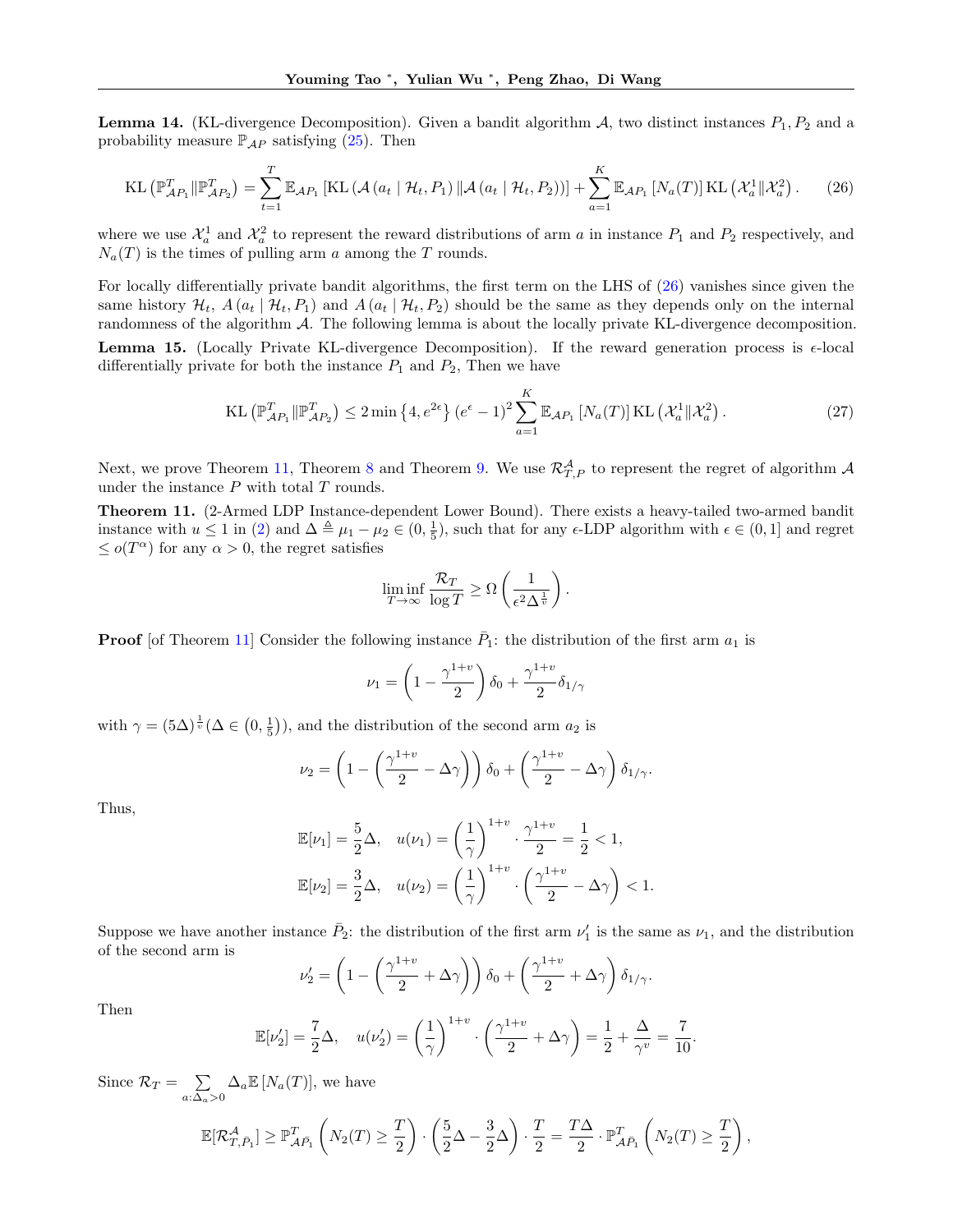$$
\mathbb{E}[\mathcal{R}_{T,\bar{P}_2}^{\mathcal{A}}] \geq \mathbb{P}_{\mathcal{A}\bar{P}_2}^T \left(N_2(T) \leq \frac{T}{2}\right) \cdot \left(\frac{7}{2}\Delta - \frac{5}{2}\Delta\right) \cdot \frac{T}{2} = \frac{T\Delta}{2} \cdot \mathbb{P}_{\mathcal{A}\bar{P}_2}^T \left(N_2(T) \leq \frac{T}{2}\right).
$$

Thus, by Bretagnolle-Huber inequality (Lattimore and Szepesvári, [2020,](#page-10-25) Theorem 14.2), we obtain

$$
\begin{split} \mathbb{E}[\mathcal{R}^{\mathcal{A}}_{T,\bar{P}_1}] + \mathbb{E}[\mathcal{R}^{\mathcal{A}}_{T,\bar{P}_2}] &\geq \frac{T\Delta}{2}\left[\mathbb{P}^T_{\mathcal{A}\bar{P}_1}\left(N_2(T) \geq \frac{T}{2}\right) + \mathbb{P}^T_{\mathcal{A}\bar{P}_2}\left(N_2(T) \leq \frac{T}{2}\right)\right] \\ &\geq \frac{T\Delta}{4}\cdot \exp\left(-\mathrm{KL}(\mathbb{P}^T_{\mathcal{A}\bar{P}_1}\|\mathbb{P}^T_{\mathcal{A}\bar{P}_2})\right). \end{split}
$$

By Lemma [15,](#page-24-2) we have  $\text{KL}(\mathbb{P}^T_{\mathcal{A}\bar{P}_1} \| \mathbb{P}^T_{\mathcal{A}\bar{P}_2}) \le 8(e^{\epsilon} - 1)^2 \cdot \mathbb{E}_{\mathcal{A}\bar{P}_1}[N_2(T)] \cdot \text{KL}(\nu_2 \| \nu_2').$  Thus,

$$
\mathbb{E}[\mathcal{R}_{T,\bar{P}_1}^{\mathcal{A}}] + \mathbb{E}[\mathcal{R}_{T,\bar{P}_2}^{\mathcal{A}}] \ge \frac{T\Delta}{4} \exp\left(-8\left(e^{\epsilon}-1\right)^2 \cdot \mathbb{E}_{\mathcal{A}\bar{P}_1}[N_2(T)] \cdot \mathrm{KL}(\nu_2||\nu_2')\right).
$$

Then, we obtain

<span id="page-25-0"></span>
$$
\mathbb{E}_{\mathcal{A}\bar{P}_1}[N_2(T)] \ge \frac{\log \frac{T\Delta}{4} - \log \left( \mathbb{E}[\mathcal{R}_{T,\bar{P}_1}^{\mathcal{A}}] + \mathbb{E}[\mathcal{R}_{T,\bar{P}_2}^{\mathcal{A}}] \right)}{8\left(e^{\epsilon} - 1\right)^2 \cdot \text{KL}(\nu_2 \| \nu_2') } \ge \frac{\log \frac{T\Delta}{4} - 2\alpha \log T}{8\epsilon^2 \cdot \text{KL}(\nu_2 \| \nu_2')},\tag{28}
$$

where the last inequality is due to the assumption of sub-linear regret  $\mathcal{R}_T \le o(T^{\alpha})$  and the fact that  $e^{\epsilon} - 1 \approx \epsilon$ when  $\epsilon$  is small.

By using KL  $(\text{Ber}(p) \| \text{Ber}(q)) \leq \frac{(p-q)^2}{q(1-q)}$  $\frac{(p-q)^2}{q(1-q)}$ , we obtain

$$
\mathrm{KL}(\nu_2 \| \nu_2') = \mathrm{KL}\left(\mathrm{Ber}\left(\frac{\gamma^{1+v}}{2} - \Delta\gamma\right) \|\mathrm{Ber}\left(\frac{\gamma^{1+v}}{2} + \Delta\gamma\right)\right)
$$

$$
\leq \frac{(2\Delta\gamma)^2}{\left(\frac{\gamma^{1+v}}{2} + \Delta\gamma\right) \cdot \left(1 - \left(\frac{\gamma^{1+v}}{2} + \Delta\gamma\right)\right)}.
$$

Note that  $\gamma = (5\Delta)^{\frac{1}{v}}$ , we get

$$
KL(\nu_2 \|\nu_2') \le \frac{\left(2 \cdot 5^{\frac{1}{v}} \cdot \Delta^{\frac{1+v}{v}}\right)^2}{\left(\frac{5^{\frac{1+v}{v}} \cdot \Delta^{\frac{1+v}{v}}}{2} + 5^{\frac{1}{v}} \cdot \Delta^{\frac{1+v}{v}}\right) \left(1 - \frac{7}{2} \cdot 5^{\frac{1}{v}} \Delta^{\frac{1+v}{v}}\right)}
$$

$$
\le \frac{4 \cdot 5^{\frac{1}{v}} \cdot \Delta^{\frac{1+v}{v}}}{\frac{7}{2} \left(1 - \frac{7}{2} \cdot 5^{\frac{1}{v}} \Delta^{\frac{1+v}{v}}\right)} \le C \cdot 5^{\frac{1}{v}} \cdot \Delta^{\frac{1+v}{v}},
$$

where C is some constant and the last inequality holds when  $\Delta \in (0, \frac{1}{5})$  is sufficiently small. Thus, according to [\(28\)](#page-25-0),

$$
\liminf_{T\to\infty} \frac{\mathbb{E}_{{\mathcal{A}} \bar{P}_1}[N_2(T)] }{\log T}\geq \Omega\left(\frac{1}{5^{\frac{1}{v}}\Delta^{\frac{1+v}{v}}\epsilon^2}\right),
$$

then,

$$
\liminf_{T \to \infty} \frac{\mathcal{R}_{T,\bar{P}_1}^{\mathcal{A}}}{\log T} \ge \liminf_{T \to \infty} \frac{\mathbb{E}_{\mathcal{A}\bar{P}_1}[N_2(T)]}{\log T} \cdot \Delta \ge \Omega\left(\frac{1}{5^{\frac{1}{v}}\Delta^{\frac{1}{v}}\epsilon^2}\right).
$$

 $\blacksquare$ 

**Proof** [of Theorem [8\]](#page-6-5) We focus on the K arms with mean reward satisfying  $\frac{1}{2} \ge \mu_1 \ge \cdots \ge \mu_K$  and  $\frac{1}{5}\mu_a \le \Delta_a \le \frac{1}{2}\mu_a$ . Consider the instance  $\overline{P}$  where the distribution for each arm  $a \in [K]$  is

$$
\nu_a = \left(1 - \frac{s_a^{1+v}}{2}\right)\delta_0 + \frac{s_a^{1+v}}{2}\delta_{1/s_a},
$$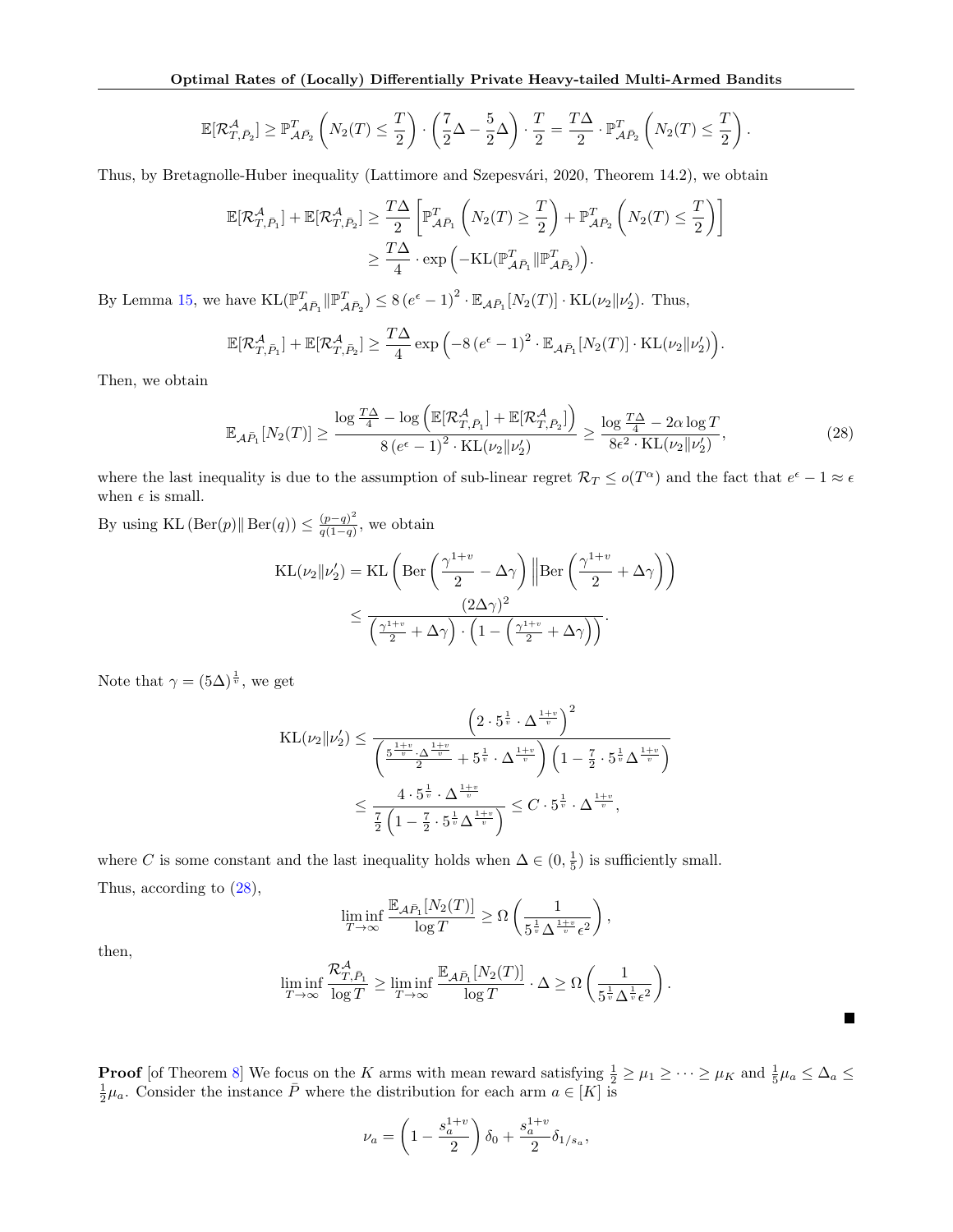where  $s_a = (2\mu_a)^{\frac{1}{v}}$ . It is easy to verify for each  $a \in [K]$  that

$$
\mathbb{E}[\nu_a] = \mu_a, u(\nu_a) = \frac{1}{2} < 1.
$$

Then consider another instance  $\overline{Q}_a$ , where the reward distribution of any arm  $a' \neq a$  remains unchanged and the reward distribution of a becomes

$$
\nu_a' = [1 - (\frac{s_a^{1+v}}{2} + 2\Delta_a s_a)]\delta_0 + (\frac{s_a^{1+v}}{2} + 2\Delta_a s_a)\delta_{1/s_a}
$$

.

Note that,  $\frac{s_a^{1+v}}{2} + 2\Delta_a s_a = 2^{\frac{1}{v}} \mu_a^{\frac{1+v}{v}} + 2^{\frac{1+v}{v}} \Delta_a \mu_a^{\frac{1}{v}} \leq \mu_a + 2\Delta_a = \mu_1 + \Delta_a \leq 1$ , where the first inequality is due to  $\mu_a \leq \frac{1}{2}$ , hence the postulated  $\nu'_a$  is reasonable.

For  $\nu'_a$ , we have  $\mathbb{E}[\nu'_a] = \mu_a + 2\Delta_a = \mu_1 + \Delta_a$  and  $u(\nu'_a) = \frac{1}{2} + \frac{\Delta_a}{\mu_a} \leq 1$ , where the inequality is due to  $\Delta_a \leq \frac{1}{2}\mu_a$ . Since  $\mathcal{R}_T = \sum$  $\sum_{a:\Delta_a>0} \Delta_a \mathbb{E}[N_a(T)],$  we have

$$
\mathbb{E}[\mathcal{R}_{T,\bar{P}}^{\mathcal{A}}] \geq \mathbb{P}_{\mathcal{A}\bar{P}}^{T}\left(N_a(T) \geq \frac{T}{2}\right) \cdot \Delta_a \cdot \frac{T}{2} = \frac{T}{2} \Delta_a \mathbb{P}_{\mathcal{A}\bar{P}}^{T}\left(N_a(T) > \frac{T}{2}\right),
$$
  

$$
\mathbb{E}[\mathcal{R}_{T,\bar{Q}_a}^{\mathcal{A}}] \geq \mathbb{P}_{\mathcal{A}\bar{Q}_a}^{T}\left(N_a(T) \leq \frac{T}{2}\right) \cdot \Delta_a \cdot \frac{T}{2} = \frac{T}{2} \Delta_a \mathbb{P}_{\mathcal{A}\bar{Q}_a}^{T}\left(N_a(T) \leq \frac{T}{2}\right).
$$

By Bretagnolle-Huber inequality (Lattimore and Szepesvári, [2020,](#page-10-25) Theorem 14.2), we obtain

$$
\mathbb{E}[\mathcal{R}_{T,\bar{P}}^{\mathcal{A}}] + \mathbb{E}[\mathcal{R}_{T,\bar{Q}_a}^{\mathcal{A}}] \geq \frac{T\Delta_a}{2} \left[ \mathbb{P}_{\mathcal{A}\bar{P}}^T \left( N_a(T) \geq \frac{T}{2} \right) + \mathbb{P}_{\mathcal{A}\bar{Q}_a}^T \left( N_a(T) \leq \frac{T}{2} \right) \right]
$$
  

$$
\geq \frac{T\Delta_a}{4} \cdot \exp\left( -\mathrm{KL}(\mathbb{P}_{\mathcal{A}\bar{P}}^T || \mathbb{P}_{\mathcal{A}\bar{Q}_a}^T) \right).
$$

Due to Lemma [15,](#page-24-2) we have  $KL(\mathbb{P}_{\mathcal{A}\bar{P}}^T || \mathbb{P}_{\mathcal{A}\bar{Q}_a}^T) \leq 8(e^{\epsilon}-1)^2 \cdot \mathbb{E}_{\mathcal{A}\bar{P}}[N_a(T)] \cdot KL(\nu_a || \nu_a')$ . Thus we obtain that

$$
\mathbb{E}[\mathcal{R}_{T,\bar{P}}^{\mathcal{A}}] + \mathbb{E}[\mathcal{R}_{T,\bar{Q}_a}^{\mathcal{A}}] \ge \frac{T\Delta_a}{4} \cdot \exp\left(-8\left(e^{\epsilon}-1\right)^2 \cdot \mathbb{E}_{\mathcal{A}\bar{P}}[N_a(T)] \cdot \mathrm{KL}(\nu_a || \nu_a')\right),
$$

which gives that

<span id="page-26-0"></span>
$$
\mathbb{E}_{\mathcal{A}\bar{P}}[N_a(T)] \ge \frac{\log \frac{T\Delta_a}{4} - \log(\mathbb{E}[\mathcal{R}_{T,\bar{P}}^{\mathcal{A}}] + \mathbb{E}[\mathcal{R}_{T,\bar{Q}_a}^{\mathcal{A}}])}{8(e^{\epsilon} - 1)^2 \cdot \text{KL}(\nu_a || \nu_a')} \ge \frac{\log \frac{T\Delta_a}{4} - 2\alpha \log T}{8\epsilon^2 \cdot \text{KL}(\nu_a || \nu_a')},\tag{29}
$$

where the last inequality is due to the assumption of sub-linear regret  $\mathcal{R}_T \le o(T^{\alpha})$  and the fact that  $e^{\epsilon} - 1 \approx \epsilon$ when  $\epsilon$  is small.

By using the fact that KL  $(\text{Ber}(p) \| \text{Ber}(q)) \leq \frac{(p-q)^2}{q(1-q)}$  $\frac{(p-q)}{q(1-q)}$ , we can obtain that

$$
\begin{split} \text{KL}(\nu_a || \nu_a') &= \text{KL}\left(\text{Ber}\left(\frac{s_a^{1+v}}{2}\right) \left\| \text{Ber}\left(\frac{s_a^{1+v}}{2} + 2\Delta_a s_a\right)\right)\right) \\ &\leq \frac{(2\Delta\gamma)^2}{\left(\frac{\gamma^{1+v}}{2} + \Delta\gamma\right) \cdot \left(1 - \left(\frac{\gamma^{1+v}}{2} + \Delta\gamma\right)\right)} \\ &\leq \frac{25^{\frac{1}{v}} \Delta_a^{\frac{1+v}{v}}}{1 - 7 \cdot 10^{\frac{1}{v}} \Delta_a^{\frac{1+v}{v}}} \leq C \cdot (25)^{\frac{1}{v}} \Delta_a^{\frac{1+v}{v}}, \end{split}
$$

where C is some constant and the last inequality holds since  $\frac{1}{5}\mu_a \leq \Delta_a \leq \frac{1}{2}\mu_a$  and  $\mu_a \leq \frac{1}{2}$ . Thus, according to  $(29)$ , we have

$$
\liminf_{T \to \infty} \frac{\mathbb{E}_{\mathcal{A}\bar{P}}[N_a(T)]}{\log T} \ge \Omega \left( \frac{1}{\epsilon^2 \Delta_a^{\frac{1+v}{v}}} \right),\,
$$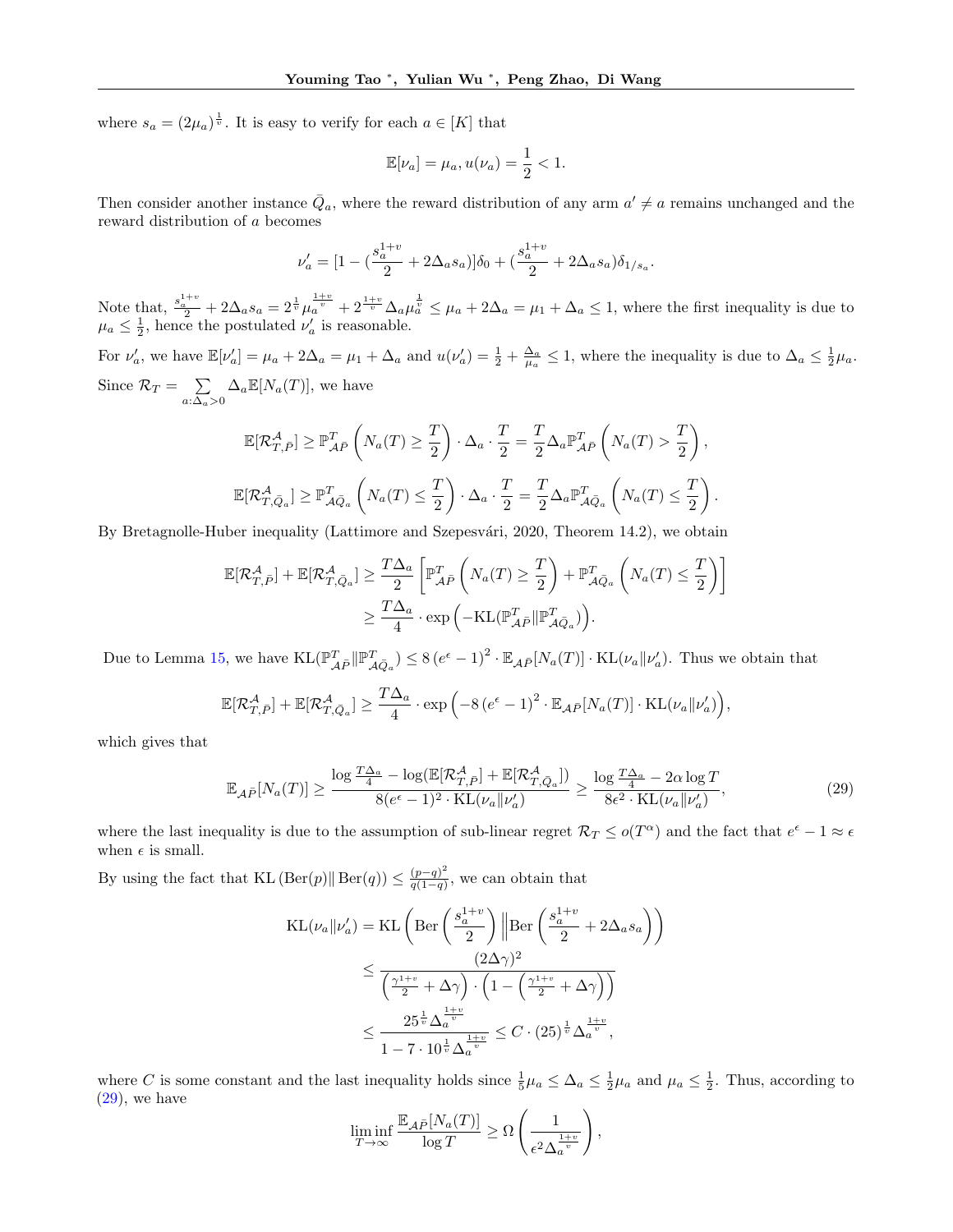then,

$$
\liminf_{T \to \infty} \frac{\mathcal{R}_{T,\bar{P}}^{\mathcal{A}}}{\log T} \ge \liminf_{T \to \infty} \sum_{a:\Delta_a > 0} \frac{\mathbb{E}_{\mathcal{A}\bar{P}}[N_a(T)] \cdot \Delta_a}{\log T} \ge \Omega \left( \frac{1}{\epsilon^2} \sum_{\Delta_a > 0} \left( \frac{1}{\Delta_a} \right)^{\frac{1}{v}} \right).
$$

**Proof** [of Theorem [9\]](#page-7-1) We first define the instance  $\bar{P}_1$ . In  $\bar{P}_1$ , the optimal arm (denoted by  $a_1$ ) follows the reward distribution

$$
\nu_1 = \left(1 - \frac{\gamma^{1+v}}{2}\right)\delta_0 + \frac{\gamma^{1+v}}{2}\delta_{1/\gamma},
$$

where  $\gamma = (5\Delta)^{\frac{1}{\nu}}(\Delta \in (0, \frac{1}{5}))$ . Note that  $\mathbb{E}[\nu_1] = \frac{5}{2}\Delta, u(\nu_1) = \frac{1}{2}$ .

Any other sub-optimal arm  $a \neq a_1$  in  $\overline{P}_1$  follows the same reward distribution

$$
\nu_a = \left(1 - \frac{\gamma^{1+v}}{2} + \Delta\gamma\right)\delta_0 + \left(\frac{\gamma^{1+v}}{2} - \Delta\gamma\right)\delta_{1/\gamma}.
$$

Note that for all  $a \neq a_1 \mathbb{E}[\nu_a] = \frac{3}{2}\Delta$ ,  $u(\nu_a) = \frac{1}{2} - \frac{1}{5} = \frac{3}{10} < 1$ . We denote the corresponding locally private reward distribution for each arm  $a \in [K]$  as  $\bar{\nu}_a$ .

For algorithm A and instance  $\bar{P}_1$ , we denote  $i = \arg \min_{a \in \{2, \cdots, K\}} \mathbb{E}_{\mathcal{A}\bar{P}_1}[N_a(T)]$ . Thus,  $\mathbb{E}_{\mathcal{A}\bar{P}_1}[N_i(T)] \leq \frac{T}{K-1}$ .

Now, consider another instance  $\bar{P}_i$  where  $\nu_1, \cdots, \nu_K$  are the same as those in  $\bar{P}_1$  except the *i*-th arm such that

$$
\nu_i' = \left(1 - \frac{\gamma^{1+v}}{2} - \Delta\gamma\right)\delta_0 + \left(\frac{\gamma^{1+v}}{2} + \Delta\gamma\right)\delta_{1/\gamma}.
$$

Note that now  $\mathbb{E}[\nu_i'] = \frac{7}{2}\Delta$ ,  $u(\nu_i') = \frac{7}{10} < 1$ . Similarly, we denote the corresponding locally private reward distribution for arm *i* as  $\overline{\nu}'_i$ .

Thus,

$$
\mathbb{E}[\mathcal{R}_{T,\bar{P}_1}^{\mathcal{A}}] \geq \mathbb{P}_{\mathcal{A}\bar{P}_1}^T \left[ N_i(T) \geq \frac{T}{2} \right] \frac{T}{2} \Delta,
$$
  

$$
\mathbb{E}[\mathcal{R}_{T,\bar{P}_i}^{\mathcal{A}}] \geq \mathbb{P}_{\mathcal{A}\bar{P}_i}^T \left[ N_i(T) \leq \frac{T}{2} \right] \frac{T}{2} \Delta.
$$

Thus by Bretagnolle-Huber inequality (Lattimore and Szepesvári, [2020,](#page-10-25) Theorem 14.2) and Lemma [15](#page-24-2) we have,

$$
\mathbb{E}[\mathcal{R}_{T,\bar{P}_1}^{\mathcal{A}}] + \mathbb{E}[\mathcal{R}_{T,\bar{P}_i}^{\mathcal{A}}] \geq \frac{T\Delta}{4} \exp\left(-KL(\mathbb{P}_{\mathcal{A}\bar{P}_1}^T \| \mathbb{P}_{\mathcal{A}\bar{P}_i}^T)\right)
$$
  
\n
$$
\geq \frac{T\Delta}{4} \exp\left(-\mathbb{E}_{\mathcal{A}\bar{P}_1} [N_i(T)] \cdot KL(\bar{\nu}_i \| \bar{\nu}_i')\right)
$$
  
\n
$$
\geq \frac{T\Delta}{4} \exp\left(-8(e^{\epsilon} - 1)^2 \cdot \mathbb{E}_{\mathcal{A}\bar{P}_1} [N_i(T)] \cdot KL(\nu_i \| \nu_i')\right).
$$

Since

$$
\mathrm{KL}(\nu_i \| \nu_i') \leq \frac{(2\Delta \gamma)^2}{\left(\frac{\gamma^{1+v}}{2} + \Delta \gamma\right) \left(1 - \left(\frac{\gamma^{1+v}}{2} + \Delta \gamma\right)\right)} \leq C \cdot 5^{\frac{1}{v}} \cdot \Delta^{\frac{1+v}{v}},
$$

for some constant  $C > 0$  and  $\Delta$  is sufficiently small.

We obtain

$$
\mathbb{E}[\mathcal{R}_{T,\bar{P}_1}^{\mathcal{A}}] \ge \frac{T\Delta}{8} \exp\left(-8\epsilon^2 \cdot \frac{T}{K-1} \cdot C \cdot 5^{\frac{1}{v}} \cdot \Delta^{\frac{1+v}{v}}\right).
$$

Taking  $\Delta = \left(\frac{K}{T\epsilon^2}\right)^{\frac{v}{1+v}},$  we get the result

$$
\mathbb{E}[\mathcal{R}_{T,\bar{P}_1}^{\mathcal{A}}] \geq \Omega\left(T^{\frac{1}{1+v}}\left(\frac{K}{\epsilon^2}\right)^{\frac{v}{1+v}}\right).
$$

 $\blacksquare$